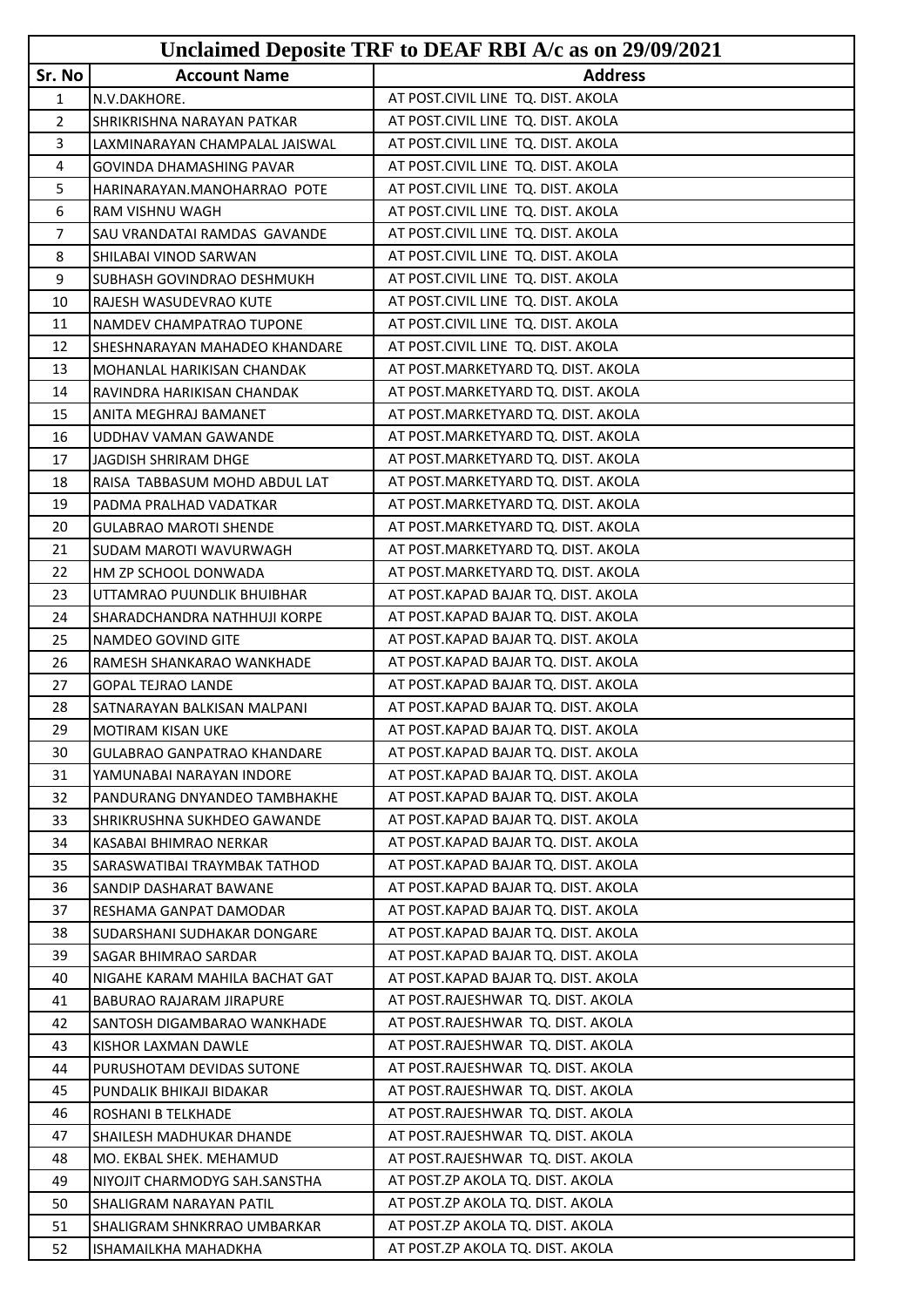| 53         | RAMDAS NARAYAN UMBARKAR                        | AT POST.ZP AKOLA TQ. DIST. AKOLA                                               |
|------------|------------------------------------------------|--------------------------------------------------------------------------------|
| 54         | <b>SRIRAM NARAYANRAO GULHANE</b>               | AT POST.ZP AKOLA TQ. DIST. AKOLA                                               |
| 55         | VIJAY SRIPAT KAMBALE                           | AT POST.ZP AKOLA TQ. DIST. AKOLA                                               |
| 56         | KISAN UKARDA DANDALE                           | AT POST.ZP AKOLA TQ. DIST. AKOLA                                               |
| 57         | MAHENDRA WASUDEV DHUMALE                       | AT POST.ZP AKOLA TQ. DIST. AKOLA                                               |
| 58         | WASUDEV BALIRAM BHABULKAR                      | AT POST.ZP AKOLA TQ. DIST. AKOLA                                               |
| 59         | DEVESRI DINKARRAO MODAK                        | AT POST.ZP AKOLA TQ. DIST. AKOLA                                               |
| 60         | NILESH J. MHAISANE                             | AT POST.ZP AKOLA TQ. DIST. AKOLA                                               |
| 61         | <b>DINESH RAMKRUSHAN TAYADE</b>                | AT POST.ZP AKOLA TQ. DIST. AKOLA                                               |
| 62         | VIJAY MAHADEV JANORKAR                         | AT POST.ZP AKOLA TQ. DIST. AKOLA                                               |
| 63         | SUBHADRABAI KASHINATH CHIKATE                  | AT POST.ZP AKOLA TQ. DIST. AKOLA                                               |
| 64         | KALABAI LAXMAN SIRASAT                         | AT POST.ZP AKOLA TQ. DIST. AKOLA                                               |
| 65         | RAJESH SAMBAJI RAUAT                           | AT POST.ZP AKOLA TQ. DIST. AKOLA                                               |
| 66         | ANITA GAUTAM TAYADE                            | AT POST.ZP AKOLA TQ. DIST. AKOLA                                               |
| 67         | ARUNA BALIRAM GORE                             | AT POST.ZP AKOLA TQ. DIST. AKOLA                                               |
| 68         | <b>BEBEETAI PRALHAD KOGDE</b>                  | AT POST.ZP AKOLA TQ. DIST. AKOLA                                               |
| 69         | SANGEETA SANJAY DHOBALE                        | AT POST.ZP AKOLA TQ. DIST. AKOLA                                               |
| 70         | VATSALA RAMDAS JADHAV                          | AT POST.ZP AKOLA TQ. DIST. AKOLA                                               |
| 71         | SHAKUNTLABAI HARIDAS BENDE                     | AT POST.ZP AKOLA TQ. DIST. AKOLA                                               |
| 72         | VAISHANAVI SWYAM SAHAYATA MAHI                 | AT POST.ZP AKOLA TQ. DIST. AKOLA                                               |
| 73         | BALKRISHNA VITTALRAO KALU                      | AT POST MAHILA BR AKOLA TQ. DIST. AKOLA                                        |
| 74         | VINOD RAMDAS PANDE                             | AT POST.KORPENAGAR TQ. DIST. AKOLA                                             |
| 75         | VINOD GOPALRAO KAWARE                          | AT POST.KORPENAGAR TQ. DIST. AKOLA                                             |
| 76         | VIPIN DYANNESHVAR BOBDE                        | AT POST.KORPENAGAR TQ. DIST. AKOLA                                             |
| 77         | <b>V P PACHDE</b>                              | AT POST.DR.P.D.K.V TQ. DIST. AKOLA                                             |
| 78         | W I INGLE                                      | AT POST.DR.P.D.K.V TQ. DIST. AKOLA                                             |
| 79         | SUDHAKAR JANARDHAN KULKARNI                    | AT POST.DR.P.D.K.V TQ. DIST. AKOLA                                             |
| 80         | MANIK DAULATRAO KHOBRAGADE                     | AT POST.DR.P.D.K.V TQ. DIST. AKOLA                                             |
| 81         | ANAND BAHU.UDESHIA. EDU.SPORT                  | AT POST.DABKI ROAD TQ. DIST. AKOLA                                             |
| 82         | ASHOK NANDARDHANE                              | AT POST.DABKI ROAD TQ. DIST. AKOLA                                             |
| 83         | <b>ARUN RAMRAO KALE</b>                        | AT POST.DABKI ROAD TQ. DIST. AKOLA                                             |
| 84         | <b>ANJALI GOPAL PANDE</b>                      | AT POST.DABKI ROAD TQ. DIST. AKOLA                                             |
| 85         | C D SAHSRBUDDHE                                | AT POST.DABKI ROAD TQ. DIST. AKOLA                                             |
| 86         | <b>GANGUBAI SURYBHAN MORE</b>                  | AT POST.DABKI ROAD TQ. DIST. AKOLA                                             |
| 87         | SHANKARRAO MADHAVRAO ZATALE                    | AT POST.TUKARAM CHAUK TQ. DIST. AKOLA                                          |
| 88         | NARAYNI RAMDAS KHAWLE                          | AT POST.TUKARAM CHAUK TQ. DIST. AKOLA                                          |
| 89         | <b>MAHADEV DASHRATH GHAIT</b>                  | AT POST.TUKARAM CHAUK TQ. DIST. AKOLA                                          |
| 90         | VAISHALI RAMESH KALE                           | AT POST.TUKARAM CHAUK TQ. DIST. AKOLA                                          |
| 91         | PURUSHOTTAM MAHADERAO JAYALE                   | AT POST.TUKARAM CHAUK TQ. DIST. AKOLA                                          |
| 92         | <b>SUNITA PANDURANG RAUT</b>                   | AT POST.TUKARAM CHAUK TQ. DIST. AKOLA                                          |
| 93         | DILIP RAMDHAN JADHAV                           | AT POST.TUKARAM CHAUK TQ. DIST. AKOLA                                          |
| 94         | VIKAS MANOHAR BORDE                            | AT POST.BORGAON MANJU TQ. DIST. AKOLA                                          |
| 95         | SUNITA G GOPNARAYAN                            | AT POST.BORGAON MANJU TQ. DIST. AKOLA                                          |
| 96         | <b>MANGALA S TALE</b>                          | AT POST.BORGAON MANJU TQ. DIST. AKOLA                                          |
| 97         | SUREKHA SHALIKRAM PATOND                       | AT POST.BORGAON MANJU TQ. DIST. AKOLA                                          |
| 98         | VIMALBAI PUNJAJI CHAVAN                        | AT POST.BORGAON MANJU TQ. DIST. AKOLA                                          |
| 99         | <b>SUSHILA M PATIL</b>                         | AT POST.BORGAON MANJU TQ. DIST. AKOLA                                          |
| 100        | ASHA RAMDAS DHOLE                              | AT POST.BORGAON MANJU TQ. DIST. AKOLA                                          |
| 101<br>102 | KAYUM SHAHA HASAN SHAHA                        | AT POST.BORGAON MANJU TQ. DIST. AKOLA<br>AT POST.BORGAON MANJU TQ. DIST. AKOLA |
| 103        | PRAFUL VAMANRAO BHAGE<br>SANJAY BABARAO SHINDE | AT POST.BORGAON MANJU TQ. DIST. AKOLA                                          |
| 104        | SHANKAR BHIMRAO GHATOLE                        | AT POST.BORGAON MANJU TQ. DIST. AKOLA                                          |
| 105        | DEVENDRA JAYARAM RAUT                          | AT POST.BORGAON MANJU TQ. DIST. AKOLA                                          |
| 106        | SHANTABAI NARAYAN BHADE                        | AT POST.PALSO BHADE TQ. DIST. AKOLA                                            |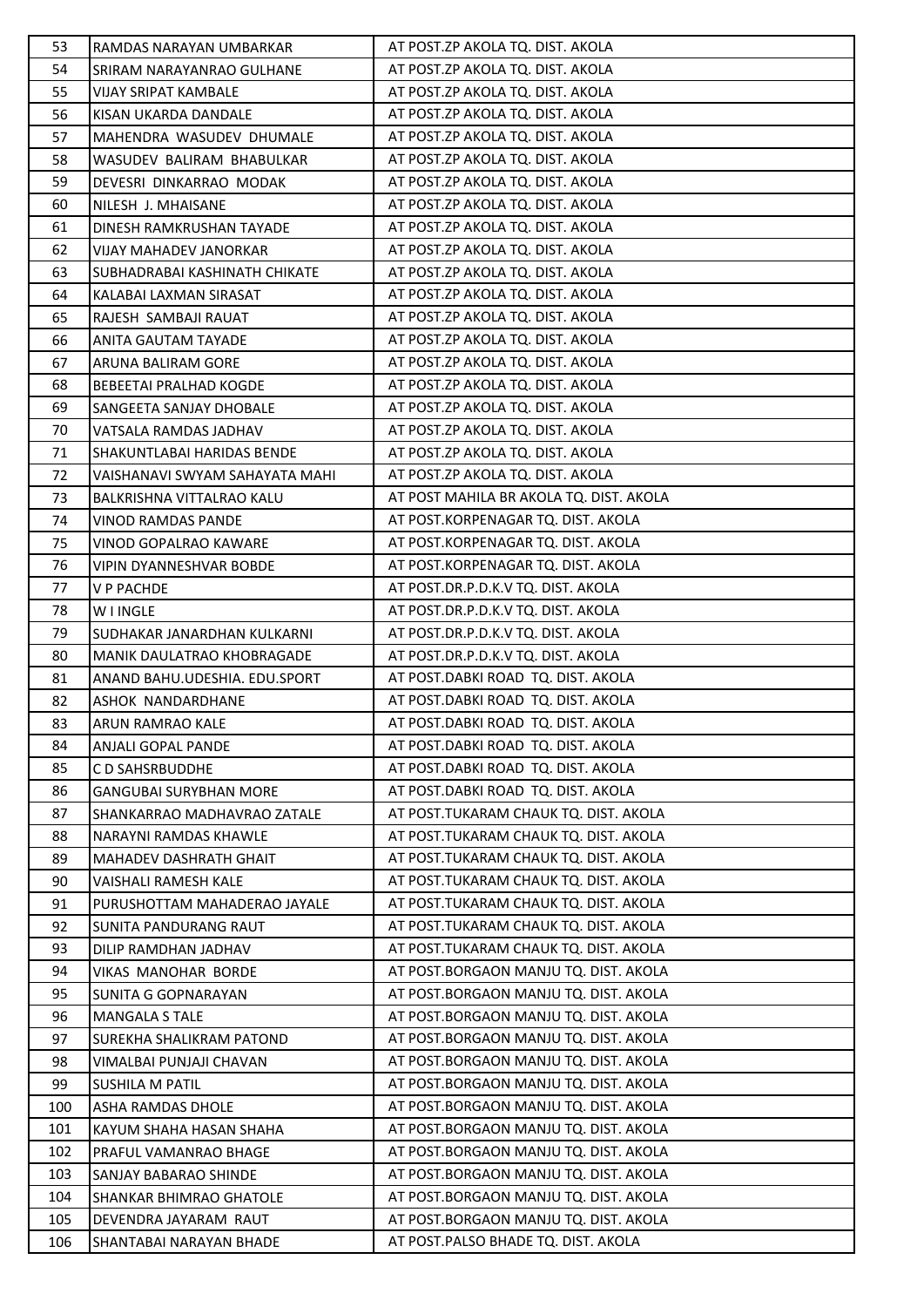| 107 | RANJIT BHAGWAN SOLNKE          | AT POST. PALSO BHADE TQ. DIST. AKOLA    |
|-----|--------------------------------|-----------------------------------------|
| 108 | <b>GOVIND NAMDEV REVASKAR</b>  | AT POST.PALSO BHADE TQ. DIST. AKOLA     |
| 109 | SURANDRA SUKHRAM TAYDE         | AT POST.PALSO BHADE TQ. DIST. AKOLA     |
| 110 | K BHAURAO PATIL VI PALSOBADHE  | AT POST.PALSO BHADE TQ. DIST. AKOLA     |
| 111 | SSH MPSP K B PATIL VI PBADHE   | AT POST.MHAISANG TQ. DIST. AKOLA        |
| 112 | TAIBAI NARAYAN DHADAM          | AT POST.MHAISANG TQ. DIST. AKOLA        |
| 113 | SHOBHA SUDHAKAR GAVANDE        | AT POST.MHAISANG TQ. DIST. AKOLA        |
| 114 | SURENDAR PUNDLIKRAO GAVANDE    | AT POST.MHAISANG TQ. DIST. AKOLA        |
| 115 | <b>GANESHRAO NARHI GAWAI</b>   | AT POST.MHAISANG TQ. DIST. AKOLA        |
| 116 | VINAYAK BADE BAHU PRASARK M    | AT POST.MHAISANG TQ. DIST. AKOLA        |
| 117 | GOPAL SHRIKRUSHNA KAMBE        | AT POST.KANSHIVANI TQ. DIST. AKOLA      |
| 118 | NARAYAN CHANDRABHAN HALAWANE   | AT POST.KANSHIVANI TQ. DIST. AKOLA      |
| 119 | <b>MAROTI BANGOCHI CHARATE</b> | AT POST.KANSHIVANI TQ. DIST. AKOLA      |
| 120 | SHAMRAO BHAGWAN ALANE          | AT POST.KANSHIVANI TQ. DIST. AKOLA      |
| 121 | OMKAR SHANKAR PAVAR            | AT POST.CHIKHALGAON TQ. DIST. AKOLA     |
| 122 | <b>VISHWAS P DHORE</b>         | AT POST.CHIKHALGAON TQ. DIST. AKOLA     |
| 123 | H M MAHATMA GANDHI VIDHYALAY K | AT POST.CHIKHALGAON TQ. DIST. AKOLA     |
| 124 | <b>BEBITAI ARUN SARAP</b>      | AT POST.CHIKHALGAON TQ. DIST. AKOLA     |
| 125 | PUNABI JAGDEV ATHWALE          | AT POST.DAHIHANDA TQ. DIST. AKOLA       |
| 126 | CHANDRBHAGA NAMDEO BHAGAT      | AT POST.PATUR NANDAPUR TQ. DIST. AKOLA  |
| 127 | SK RAHEMAN SK YAKUB            | AT POST.PATUR NANDAPUR TQ. DIST. AKOLA  |
| 128 | VATCHALABAI G THETE            | AT POST.PATUR NANDAPUR TQ. DIST. AKOLA  |
| 129 | JAGDEO PANAJI WANKHADE         | AT POST.PATUR NANDAPUR TQ. DIST. AKOLA  |
| 130 | NAGORAO SHIVRAM KANTALE        | AT POST.PATUR NANDAPUR TQ. DIST. AKOLA  |
| 131 | RAMBHAU DHANUJI WANKHADE       | AT POST.PATUR NANDAPUR TQ. DIST. AKOLA  |
| 132 | NAMDEO GANAJI NAGE             | AT POST.PATUR NANDAPUR TQ. DIST. AKOLA  |
| 133 | NAMDEV SANPAT AADOLE           | AT POST.PATUR NANDAPUR TQ. DIST. AKOLA  |
| 134 | MAINA DASHRATH AMBHORE         | AT POST.PATUR NANDAPUR TQ. DIST. AKOLA  |
| 135 | <b>SARUBAI S TAYADE</b>        | AT POST.PATUR NANDAPUR TQ. DIST. AKOLA  |
| 136 | CHANDRABHAGA Y BANGALE         | AT POST. PATUR NANDAPUR TQ. DIST. AKOLA |
| 137 | JALIM KHAN AMIR KHAN           | AT POST.PATUR NANDAPUR TQ. DIST. AKOLA  |
| 138 | <b>ANIL GAJANAN THAKARE</b>    | AT POST.PATUR NANDAPUR TQ. DIST. AKOLA  |
| 139 | PRITHI MOHANRAO KOKATHE        | AT POST.PATUR NANDAPUR TQ. DIST. AKOLA  |
| 140 | MAYAVATI SVMY SAHAYATA BCG PAT | AT POST.PATUR NANDAPUR TQ. DIST. AKOLA  |
| 141 | NAMDEV KHANDU NAGE             | AT POST.KURANKHED TQ. DIST. AKOLA       |
| 142 | ANNAPURANA R. CHAKRANARYAN     | AT POST.KURANKHED TQ. DIST. AKOLA       |
| 143 | <b>GAYABAI H TAMBE</b>         | AT POST.KURANKHED TQ. DIST. AKOLA       |
| 144 | <b>BHARTI M MAHLLE</b>         | AT POST.KURANKHED TQ. DIST. AKOLA       |
| 145 | <b>NADKISHOR R DAHIKAR</b>     | AT POST.KURANKHED TQ. DIST. AKOLA       |
| 146 | JAYBHOLE GAT KURANKHED         | AT POST.KURANKHED TQ. DIST. AKOLA       |
| 147 | VIVEKANAND BABAN WAGH          | AT POST.GOREGAON TQ. DIST. AKOLA        |
| 148 | ANNAPURNA MANOHAR KAKAD        | AT POST.GOREGAON TQ. DIST. AKOLA        |
| 149 | MANKARNA TULSHIRAM MUNDE       | AT POST.GOREGAON TQ. DIST. AKOLA        |
| 150 | SHEVANTABAI MOTIRAM ATAYKAR    | AT POST.GOREGAON TQ. DIST. AKOLA        |
| 151 | RAVINDRA DOULAT INGLE          | AT POST.GOREGAON TQ. DIST. AKOLA        |
| 152 | VITHAL SAHADEV TALE            | AT POST.GOREGAON TQ. DIST. AKOLA        |
| 153 | PRI & LEKH. TRSMMCVC           | AT POST.UMARI TQ. DIST. AKOLA           |
| 154 | <b>NILESH S THAKRE</b>         | AT POST.UMARI TQ. DIST. AKOLA           |
| 155 | ARUN DEVIDAS WAGHMARE          | AT POST.UMARI TQ. DIST. AKOLA           |
| 156 | VINOD JANARDAN WANKHADE        | AT POST.UMARI TQ. DIST. AKOLA           |
| 157 | ANIL MOTIRAM KHEREKAR          | AT POST.UMARI TQ. DIST. AKOLA           |
| 158 | <b>VIVEK RAMBHAU GAWANDE</b>   | AT POST.UMARI TQ. DIST. AKOLA           |
| 159 | VATSALA SHIVMANGAL HINGE       | AT POST.UMARI TQ. DIST. AKOLA           |
| 160 | SHRAVAN YASHVANT MASKE         | AT POST.KHADKI TQ. DIST. AKOLA          |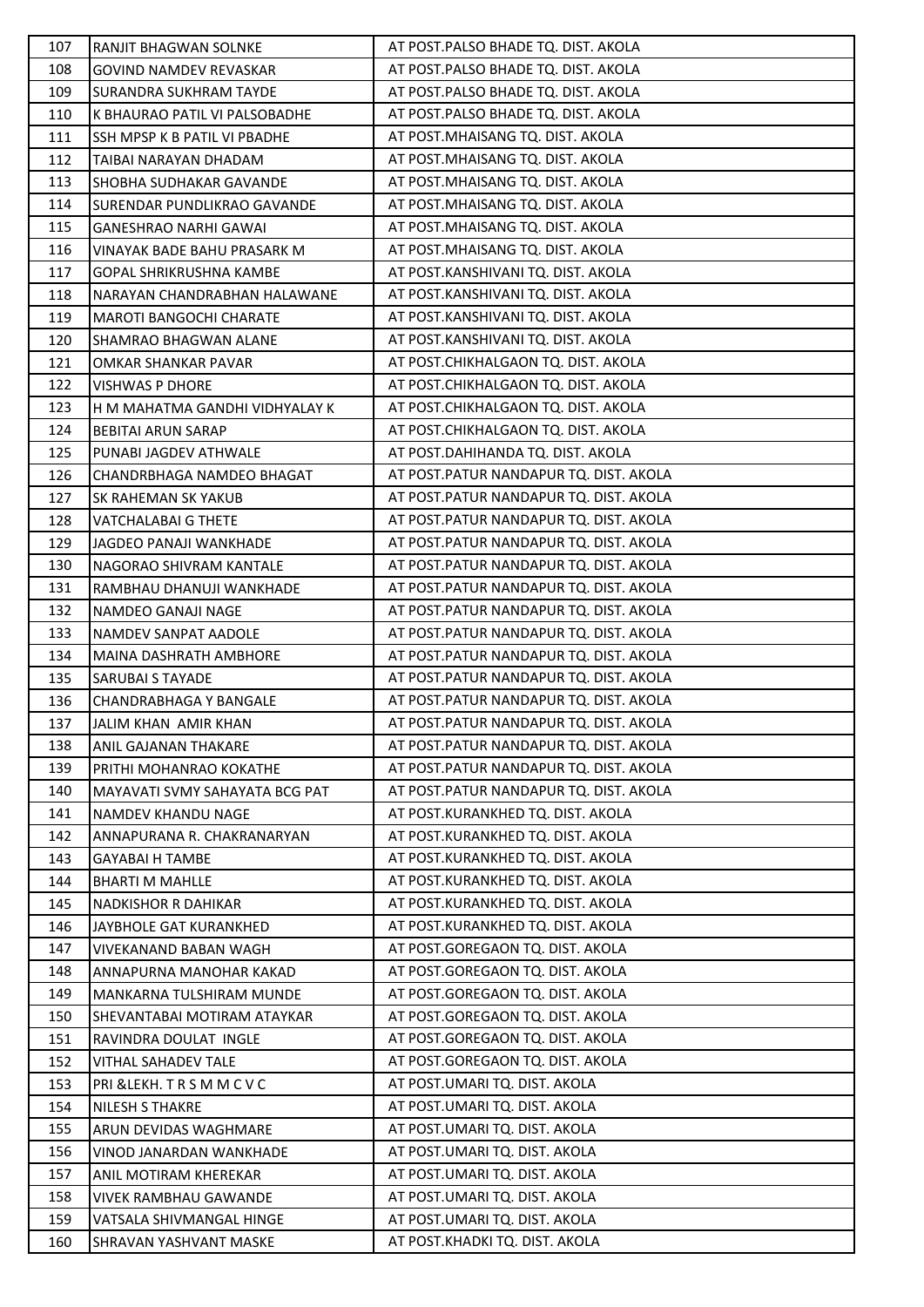| 161 | ANIS MOINODDIN                   | AT POST.KHADKI TQ. DIST. AKOLA                 |
|-----|----------------------------------|------------------------------------------------|
| 162 | GODAVARI GOVINDA WAGH            | AT POST.KHADKI TQ. DIST. AKOLA                 |
| 163 | INDU S MENGE                     | AT POST.KHADKI TQ. DIST. AKOLA                 |
| 164 | ARCHANA PURUSHOTTAMCHAVHAN       | AT POST.KHADKI TQ. DIST. AKOLA                 |
| 165 | AADESH COMPUTR AKOLA             | AT POST.RANPISE NAGAR TQ. DIST. AKOLA          |
| 166 | SUMAN YASHWANTRAO POKLE          | AT POST.RANPISE NAGAR TQ. DIST. AKOLA          |
| 167 | SHAKUNTALA .DIGAMBAR. DHEKALE    | AT POST.RANPISE NAGAR TQ. DIST. AKOLA          |
| 168 | GAJANAN MOTIRAM KALE             | AT POST.RANPISE NAGAR TQ. DIST. AKOLA          |
| 169 | SHASHIKALA KISANRAO HARNE        | AT POST.RANPISE NAGAR TQ. DIST. AKOLA          |
| 170 | <b>SMT. ASHA S DONGERDIVE</b>    | AT POST.RANPISE NAGAR TQ. DIST. AKOLA          |
| 171 | SWATI PRABHAKRARAO MENDHEKAR     | AT POST.RANPISE NAGAR TQ. DIST. AKOLA          |
| 172 | SHARDA MAHENDRAKUMAR RATHI       | AT POST.RANPISE NAGAR TQ. DIST. AKOLA          |
| 173 | DIVAKAR DEVLAL TALE              | AT POST.RANPISE NAGAR TQ. DIST. AKOLA          |
| 174 | GANESH.SHESRAO.MULE.             | AT POST.RANPISE NAGAR TQ. DIST. AKOLA          |
| 175 | NAMDEV MOTIRAM BELKHADE          | AT POST.RANPISE NAGAR TQ. DIST. AKOLA          |
| 176 | SIDHARTH VISHWANATH PRADHAN      | AT POST.RANPISE NAGAR TQ. DIST. AKOLA          |
| 177 | <b>GAURI DINKARRAO NAKASKAR.</b> | AT POST.RANPISE NAGAR TQ. DIST. AKOLA          |
| 178 | ASHISH DILIPRAO DESHMUKH.        | AT POST.RANPISE NAGAR TQ. DIST. AKOLA          |
| 179 | KAVITA RANJIT AATHVALE           | AT POST.RANPISE NAGAR TQ. DIST. AKOLA          |
| 180 | PRITI SURESH KULKARNI            | AT POST.RANPISE NAGAR TQ. DIST. AKOLA          |
| 181 | PRAMILA VISHWANATH AMALE         | AT POST.AGAR TQ. DIST. AKOLA                   |
| 182 | <b>GANESH GYANDEV CHAVARE</b>    | AT POST.AGAR TQ. DIST. AKOLA                   |
| 183 | SUNANDA GAJANAN DABERAO          | AT POST.AGAR TQ. DIST. AKOLA                   |
| 184 | SONABAI BHIKARAM CHAWRE          | AT POST.AGAR TQ. DIST. AKOLA                   |
| 185 | S M VASANKAR                     | AT POST.AGAR TQ. DIST. AKOLA                   |
| 186 | SHIWAJI S. PARSKAR A.P.K. PURA   | AT POST.AGAR TQ. DIST. AKOLA                   |
| 187 | M.I.RAJPUT                       | AT POST.RATANLAL PLOT TQ. DIST. AKOLA          |
| 188 | DATTATRYA BAPPURAO BHARSAKLE     | AT POST.RATANLAL PLOT TQ. DIST. AKOLA          |
| 189 | PUNDLIK GULABRAO THORAT          | AT POST.RATANLAL PLOT TQ. DIST. AKOLA          |
| 190 | A.HADHI.A.SAMAD                  | AT POST.RATANLAL PLOT TQ. DIST. AKOLA          |
| 191 | NOORSALMA AFRIULLA BAIG          | AT POST.RATANLAL PLOT TQ. DIST. AKOLA          |
| 192 | LATABAI RUPSHING JADHAV          | AT POST.BARSHITAKLI TQ.BARSHITAKLI DIST. AKOLA |
| 193 | RAJENDRA S SUREKHA               | AT POST.BARSHITAKLI TQ.BARSHITAKLI DIST. AKOLA |
| 194 | SUNANDA MURALIDHAR RUHANKAR      | AT POST.BARSHITAKLI TQ.BARSHITAKLI DIST. AKOLA |
| 195 | RAMBHAU BANJI KAKED              | AT POST.BARSHITAKLI TQ.BARSHITAKLI DIST. AKOLA |
| 196 | SAKHUBAI PARASRAM MUNDE          | AT POST.BARSHITAKLI TQ.BARSHITAKLI DIST. AKOLA |
| 197 | JAGDISH SUKHDEO JADHAO           | AT POST.BARSHITAKLI TQ.BARSHITAKLI DIST. AKOLA |
| 198 | <b>NARVAN PUNDILCK CHAVAN</b>    | AT POST.BARSHITAKLI TQ.BARSHITAKLI DIST. AKOLA |
| 199 | UTTAM NARAYAN ARAJA              | AT POST.BARSHITAKLI TQ.BARSHITAKLI DIST. AKOLA |
| 200 | <b>SHRIRAM BALDEV SARAMA</b>     | AT POST.BARSHITAKLI TQ.BARSHITAKLI DIST. AKOLA |
| 201 | MOHAN SHAKHARAM BHASKAR          | AT POST.BARSHITAKLI TQ.BARSHITAKLI DIST. AKOLA |
| 202 | PUTLABAI SAVAJI RATHOD           | AT POST.BARSHITAKLI TQ.BARSHITAKLI DIST. AKOLA |
| 203 | UMRAO TULASHIRAM CHAWHAN         | AT POST.BARSHITAKLI TQ.BARSHITAKLI DIST. AKOLA |
| 204 | ATISH MADHUKAR KAMBLE            | AT POST.BARSHITAKLI TQ.BARSHITAKLI DIST. AKOLA |
| 205 | DNYANDEV ARJAN KAKAD             | AT POST.BARSHITAKLI TQ.BARSHITAKLI DIST. AKOLA |
| 206 | GANGUBAI MAROUTI NAVALKAR.       | AT POST.BARSHITAKLI TQ.BARSHITAKLI DIST. AKOLA |
| 207 | RAMDAS ANANDRAO SANGOLE.         | AT POST.BARSHITAKLI TQ.BARSHITAKLI DIST. AKOLA |
| 208 | RAJKNYA SUDHAKAR BANAIT          | AT POST.BARSHITAKLI TQ.BARSHITAKLI DIST. AKOLA |
| 209 | HASANKHAN ABBAS KHAN             | AT POST.BARSHITAKLI TQ.BARSHITAKLI DIST. AKOLA |
| 210 | SUKHADEV PANDE KRIDA NIMBI       | AT POST.PINJAR TQ.BARSHITAKLI DIST. AKOLA      |
| 211 | <b>KESHAR D TIKAR</b>            | AT POST.PINJAR TQ.BARSHITAKLI DIST. AKOLA      |
| 212 | AGMODDIN SK. MUNIR               | AT POST.PINJAR TQ.BARSHITAKLI DIST. AKOLA      |
| 213 | <b>RUPCHAND B SIRSAT</b>         | AT POST.PINJAR TQ.BARSHITAKLI DIST. AKOLA      |
| 214 | YAMUNABAI A BOBDE                | AT POST.PINJAR TQ.BARSHITAKLI DIST. AKOLA      |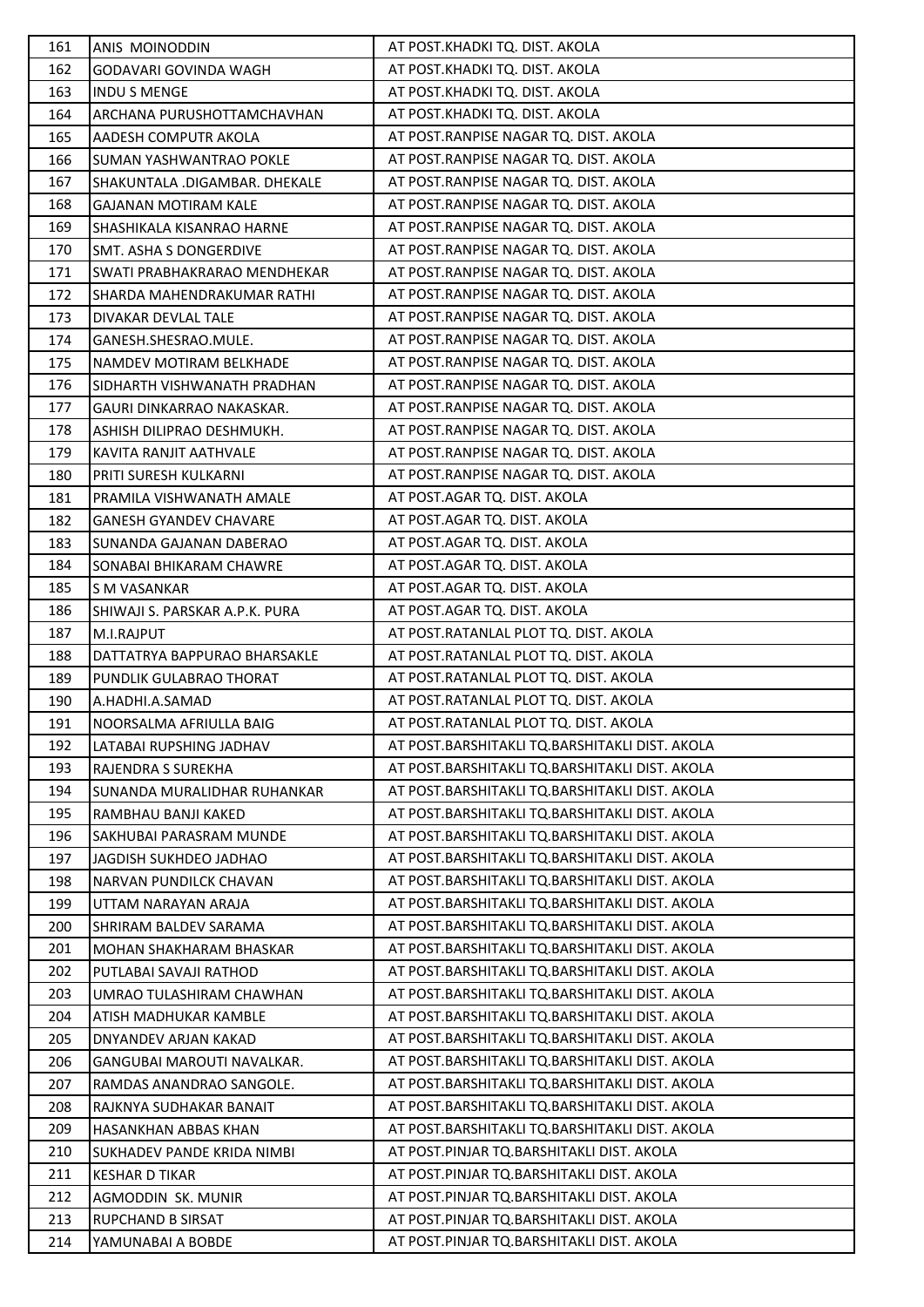| 215 | ULHAS S RATHOD                   | AT POST.PINJAR TQ.BARSHITAKLI DIST. AKOLA        |
|-----|----------------------------------|--------------------------------------------------|
| 216 | <b>KONDABAI P BHANDGE</b>        | AT POST.PINJAR TQ.BARSHITAKLI DIST. AKOLA        |
| 217 | SHREEKRISHNA V.GONDKAR           | AT POST.PINJAR TQ.BARSHITAKLI DIST. AKOLA        |
| 218 | RAFIQ SHAHA BISMILA              | AT POST.PINJAR TQ.BARSHITAKLI DIST. AKOLA        |
| 219 | SK. AFSAR SK.LADDU               | AT POST.PINJAR TQ.BARSHITAKLI DIST. AKOLA        |
| 220 | JAYBHOLE K BACHAT GAT            | AT POST.PINJAR TQ.BARSHITAKLI DIST. AKOLA        |
| 221 | MANIKCHANDA NAGORAO HOTE         | AT POST.MAHAN TQ.BARSHITAKLI DIST. AKOLA         |
| 222 | <b>BABUSING NATHU CHAVAN</b>     | AT POST.MAHAN TQ.BARSHITAKLI DIST. AKOLA         |
| 223 | <b>GAJANAN JANUJI KHARDE</b>     | AT POST.MAHAN TQ.BARSHITAKLI DIST. AKOLA         |
| 224 | A G NANOTE                       | AT POST.MAHAN TQ.BARSHITAKLI DIST. AKOLA         |
| 225 | <b>MANKARNA SITARAM LOKHANDE</b> | AT POST.MAHAN TQ.BARSHITAKLI DIST. AKOLA         |
| 226 | <b>BALU WAMAN RAUT</b>           | AT POST.MAHAN TQ.BARSHITAKLI DIST. AKOLA         |
| 227 | RAMESH N SHIRSAT                 | AT POST.MAHAN TQ.BARSHITAKLI DIST. AKOLA         |
| 228 | RAJARAM T SHINDE                 | AT POST.MAHAN TQ.BARSHITAKLI DIST. AKOLA         |
| 229 | <b>KISAN S THAKARE</b>           | AT POST.MAHAN TQ.BARSHITAKLI DIST. AKOLA         |
| 230 | GOPAL ATTMARAM CHAVAN            | AT POST.MAHAN TQ.BARSHITAKLI DIST. AKOLA         |
| 231 | DIPAK DEVBA LOKHANDE             | AT POST.MAHAN TQ.BARSHITAKLI DIST. AKOLA         |
| 232 | TULSHIRAM L. MOGHAD              | AT POST.MAHAN TQ.BARSHITAKLI DIST. AKOLA         |
| 233 | KISHOR SAMADHAN AMABEKAR         | AT POST.MAHAN TQ.BARSHITAKLI DIST. AKOLA         |
| 234 | <b>BHAGIRATHI S. WANKHADE</b>    | AT POST.MAHAN TQ.BARSHITAKLI DIST. AKOLA         |
| 235 | JAIBUNNISA KADIR AHAMAD          | AT POST.MAHAN TQ.BARSHITAKLI DIST. AKOLA         |
| 236 | DIPAK SHRIRAM KHANDWAYE          | AT POST.MAHAN TQ.BARSHITAKLI DIST. AKOLA         |
| 237 | HARIBHAU MADHUKAR DESHMUKHA      | AT POST.MAHAN TQ.BARSHITAKLI DIST. AKOLA         |
| 238 | SIDHESHWAR MAHILA SG VARKHED     | AT POST.MAHAN TQ.BARSHITAKLI DIST. AKOLA         |
| 239 | DEVENDRA R HUNDIWALE             | AT POST.KANHERI SARAP TQ.BARSHITAKLI DIST. AKOLA |
| 240 | <b>BANDAJI S VAIRALE</b>         | AT POST.KANHERI SARAP TQ.BARSHITAKLI DIST. AKOLA |
| 241 | KAMLA PANDURAG JOSHI             | AT POST.KANHERI SARAP TQ.BARSHITAKLI DIST. AKOLA |
| 242 | REKHA SHRIKRUSHNA KUTEMATE       | AT POST.KANHERI SARAP TQ.BARSHITAKLI DIST. AKOLA |
| 243 | PRABHAKAR UKARDA KHANDARE        | AT POST.KANHERI SARAP TQ.BARSHITAKLI DIST. AKOLA |
| 244 | PANOBAI KANIRAM JADHAV           | AT POST.DHABA TQ.BARSHITAKLI DIST. AKOLA         |
| 245 | <b>SACHIN NAVNATH GANGAVANE</b>  | AT POST.DHABA TQ.BARSHITAKLI DIST. AKOLA         |
| 246 | VANDANA JAYKUMAR KHANDARE        | AT POST.DHABA TQ.BARSHITAKLI DIST. AKOLA         |
| 247 | PUTALABAI GOMAJI CHAVAN          | AT POST.DHABA TO.BARSHITAKLI DIST. AKOLA         |
| 248 | LET.MA. SARSWATIAI KORPE PRATI   | AT POST.AKOT MAIN TQ.AKOT DIST. AKOLA            |
| 249 | SHAIKH AAMAD SHAIKH SUBHAN       | AT POST.AKOT MAIN TQ.AKOT DIST. AKOLA            |
| 250 | MADHUKAR MAROTI AKOTKAR          | AT POST.AKOT MAIN TQ.AKOT DIST. AKOLA            |
| 251 | RAMDAS TULSHIRAM DHINAGAR        | AT POST.AKOT MAIN TQ.AKOT DIST. AKOLA            |
| 252 | VITHAL BALIRAM HADOLE            | AT POST. AKOT MAIN TO. AKOT DIST. AKOLA          |
| 253 | <b>VITHAL RAMDAS HALKARE</b>     | AT POST. AKOT MAIN TO. AKOT DIST. AKOLA          |
| 254 | <b>WAMAN GOVINDA PONDE</b>       | AT POST.AKOT MAIN TQ.AKOT DIST. AKOLA            |
| 255 | PURASATAM NAMDAORAO ADANE        | AT POST.AKOT MAIN TQ.AKOT DIST. AKOLA            |
| 256 | <b>SURESH RAMRAO MAHALE</b>      | AT POST. AKOT MAIN TO. AKOT DIST. AKOLA          |
| 257 | KALAWANT AWDHUT GAWANDE          | AT POST. AKOT MAIN TO. AKOT DIST. AKOLA          |
| 258 | RAMDHAN GOVINDRAO KAJAGE         | AT POST.AKOT MAIN TQ.AKOT DIST. AKOLA            |
| 259 | AJIJSHAHA NJIRSHAHA              | AT POST. AKOT MAIN TO. AKOT DIST. AKOLA          |
| 260 | RAMESHOR WASUDEO KAPSE           | AT POST. AKOT MAIN TO. AKOT DIST. AKOLA          |
| 261 | NARMADABAI MAHADEO DHUMALE       | AT POST.AKOT MAIN TQ.AKOT DIST. AKOLA            |
| 262 | JAYDEV JAYAGURU VANKHADE         | AT POST.AKOT MAIN TQ.AKOT DIST. AKOLA            |
| 263 | PRAMOD RAMCHANDRA NANDURKAR      | AT POST. AKOT MAIN TO. AKOT DIST. AKOLA          |
| 264 | ANBABAI GORKNATH TASARE          | AT POST. AKOT MAIN TO. AKOT DIST. AKOLA          |
| 265 | RADHABAI PETA DOLAT MANGLE       | AT POST.AKOT MAIN TQ.AKOT DIST. AKOLA            |
| 266 | CHANDU TUKADOJI BARE             | AT POST.AKOT MAIN TQ.AKOT DIST. AKOLA            |
| 267 | DWARKABAIE EIKNATH GAWANDE       | AT POST.AKOT MAIN TQ.AKOT DIST. AKOLA            |
| 268 | PARVATABAI KADAR SHAKH           | AT POST.AKOT MAIN TQ.AKOT DIST. AKOLA            |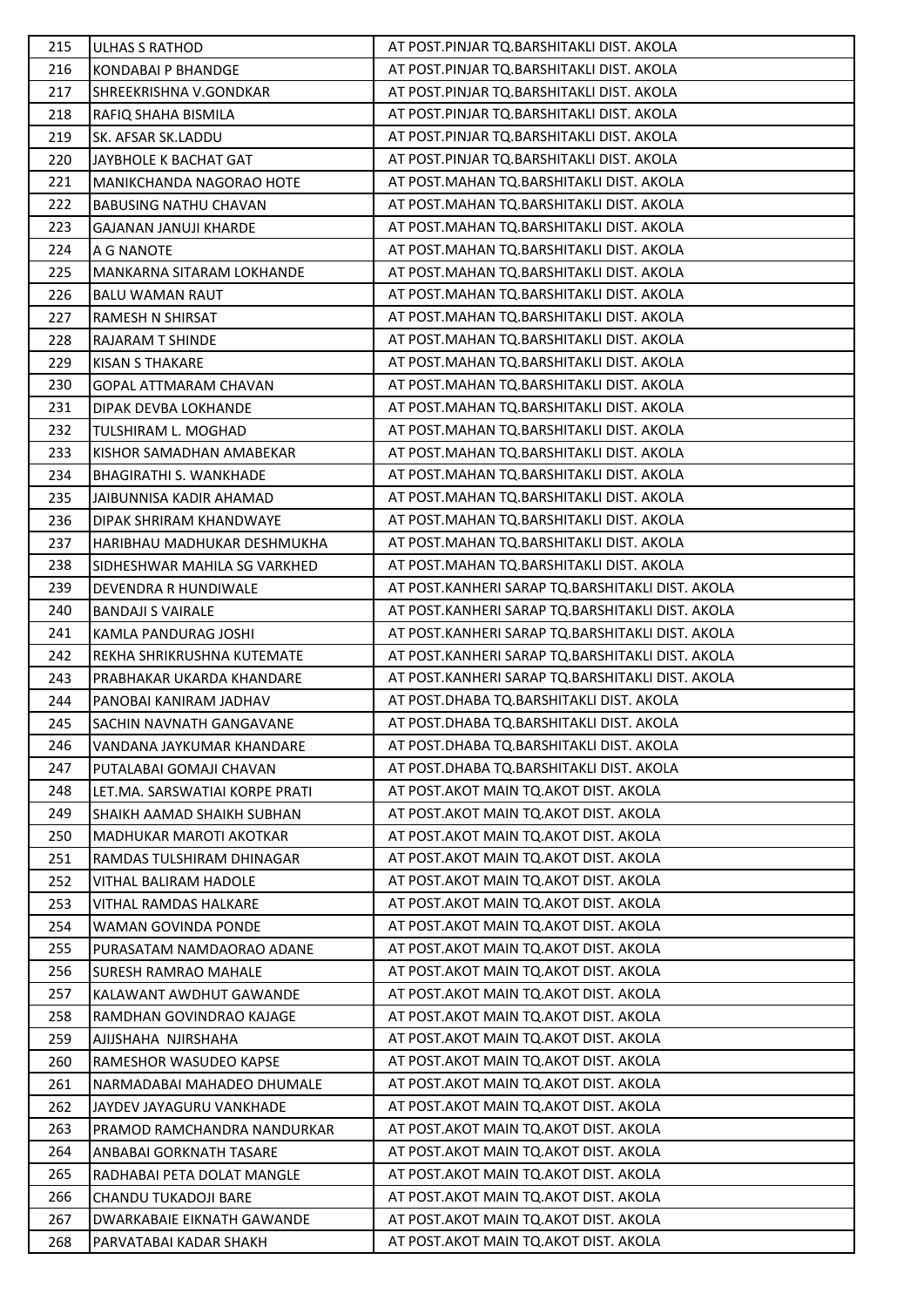| 269 | RAMDAS SUPAJI SOLANKE            | AT POST.AKOT MAIN TQ.AKOT DIST. AKOLA              |
|-----|----------------------------------|----------------------------------------------------|
| 270 | PANCHAFULA DHURDE KASDEY         | AT POST.AKOT MAIN TQ.AKOT DIST. AKOLA              |
| 271 | JAYVENA BHIMRAO PUNDKAR          | AT POST.AKOT MAIN TQ.AKOT DIST. AKOLA              |
| 272 | <b>ISHWAR BHURA TELE</b>         | AT POST.AKOT MAIN TQ.AKOT DIST. AKOLA              |
| 273 | HIRALAL SHANKAR PARTEKI          | AT POST. AKOT MAIN TO. AKOT DIST. AKOLA            |
| 274 | SUSHILABAI MEERAJI MAHALE        | AT POST.AKOT MAIN TQ.AKOT DIST. AKOLA              |
| 275 | BHURJALI BHALA KASDE             | AT POST.AKOT MAIN TQ.AKOT DIST. AKOLA              |
| 276 | <b>GUNABAI VAJIR MORE</b>        | AT POST.AKOT MAIN TQ.AKOT DIST. AKOLA              |
| 277 | <b>TRIVENI SUBHASH KHIRKAR</b>   | AT POST.AKOT MAIN TQ.AKOT DIST. AKOLA              |
| 278 | <b>CHAYA VINOD FOKMARE</b>       | AT POST.AKOT MAIN TQ.AKOT DIST. AKOLA              |
| 279 | UTTAM BAKARAMJI KUKALKAR         | AT POST.AKOT MAIN TQ.AKOT DIST. AKOLA              |
| 280 | ANKUSH RAMESH UIKEY              | AT POST.AKOT MAIN TQ.AKOT DIST. AKOLA              |
| 281 | NIRMALA UTTAM KHAMRE             | AT POST. AKOT MAIN TO. AKOT DIST. AKOLA            |
| 282 | PRASHANT WAMANRAO GONDCHAR       | AT POST.AKOT MAIN TQ.AKOT DIST. AKOLA              |
| 283 | SHRIKRUSNA DHONDU BAKSARE        | AT POST.AKOT MAIN TQ.AKOT DIST. AKOLA              |
| 284 | NANA SARMAT MORE                 | AT POST.AKOT MAIN TQ.AKOT DIST. AKOLA              |
| 285 | MIRZA EFTEKHARBEG RAHEMANBEG     | AT POST.AKOT MAIN TQ.AKOT DIST. AKOLA              |
| 286 | DHARMDEV SUKHADEV BAGDE          | AT POST.AKOT MAIN TQ.AKOT DIST. AKOLA              |
| 287 | WENUTAI RATAN INGLE              | AT POST. AKOT MAIN TO. AKOT DIST. AKOLA            |
| 288 | NARMADA SHAHADEV TELGOTE         | AT POST.AKOT MAIN TQ.AKOT DIST. AKOLA              |
| 289 | MINABAI BHIMRAO BHOSALE          | AT POST.AKOT MAIN TQ.AKOT DIST. AKOLA              |
| 290 | DASRTH PANDARI DHURWE            | AT POST.AKOT MAIN TQ.AKOT DIST. AKOLA              |
| 291 | MAHADEV BALIRAM LILHARE          | AT POST.AKOT MAIN TQ.AKOT DIST. AKOLA              |
| 292 | <b>GAJANAN BULE KASADE</b>       | AT POST.AKOT MAIN TQ.AKOT DIST. AKOLA              |
| 293 | JAY DURGA S.S.M.B.G WADALI SAT   | AT POST.AKOT MAIN TQ.AKOT DIST. AKOLA              |
| 294 | TARABAI RADHESHYAM AGRAWAL       | AT POST. AKOT CITY TQ. AKOT DIST. AKOLA            |
| 295 | <b>SURESH PURUSHOTTAM BHUTDA</b> | AT POST.AKOT CITY TQ.AKOT DIST. AKOLA              |
| 296 | A KHALIK A GANI                  | AT POST.AKOT CITY TQ.AKOT DIST. AKOLA              |
| 297 | RAMDAS BALKRUSH ASWAR            | AT POST. AKOT CITY TO. AKOT DIST. AKOLA            |
| 298 | SIMA VIJAY GANGANE               | AT POST.AKOT CITY TQ.AKOT DIST. AKOLA              |
| 299 | <b>IBRAIMKHA ISUB KHA</b>        | AT POST. AKOT CITY TO. AKOT DIST. AKOLA            |
| 300 | LALIT SHRIRAM DHULE              | AT POST. AKOT CITY TO. AKOT DIST. AKOLA            |
| 301 | MOHANLAL DHANULAL DETHE          | AT POST. AKOT CITY TO. AKOT DIST. AKOLA            |
| 302 | VARSHA TRYAMBAK MAKODE           | AT POST.AKOT CITY TQ.AKOT DIST. AKOLA              |
| 303 | <b>DWARKABAI S FARKADE</b>       | AT POST.AKOT CITY TQ.AKOT DIST. AKOLA              |
| 304 | JAVED KHA SAMAD                  | AT POST.AKOT CITY TQ.AKOT DIST. AKOLA              |
| 305 | <b>S.JAGIR S.SHOKAT</b>          | AT POST.AKOT CITY TQ.AKOT DIST. AKOLA              |
| 306 | <b>ROHIT KAILAS NATHE</b>        | AT POST. AKOT CITY TQ. AKOT DIST. AKOLA            |
| 307 | <b>MO AKIL AB RAUF</b>           | AT POST. AKOT CITY TO. AKOT DIST. AKOLA            |
| 308 | FIRDOSH SHAHA WLD S ASAD         | AT POST. AKOT CITY TQ. AKOT DIST. AKOLA            |
| 309 | NIRMLA SURESH RAUT               | AT POST.AKOT CITY TQ.AKOT DIST. AKOLA              |
| 310 | TAKKAL SAYAM SHAKHA PURUSH BAC   | AT POST. AKOT CITY TQ. AKOT DIST. AKOLA            |
| 311 | SHAHU FULE ABEDKAR S S BACAH G   | AT POST. AKOT CITY TO. AKOT DIST. AKOLA            |
| 312 | NMO BUDHDAY MHILA BACHAT GAT     | AT POST. AKOT CITY TQ. AKOT DIST. AKOLA            |
| 313 | THIMURTI MAHILA BACHAT GAT       | AT POST. AKOT CITY TO. AKOT DIST. AKOLA            |
| 314 | MAHESH ARVIND MODAK              | AT POST. AKOT NARSHING MANDIR TO. AKOT DIST. AKOLA |
| 315 | DILILP SAHADEV ISAPURE           | AT POST. AKOT NARSHING MANDIR TQ. AKOT DIST. AKOLA |
| 316 | RAJU ATMARAM MASKARE             | AT POST. AKOT NARSHING MANDIR TQ. AKOT DIST. AKOLA |
| 317 | SIMA PRAIN A RAFIK               | AT POST. AKOT NARSHING MANDIR TQ. AKOT DIST. AKOLA |
| 318 | SHAHISTHA PARVIN SABIR KHA       | AT POST. AKOT NARSHING MANDIR TO. AKOT DIST. AKOLA |
| 319 | <b>GAJANAN KISANRAO PADOLE</b>   | AT POST.SAVARA TQ.AKOT DIST. AKOLA                 |
| 320 | SHARADA M CHVAN                  | AT POST.SAVARA TQ.AKOT DIST. AKOLA                 |
| 321 | NILIMA SHRIKRISHNA DHANDE        | AT POST.SAVARA TQ.AKOT DIST. AKOLA                 |
| 322 | VAISHALI HIMMATRAO DIKKAR        | AT POST.RAUNDALA TQ.AKOT DIST. AKOLA               |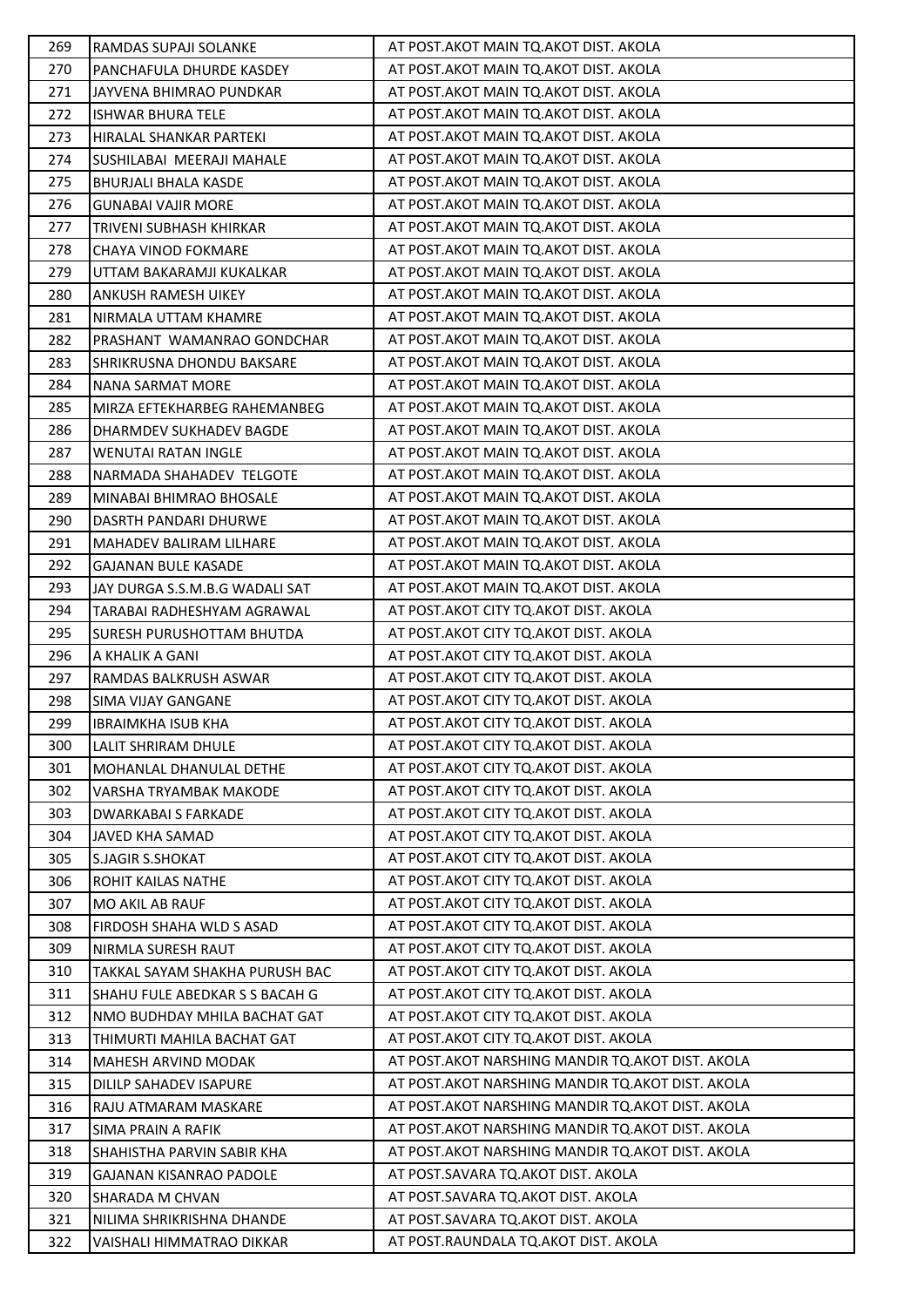| 323 | CHANDRAPRABHA A CHAVHAN          | AT POST.RAUNDALA TQ.AKOT DIST. AKOLA          |
|-----|----------------------------------|-----------------------------------------------|
| 324 | <b>SHALIGRAM AMRUT SATARKAR</b>  | AT POST.RAUNDALA TQ.AKOT DIST. AKOLA          |
| 325 | REKHA G DIWANALE                 | AT POST.RAUNDALA TQ.AKOT DIST. AKOLA          |
| 326 | <b>GULABRAO MAHADEV ABAGAD</b>   | AT POST.RAUNDALA TQ.AKOT DIST. AKOLA          |
| 327 | <b>SAVITA G WANKHADE</b>         | AT POST.RAUNDALA TQ.AKOT DIST. AKOLA          |
| 328 | DADARAO JANRAO KHOTRE            | AT POST. CHOHOTTA BAZARTQ.AKOT DIST. AKOLA    |
| 329 | ARUN NARAYANSA CHILATRE          | AT POST. CHOHOTTA BAZARTQ.AKOT DIST. AKOLA    |
| 330 | ADHASHAY G S S DEVADA            | AT POST. CHOHOTTA BAZARTQ.AKOT DIST. AKOLA    |
| 331 | <b>MADHURI SAMADHAN SOLANKE</b>  | AT POST. CHOHOTTA BAZARTQ.AKOT DIST. AKOLA    |
| 332 | SARSWATI KISAN SHENGOKAR         | AT POST. CHOHOTTA BAZARTQ.AKOT DIST. AKOLA    |
| 333 | ZP URDU SHALA SUDHAR GAMS FUND   | AT POST. CHOHOTTA BAZARTQ.AKOT DIST. AKOLA    |
| 334 | SHIV.MAH.SW. SAH.S. NAND.        | AT POST. CHOHOTTA BAZARTQ.AKOT DIST. AKOLA    |
| 335 | S JAINULLA ABEDABI S AMIR        | AT POST. WARUL JAULKA TO AKOT DIST. AKOLA     |
| 336 | <b>BALU SUKHADEO TELGOTE</b>     | AT POST. WARUL JAULKA TQ.AKOT DIST. AKOLA     |
| 337 | S RAJJAK S NASHIR                | AT POST. WARUL JAULKA TQ.AKOT DIST. AKOLA     |
| 338 | TOTARAM BALIRAM SHEWALE          | AT POST. AKOLKHED TQ.AKOT DIST. AKOLA         |
| 339 | VASUDEO NATHUJI PIMPRALE         | AT POST. AKOLKHED TQ.AKOT DIST. AKOLA         |
| 340 | <b>VIKASH BACHAT GAT</b>         | AT POST. AKOLKHED TQ.AKOT DIST. AKOLA         |
| 341 | <b>GHULCHAND MOTILAL SONI</b>    | AT POST.KUTASA TQ.AKOT DIST. AKOLA            |
| 342 | <b>SHRIKRUSHN LAXMAN TARODE</b>  | AT POST.KUTASA TQ.AKOT DIST. AKOLA            |
| 343 | ANUSAYA CHATURBHUJ TAROLE        | AT POST.KUTASA TQ.AKOT DIST. AKOLA            |
| 344 | GOUKARNA OMKAR DAMBARE           | AT POST.MUNDGAON TQ.AKOT DIST. AKOLA          |
| 345 | LALKHA BALEKHA                   | AT POST.MUNDGAON TQ.AKOT DIST. AKOLA          |
| 346 | MANORAMA RAMA JAVARKAR           | AT POST.MUNDGAON TQ.AKOT DIST. AKOLA          |
| 347 | <b>SARIKA SHARAD GAVANDE</b>     | AT POST.MUNDGAON TQ.AKOT DIST. AKOLA          |
| 348 | <b>AKSHAY A BHIRADE</b>          | AT POST.MUNDGAON TQ.AKOT DIST. AKOLA          |
| 349 | SANDIP SURESHRAO WASU            | AT POST.MUNDGAON TQ.AKOT DIST. AKOLA          |
| 350 | <b>NARAYAN TUKARAM INGLE</b>     | AT POST.TELHARA MAIN TQ.TELHARA DIST. AKOLA   |
| 351 | ASHOK DEVRAO PATHRIKAR           | AT POST. TELHARA MAIN TO. TELHARA DIST. AKOLA |
| 352 | JANRAO SAMPAT TAYDE              | AT POST. TELHARA MAIN TQ. TELHARA DIST. AKOLA |
| 353 | <b>VIMLA VITTHAL BODLE</b>       | AT POST. TELHARA MAIN TQ. TELHARA DIST. AKOLA |
| 354 | NARMADABAI RAMDAS GAWAI          | AT POST. TELHARA MAIN TO. TELHARA DIST. AKOLA |
| 355 | SHE MATIN SHE SHAMID             | AT POST. TELHARA MAIN TQ. TELHARA DIST. AKOLA |
| 356 | <b>BABAN NAMDEO SADASHIV</b>     | AT POST.TELHARA MAIN TQ.TELHARA DIST. AKOLA   |
| 357 | <b>VENUTAI RAMCRUSHAN DANDGE</b> | AT POST.TELHARA MAIN TQ.TELHARA DIST. AKOLA   |
| 358 | AMBADAS VETALA POTEKAR           | AT POST.TELHARA MAIN TQ.TELHARA DIST. AKOLA   |
| 359 | SUBADRABAI KISAN SHELKE          | AT POST. TELHARA MAIN TQ. TELHARA DIST. AKOLA |
| 360 | GITABAI FULSING DABERAO          | AT POST. TELHARA MAIN TO. TELHARA DIST. AKOLA |
| 361 | <b>SURESH SHADHASIV GADE</b>     | AT POST. TELHARA CITY TO. TELHARA DIST. AKOLA |
| 362 | LATA SURENDRA CHIKATE            | AT POST. TELHARA CITY TQ. TELHARA DIST. AKOLA |
| 363 | MINAKSHI GAJAJNAN PIVATKAR       | AT POST.TELHARA CITY TQ.TELHARA DIST. AKOLA   |
| 364 | SATISH JAYADEV WAKODE            | AT POST. TELHARA CITY TQ. TELHARA DIST. AKOLA |
| 365 | RUPALI BALKRUSHNA GIRHE          | AT POST. TELHARA CITY TO. TELHARA DIST. AKOLA |
| 366 | RUKHMINI RAMYSHWAR MATKAR        | AT POST.HIWARKHED TQ.TELHARA DIST. AKOLA      |
| 367 | DIPAK GOVINDA NATHA              | AT POST.HIWARKHED TQ.TELHARA DIST. AKOLA      |
| 368 | GANGARAM DONGARSING BARELI       | AT POST.HIWARKHED TQ.TELHARA DIST. AKOLA      |
| 369 | RAMVILAS KEMKE JAMBLE            | AT POST.HIWARKHED TQ.TELHARA DIST. AKOLA      |
| 370 | <b>SUMITRA HIRALAL GAWATE</b>    | AT POST.HIWARKHED TQ.TELHARA DIST. AKOLA      |
| 371 | VISHRAM RAMLAL BHILAWEKAR        | AT POST.HIWARKHED TQ.TELHARA DIST. AKOLA      |
| 372 | RAMESHVAR RAMLAL ZARA            | AT POST.HIWARKHED TQ.TELHARA DIST. AKOLA      |
| 373 | <b>ISRAM NARAYAN NINA</b>        | AT POST.HIWARKHED TQ.TELHARA DIST. AKOLA      |
| 374 | DILIP BAJIRAO GAWATE             | AT POST.HIWARKHED TQ.TELHARA DIST. AKOLA      |
| 375 | LAHU BHAULAL CHAWAHAN            | AT POST.HIWARKHED TQ.TELHARA DIST. AKOLA      |
| 376 | ANKOSH BHAULAL CHANWHAN          | AT POST.HIWARKHED TQ.TELHARA DIST. AKOLA      |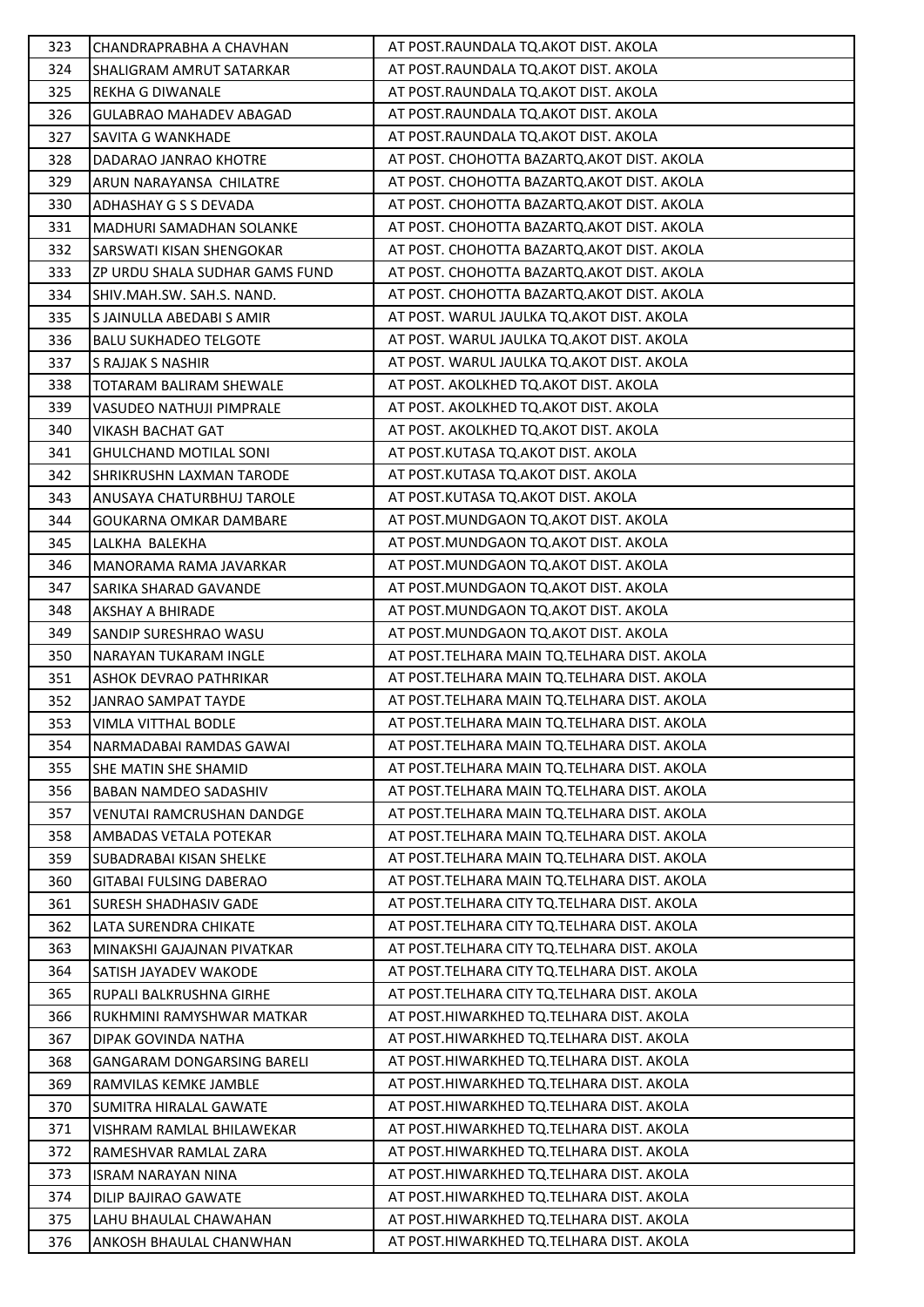| 377 | MANZARALI MUSTAQUEALI           | AT POST.HIWARKHED TQ.TELHARA DIST. AKOLA        |
|-----|---------------------------------|-------------------------------------------------|
| 378 | <b>TAPIRAM AAPPA KORDE</b>      | AT POST.HIWARKHED TQ.TELHARA DIST. AKOLA        |
| 379 | GOPAL MAHADEO AAMALE            | AT POST.HIWARKHED TQ.TELHARA DIST. AKOLA        |
| 380 | WALSHING BHIMSHING DEOLE        | AT POST.HIWARKHED TQ.TELHARA DIST. AKOLA        |
| 381 | SHEKHA YAKUB SHEKHA GAFUR       | AT POST.HIWARKHED TQ.TELHARA DIST. AKOLA        |
| 382 | <b>KRAMTKHA DNYMTKHA</b>        | AT POST.HIWARKHED TQ.TELHARA DIST. AKOLA        |
| 383 | A RAFIK A HASAN                 | AT POST.HIWARKHED TQ.TELHARA DIST. AKOLA        |
| 384 | SHEKH HASAN SHEKH SHAFI         | AT POST.HIWARKHED TQ.TELHARA DIST. AKOLA        |
| 385 | A.KADIL A. LIYAQAT              | AT POST.HIWARKHED TQ.TELHARA DIST. AKOLA        |
| 386 | MUKHATARSHA ASADSHA             | AT POST.HIWARKHED TQ.TELHARA DIST. AKOLA        |
| 387 | ANWAR ALI AZHAR ALI             | AT POST.HIWARKHED TQ.TELHARA DIST. AKOLA        |
| 388 | KHAREDI-VIKRI SOCI TELHARA      | AT POST.DANAPUR TQ.TELHARA DIST. AKOLA          |
| 389 | SANTOSH RAMKRUSHNA BAVANE       | AT POST.DANAPUR TQ.TELHARA DIST. AKOLA          |
| 390 | HASNURBI SHE MANAN              | AT POST.DANAPUR TQ.TELHARA DIST. AKOLA          |
| 391 | SHANTABAI CHINTAMAN NIPARKAR    | AT POST.DANAPUR TQ.TELHARA DIST. AKOLA          |
| 392 | <b>VIJAY S HAGE</b>             | AT POST.DANAPUR TQ.TELHARA DIST. AKOLA          |
| 393 | SHAMRAO DANNU GAVAI             | AT POST. PATHARDI TQ. TELHARA DIST. AKOLA       |
| 394 | HARIRAM NARAYAN WANKHADE        | AT POST.PATHARDI TQ.TELHARA DIST. AKOLA         |
| 395 | NITIN SUDHAKAR ZAPARDE          | AT POST.PATHARDI TQ.TELHARA DIST. AKOLA         |
| 396 | ANNAPURANA KISANRAO KHIRODKAR   | AT POST. PATHARDI TO. TELHARA DIST. AKOLA       |
| 397 | NANDA VISHWAS PURI              | AT POST.PATHARDI TQ.TELHARA DIST. AKOLA         |
| 398 | NIRMALA GAJANAN WANKHADE        | AT POST.BELKHED TQ.TELHARA DIST. AKOLA          |
| 399 | SHESHRAO MANILAL NAGPURE        | AT POST.BELKHED TQ.TELHARA DIST. AKOLA          |
| 400 | <b>GAJANAN SADASHIV DABERAO</b> | AT POST.BELKHED TQ.TELHARA DIST. AKOLA          |
| 401 | DEVIDAS GULCHAND PAWAR          | AT POST.BELKHED TQ.TELHARA DIST. AKOLA          |
| 402 | <b>GAJANAN RAMBHAU TATHOD</b>   | AT POST.AADSUL TQ.TELHARA DIST. AKOLA           |
| 403 | ANJANABAI SHALIGRAM ARABAT      | AT POST.AADSUL TQ.TELHARA DIST. AKOLA           |
| 404 | SANJAY RAMESHWAR DOD            | AT POST.AADSUL TQ.TELHARA DIST. AKOLA           |
| 405 | <b>BAJRANG S BCG MANASI</b>     | AT POST.AADSUL TQ.TELHARA DIST. AKOLA           |
| 406 | <b>INDIRA AWAS G KHAIKHED</b>   | AT POST.ADAGAON BUJRUK TQ.TELHARA DIST. AKOLA   |
| 407 | AB SADIK SK KADIR               | AT POST.ADAGAON BUJRUK TQ.TELHARA DIST. AKOLA   |
| 408 | SHE HABIB SHE KARIM             | AT POST. ADAGAON BUJRUK TO. TELHARA DIST. AKOLA |
| 409 | <b>BHANUDAS MAHADEV RANDE</b>   | AT POST.ADAGAON BUJRUK TQ.TELHARA DIST. AKOLA   |
| 410 | GU.NASIM GU.VASHID              | AT POST.ADAGAON BUJRUK TQ.TELHARA DIST. AKOLA   |
| 411 | <b>GU.AHEMAD GU.VASIB</b>       | AT POST.ADAGAON BUJRUK TQ.TELHARA DIST. AKOLA   |
| 412 | RAMBHAU KISANRAO RANDE          | AT POST. ADAGAON BUJRUK TO. TELHARA DIST. AKOLA |
| 413 | MAHDEV NAMDEV DATE              | AT POST.ADAGAON BUJRUK TQ.TELHARA DIST. AKOLA   |
| 414 | YOGESH ENSHIVRAJ SHINGADE       | AT POST.ADAGAON BUJRUK TQ.TELHARA DIST. AKOLA   |
| 415 | KU TRUPTI SARAGDHAR HARANE      | AT POST. BALAPUR TQ. BALAPUR DIST. AKOLA        |
| 416 | SEI .SHAFIK.AHMAD.KADRI.BALA.   | AT POST.BALAPUR TQ.BALAPUR DIST. AKOLA          |
| 417 | SHEKR GAJENDR SHAH              | AT POST. BALAPUR TO. BALAPUR DIST. AKOLA        |
| 418 | MOTIRAM ARJUN LHANE             | AT POST. BALAPUR TQ. BALAPUR DIST. AKOLA        |
| 419 | PARVATIBAI MOTIRAM HADOLE       | AT POST. BALAPUR TO. BALAPUR DIST. AKOLA        |
| 420 | MO JAMIN SHEKH MAHEBUB          | AT POST.BALAPUR TQ.BALAPUR DIST. AKOLA          |
| 421 | RAMAN PRITAM UMALE              | AT POST. BALAPUR TO. BALAPUR DIST. AKOLA        |
| 422 | BHIMABAI MAHADEV SAKHAR         | AT POST. BALAPUR TQ. BALAPUR DIST. AKOLA        |
| 423 | DINKAR BALUJI MEISNE            | AT POST.BALAPUR TQ.BALAPUR DIST. AKOLA          |
| 424 | AKHTER H SABBER HUSEN           | AT POST.BALAPUR TQ.BALAPUR DIST. AKOLA          |
| 425 | <b>SAWTI G GANMODE</b>          | AT POST.BALAPUR TQ.BALAPUR DIST. AKOLA          |
| 426 | NASIMABI SY FARUKH A P K SAKIR  | AT POST.BALAPUR TQ.BALAPUR DIST. AKOLA          |
| 427 | SHEKH NAFIS SHEKH LATIF         | AT POST.BALAPUR TQ.BALAPUR DIST. AKOLA          |
| 428 | JAMUNABAI SUDAN HIVARKAR        | AT POST.BALAPUR TQ.BALAPUR DIST. AKOLA          |
| 429 | VISHNU MASAJI NEMADE            | AT POST.BALAPUR TQ.BALAPUR DIST. AKOLA          |
| 430 | LAKSHAMAN NAMDEV BAKAL          | AT POST.URAL TQ.BALAPUR DIST. AKOLA             |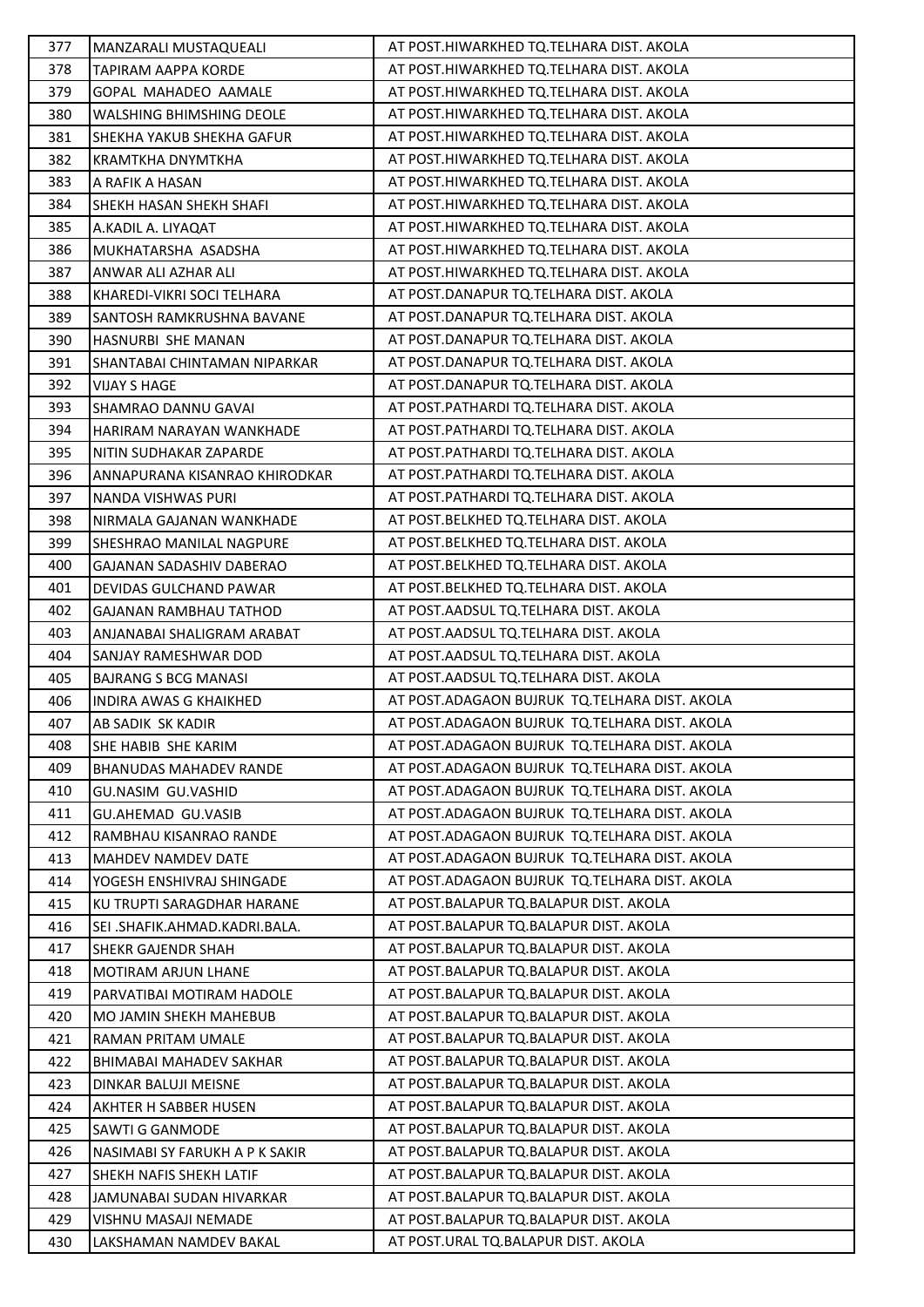| 431 | TATYASAHEB NAYABRAO DESHMUKH     | AT POST.URAL TQ.BALAPUR DIST. AKOLA       |
|-----|----------------------------------|-------------------------------------------|
| 432 | U S THAKARE                      | AT POST.URAL TQ.BALAPUR DIST. AKOLA       |
| 433 | CHANDKHA FAKIRA                  | AT POST.URAL TQ.BALAPUR DIST. AKOLA       |
| 434 | VAJAY SHRIRAM SARDAR             | AT POST.URAL TQ.BALAPUR DIST. AKOLA       |
| 435 | HIMMATRAO SITARAM TAYADE         | AT POST.URAL TQ.BALAPUR DIST. AKOLA       |
| 436 | DEVKABAI AJABRAO INGALE          | AT POST.URAL TQ.BALAPUR DIST. AKOLA       |
| 437 | <b>GAJANAN SHALIGRAM AGARKAR</b> | AT POST.URAL TQ.BALAPUR DIST. AKOLA       |
| 438 | <b>GAJANAN RAMRAO PADGHAN</b>    | AT POST.URAL TQ.BALAPUR DIST. AKOLA       |
| 439 | <b>JUBERYA NOORUDDIN SARKAR</b>  | AT POST.URAL TQ.BALAPUR DIST. AKOLA       |
| 440 | JAYMALHAR MAHI GAT ANTRI         | AT POST.URAL TQ.BALAPUR DIST. AKOLA       |
| 441 | KAMALABAI BALIRAM WAKODE         | AT POST. WADEGAON TO. BALAPUR DIST. AKOLA |
| 442 | UMESH WASUDEV SONONE             | AT POST. WADEGAON TO. BALAPUR DIST. AKOLA |
| 443 | BEBEEBAI PARASHARAM SADAR        | AT POST. WADEGAON TQ. BALAPUR DIST. AKOLA |
| 444 | SURENDRA TULSHIRAM WADAKAR       | AT POST. WADEGAON TO. BALAPUR DIST. AKOLA |
| 445 | SADASHIV KISAN DHAKARE           | AT POST. WADEGAON TO. BALAPUR DIST. AKOLA |
| 446 | <b>BALIRAM MAROTI INGALE</b>     | AT POST. WADEGAON TO. BALAPUR DIST. AKOLA |
| 447 | JAGDEO RAMBHAU HUSE              | AT POST. WADEGAON TO. BALAPUR DIST. AKOLA |
| 448 | BALKRUSHNA LAXMAN SABADE         | AT POST. WADEGAON TO. BALAPUR DIST. AKOLA |
| 449 | SURESH TEJRAO MANKAR             | AT POST. WADEGAON TO. BALAPUR DIST. AKOLA |
| 450 | SHOBHA TEJRAO NAKAT              | AT POST. WADEGAON TO. BALAPUR DIST. AKOLA |
| 451 | RAJENDRA KAILAS DESHAMUKH        | AT POST. WADEGAON TO. BALAPUR DIST. AKOLA |
| 452 | PUNJABAI PUNDALIK INGALE         | AT POST. WADEGAON TO. BALAPUR DIST. AKOLA |
| 453 | SAHADEO KISAN TALE               | AT POST. WADEGAON TO. BALAPUR DIST. AKOLA |
| 454 | SAMADHAN GANPAT INGLE            | AT POST. WADEGAON TO. BALAPUR DIST. AKOLA |
| 455 | <b>SUKHDEV SHALIGRAM AVCHAR</b>  | AT POST. WADEGAON TQ. BALAPUR DIST. AKOLA |
| 456 | YOGESH SUKHDEV NAKASKAR          | AT POST. WADEGAON TO. BALAPUR DIST. AKOLA |
| 457 | PANCHSHIL MAHILA BACHAT GAT      | AT POST. WADEGAON TQ. BALAPUR DIST. AKOLA |
| 458 | HIRAMAN RAVJI TAYADE             | AT POST.NIMBA TQ.BALAPUR DIST. AKOLA      |
| 459 | JAGDEV SUGDEV NAGE               | AT POST.NIMBA TQ.BALAPUR DIST. AKOLA      |
| 460 | SHAMRAO PUNDALIC WADATKAR        | AT POST.NIMBA TQ.BALAPUR DIST. AKOLA      |
| 461 | PURUSHOTTAM HARIBHAO SONONE      | AT POST.NIMBA TQ.BALAPUR DIST. AKOLA      |
| 462 | PANDURANG SHRIRAM KARALE         | AT POST.NIMBA TQ.BALAPUR DIST. AKOLA      |
| 463 | AMBADAS P BOLE                   | AT POST.NIMBA TQ.BALAPUR DIST. AKOLA      |
| 464 | KAMALABAI RAMRAO SGHINGOLKAR     | AT POST.NIMBA TO.BALAPUR DIST. AKOLA      |
| 465 | BHIKAJI PANDURAG ROHANKAR        | AT POST.NIMBA TQ.BALAPUR DIST. AKOLA      |
| 466 | SONABAI A TAYDE                  | AT POST.NIMBA TQ.BALAPUR DIST. AKOLA      |
| 467 | <b>BAPURAO A DESHMUKH</b>        | AT POST.NIMBA TQ.BALAPUR DIST. AKOLA      |
| 468 | VANMALA D GIRGE                  | AT POST.NIMBA TQ.BALAPUR DIST. AKOLA      |
| 469 | SAERUDHI SWAUM SAHHYTA BACHT G   | AT POST.NIMBA TQ.BALAPUR DIST. AKOLA      |
| 470 | SUJATA MAH S B G NIMBA           | AT POST.NIMBA TQ.BALAPUR DIST. AKOLA      |
| 471 | <b>SUBHASH BABUJI TAYDE</b>      | AT POST.PARAS TQ.BALAPUR DIST. AKOLA      |
| 472 | <b>K K CONTRACTOR PARAS</b>      | AT POST.PARAS TQ.BALAPUR DIST. AKOLA      |
| 473 | <b>GULABRAO ASHRUJI SURUSE</b>   | AT POST.PARAS TQ.BALAPUR DIST. AKOLA      |
| 474 | SHE ABARAR SHE LAL               | AT POST.PARAS TQ.BALAPUR DIST. AKOLA      |
| 475 | DNANESHWAR PRAMOD LANDE          | AT POST.PARAS TQ.BALAPUR DIST. AKOLA      |
| 476 | DIPAK RAMBHAU INGLE              | AT POST.PARAS TQ.BALAPUR DIST. AKOLA      |
| 477 | <b>GANESH BHARAT MESRE</b>       | AT POST.PARAS TQ.BALAPUR DIST. AKOLA      |
| 478 | S AJIMODDIN S ATNODDIN           | AT POST.PARAS TQ.BALAPUR DIST. AKOLA      |
| 479 | PANDHARI YADAV DONGRE            | AT POST.HATRUN TQ.BALAPUR DIST. AKOLA     |
| 480 | SUDHAKAR RAMBHAU CHAWRE          | AT POST.HATRUN TQ.BALAPUR DIST. AKOLA     |
| 481 | PUNAJI GOMAJI PATIL              | AT POST.HATRUN TQ.BALAPUR DIST. AKOLA     |
| 482 | VITHHAL TULASHIRAM GATHE         | AT POST.HATRUN TQ.BALAPUR DIST. AKOLA     |
| 483 | NIRJAN PRABHAKAR DANDLE          | AT POST. VYALA TQ. BALAPUR DIST. AKOLA    |
| 484 | JANABAI NARAYAN DANDLE           | AT POST. VYALA TQ. BALAPUR DIST. AKOLA    |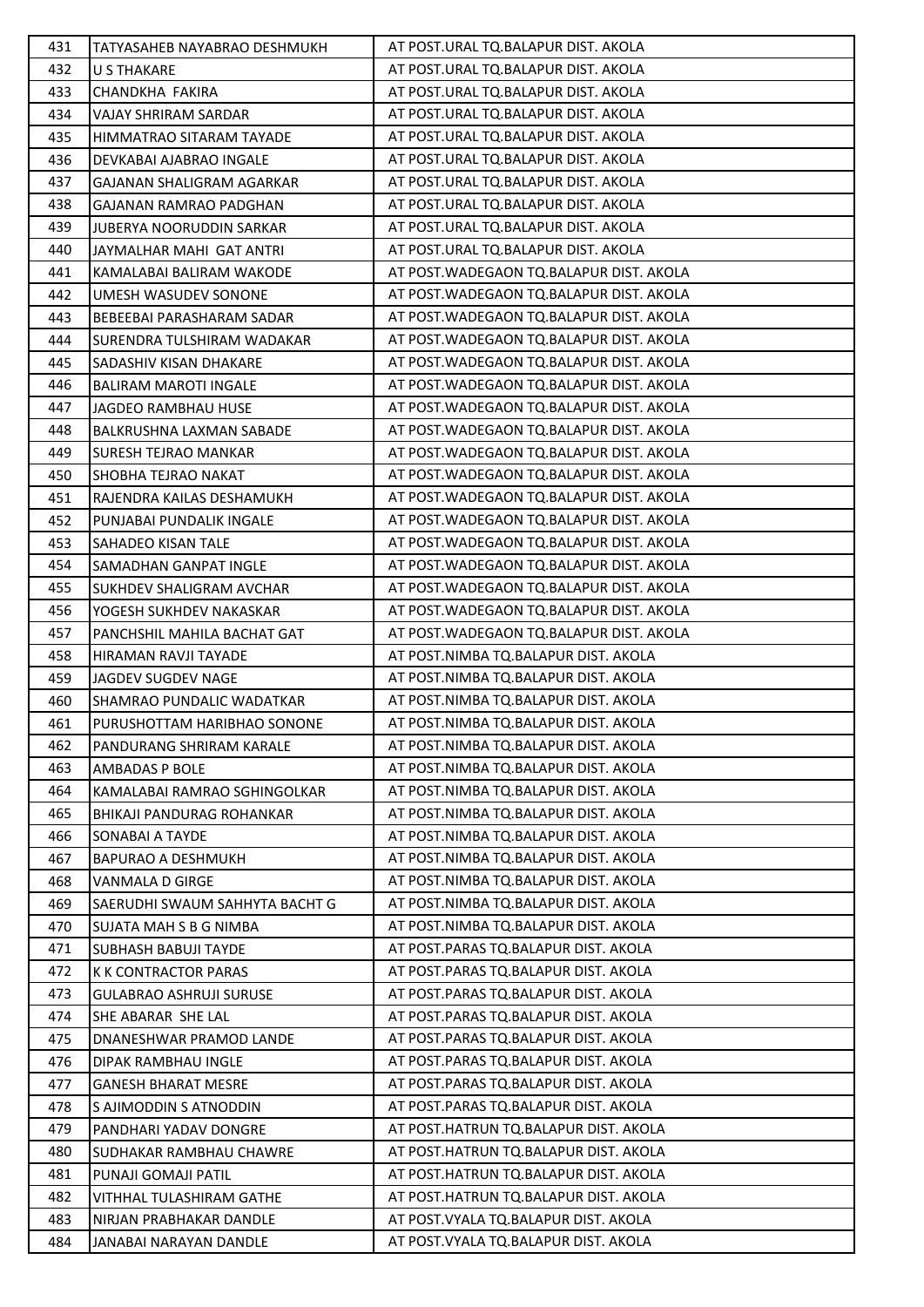| 485 | SHANTILAL BHIVLAL MURUMKAR           | AT POST. VYALA TQ. BALAPUR DIST. AKOLA |
|-----|--------------------------------------|----------------------------------------|
| 486 | SARSWATI VITHAL BADHE                | AT POST. VYALA TQ. BALAPUR DIST. AKOLA |
| 487 | <b>GRAMPANI P S J P KHIRPURI KHU</b> | AT POST. VYALA TQ. BALAPUR DIST. AKOLA |
| 488 | BEBINANDA LAXMAN BHAKARE             | AT POST. VYALA TQ. BALAPUR DIST. AKOLA |
| 489 | SAUJANYA MAH B GAT V PETH            | AT POST. VYALA TQ. BALAPUR DIST. AKOLA |
| 490 | RAMABAI S B GAT RIDHORA              | AT POST. VYALA TQ. BALAPUR DIST. AKOLA |
| 491 | PARWATABAI VISHWANATH MENDE          | AT POST.PATUR TQ.PATUR DIST. AKOLA     |
| 492 | FAKIRA TUKARAM MALDHANE              | AT POST.PATUR TQ.PATUR DIST. AKOLA     |
| 493 | JANKABAI KISAN NAWGHARE              | AT POST.PATUR TQ.PATUR DIST. AKOLA     |
| 494 | SAYABAI NAMDEO UPARWAT               | AT POST.PATUR TQ.PATUR DIST. AKOLA     |
| 495 | <b>GUNFABAI JAMNIK INGLE</b>         | AT POST.PATUR TQ.PATUR DIST. AKOLA     |
| 496 | KASHIRAM SITARAM NILKHAN             | AT POST.PATUR TQ.PATUR DIST. AKOLA     |
| 497 | <b>BHIMRAO LODUJI HIWRALE</b>        | AT POST.PATUR TQ.PATUR DIST. AKOLA     |
| 498 | <b>VIJAY SHIVHARI DHADSE</b>         | AT POST.PATUR TQ.PATUR DIST. AKOLA     |
| 499 | ANUSAYA BUGAJI UGALE                 | AT POST.PATUR TQ.PATUR DIST. AKOLA     |
| 500 | NITIN BABUSING RATHOD                | AT POST.PATUR TQ.PATUR DIST. AKOLA     |
| 501 | RATAN KISAN SHIRSAT                  | AT POST.PATUR TQ.PATUR DIST. AKOLA     |
| 502 | RAMKRUSHNA NAGORAO PILATRE           | AT POST.PATUR TQ.PATUR DIST. AKOLA     |
| 503 | <b>SURASH SUPAJI INGALE</b>          | AT POST. PATUR TO. PATUR DIST. AKOLA   |
| 504 | PRAKESH PARASHRAM THAKARE            | AT POST.PATUR TQ.PATUR DIST. AKOLA     |
| 505 | SHITAL HIMMATRAO TAPPE               | AT POST.PATUR TQ.PATUR DIST. AKOLA     |
| 506 | INDIRABAI V.RAMDAS TAYADE            | AT POST.PATUR TQ.PATUR DIST. AKOLA     |
| 507 | ANIL TUKARAM RATHOD                  | AT POST.PATUR TQ.PATUR DIST. AKOLA     |
| 508 | SITARAM SURABHAN GADGE               | AT POST.PATUR TQ.PATUR DIST. AKOLA     |
| 509 | SEEMA HIMMATRAO TAPPE                | AT POST.PATUR TQ.PATUR DIST. AKOLA     |
| 510 | SANJAY DEVIDAS GAYKAWAD              | AT POST.PATUR TQ.PATUR DIST. AKOLA     |
| 511 | SHOBHA SUKHADEO LOKHANDE             | AT POST.PATUR TQ.PATUR DIST. AKOLA     |
| 512 | RATAN UKARDA JAMKAR                  | AT POST.PATUR TQ.PATUR DIST. AKOLA     |
| 513 | SHINDHUBAI WASUDEO BANGAR            | AT POST.PATUR TQ.PATUR DIST. AKOLA     |
| 514 | SHE.MEHABUB SHE.MEHAMUD              | AT POST.PATUR TQ.PATUR DIST. AKOLA     |
| 515 | <b>GANESH RAVINDRA HANORE</b>        | AT POST.PATUR TQ.PATUR DIST. AKOLA     |
| 516 | <b>MANIRAM DAGADU RATHOD</b>         | AT POST.CHANNI TQ.PATUR DIST. AKOLA    |
| 517 | DASHRATH RAMBHAU KARE                | AT POST.CHANNI TQ.PATUR DIST. AKOLA    |
| 518 | <b>GANESH D LAKHANDE</b>             | AT POST.CHANNI TQ.PATUR DIST. AKOLA    |
| 519 | RAJENDRA BHAGAWAN DHORE              | AT POST.CHANNI TQ.PATUR DIST. AKOLA    |
| 520 | SACHIN SUBHASH TAYADE                | AT POST.CHANNI TQ.PATUR DIST. AKOLA    |
| 521 | PUNDLIK SAKHARAM ZODAPE              | AT POST.CHANNI TQ.PATUR DIST. AKOLA    |
| 522 | MAHADEO VISHNAJI SADAR               | AT POST.CHANNI TO.PATUR DIST. AKOLA    |
| 523 | <b>GAJANAN GOPAL SARDAR</b>          | AT POST.CHANNI TQ.PATUR DIST. AKOLA    |
| 524 | KASTURABAI GANESH SARKATE            | AT POST.CHANNI TQ.PATUR DIST. AKOLA    |
| 525 | NARAYAN KASHIRAM THOSAR              | AT POST.CHANNI TQ.PATUR DIST. AKOLA    |
| 526 | RAMKRUSHNA NAMDEV KAVHALE            | AT POST.CHANNI TQ.PATUR DIST. AKOLA    |
| 527 | MULABAI BANSILAL CHANDAK             | AT POST.CHANNI TQ.PATUR DIST. AKOLA    |
| 528 | <b>JAGDEO SAKHARAM KHARATE</b>       | AT POST.CHANNI TQ.PATUR DIST. AKOLA    |
| 529 | SUBHASH PRABHKAR PAYGHAN             | AT POST.CHANNI TQ.PATUR DIST. AKOLA    |
| 530 | <b>SUNIL GANESH KARE</b>             | AT POST.CHANNI TQ.PATUR DIST. AKOLA    |
| 531 | NIRMALA BHIKAJI WANKHADE             | AT POST.CHANNI TQ.PATUR DIST. AKOLA    |
| 532 | UTTAM RAOJI WANKHADE                 | AT POST.CHANNI TQ.PATUR DIST. AKOLA    |
| 533 | DADARAO PANDHARI MORE                | AT POST.CHANNI TQ.PATUR DIST. AKOLA    |
| 534 | PRALHAD PANDURANG BELURKAR           | AT POST.CHANNI TQ.PATUR DIST. AKOLA    |
| 535 | SUSHILABAI SADASHIV NEMANE           | AT POST.CHANNI TQ.PATUR DIST. AKOLA    |
| 536 | SK ANSAR SK SATTAR                   | AT POST.CHANNI TQ.PATUR DIST. AKOLA    |
| 537 | <b>JIJAU M BACHAT GAT MALSUR</b>     | AT POST.CHANNI TQ.PATUR DIST. AKOLA    |
| 538 | NIYOJIT SHRAVAN SAH PANI V SA.       | AT POST.ALEGAON TQ.PATUR DIST. AKOLA   |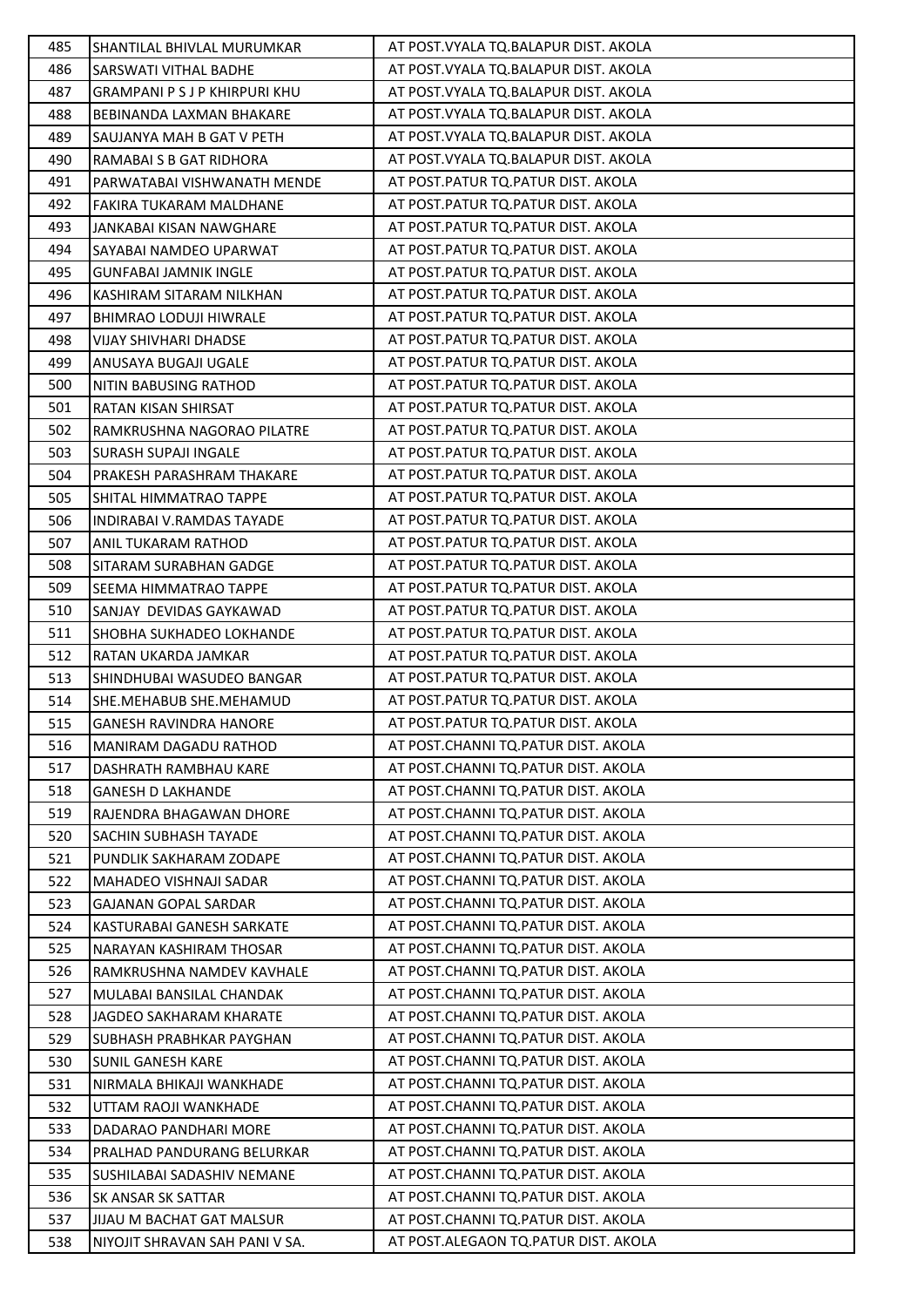| 539        | DADARAO ANANDRAO DESHMUKH                              | AT POST.ALEGAON TO.PATUR DIST. AKOLA                                                                       |
|------------|--------------------------------------------------------|------------------------------------------------------------------------------------------------------------|
| 540        | R D DESHMUKH                                           | AT POST.ALEGAON TQ.PATUR DIST. AKOLA                                                                       |
| 541        | JIYAULHAQ A KAYUM                                      | AT POST.ALEGAON TQ.PATUR DIST. AKOLA                                                                       |
| 542        | <b>SAMADHAN V SOTE</b>                                 | AT POST.ALEGAON TQ.PATUR DIST. AKOLA                                                                       |
| 543        | SITARAM KASHIRAM JAMEKAR                               | AT POST.ALEGAON TQ.PATUR DIST. AKOLA                                                                       |
| 544        | DERAO NUTAN NIMBEKAR                                   | AT POST.ALEGAON TQ.PATUR DIST. AKOLA                                                                       |
| 545        | KUSUM PRAKASH GHAYVAT                                  | AT POST.ALEGAON TQ.PATUR DIST. AKOLA                                                                       |
| 546        | AKHAY JAIN SHIVSHANKAR VIR                             | AT POST.ALEGAON TQ.PATUR DIST. AKOLA                                                                       |
| 547        | DURGABAI RAMKRUSHN INGLE                               | AT POST.ALEGAON TQ.PATUR DIST. AKOLA                                                                       |
| 548        | LAXAMAN V CHOOTE                                       | AT POST.ALEGAON TQ.PATUR DIST. AKOLA                                                                       |
| 549        | SHIRAM RAMBHAU KHILARI                                 | AT POST.ALEGAON TQ.PATUR DIST. AKOLA                                                                       |
| 550        | BHAKASHKAR KRUSHNAJI AMBHOREO                          | AT POST.ALEGAON TQ.PATUR DIST. AKOLA                                                                       |
| 551        | <b>GANGARAM B DAKHORE</b>                              | AT POST.ALEGAON TQ.PATUR DIST. AKOLA                                                                       |
| 552        | RAJARAM T DAKHORE                                      | AT POST.ALEGAON TQ.PATUR DIST. AKOLA                                                                       |
| 553        | <b>SHIRAM S SHINDE</b>                                 | AT POST.ALEGAON TQ.PATUR DIST. AKOLA                                                                       |
| 554        | VIMAL S THAKARE                                        | AT POST.ALEGAON TQ.PATUR DIST. AKOLA                                                                       |
| 555        | RAMKRUSHNA S DOKHARE                                   | AT POST.ALEGAON TQ.PATUR DIST. AKOLA                                                                       |
| 556        | SHANTABAI N THAKARE                                    | AT POST.ALEGAON TQ.PATUR DIST. AKOLA                                                                       |
| 557        | <b>GUNJABAI TUKARAM MOHADE</b>                         | AT POST.ALEGAON TQ.PATUR DIST. AKOLA                                                                       |
| 558        | PUSHPA DEVINATH SARKATE                                | AT POST.ALEGAON TQ.PATUR DIST. AKOLA                                                                       |
| 559        | SAUMANBAI HASANRAO DESHMUKH                            | AT POST.ALEGAON TQ.PATUR DIST. AKOLA                                                                       |
| 560        | KUSUM AMBADAS VASTAKAR                                 | AT POST.ALEGAON TQ.PATUR DIST. AKOLA                                                                       |
| 561        | PRAGATI MAHILA GAT CHONDHI                             | AT POST.ALEGAON TQ.PATUR DIST. AKOLA                                                                       |
| 562        | BHIKABHAU RAIBHAN KIRATKAR                             | AT POST. VIWARABHABULGAON TQ. PATUR DIST. AKOLA                                                            |
| 563        | RUPESH MAHADEV INGALE                                  | AT POST.SASTI TQ.PATUR DIST. AKOLA                                                                         |
| 564        | <b>BHIKULAL M ZAVAR</b>                                | AT POST.SASTI TQ.PATUR DIST. AKOLA                                                                         |
| 565        | PRAMOD PRALHAD SHEGOKAR                                | AT POST.SASTI TQ.PATUR DIST. AKOLA                                                                         |
|            |                                                        |                                                                                                            |
| 566        | YASHO.SHI.VYA.KRI.M.                                   | AT POST. MURTIZAPUR MAIN TO. MURTIZAPUR DIST. AKOLA                                                        |
| 567        | PRANITA VISHWASRAO DHOBALE                             | AT POST.MURTIZAPUR MAIN TQ.MURTIZAPUR DIST. AKOLA                                                          |
| 568        | JITENDRA WASUDEO DESHMUKH                              | AT POST. MURTIZAPUR MAIN TO. MURTIZAPUR DIST. AKOLA                                                        |
| 569        | SHARAD VASUDEV AVAGAD                                  | AT POST. MURTIZAPUR MAIN TQ. MURTIZAPUR DIST. AKOLA                                                        |
| 570        | SHEKH GUFAR SHEKH VAJIR                                | AT POST. MURTIZAPUR MAIN TO. MURTIZAPUR DIST. AKOLA                                                        |
| 571        | PARVATI SANJAY PIVAL                                   | AT POST. MURTIZAPUR MAIN TO. MURTIZAPUR DIST. AKOLA                                                        |
| 572        | RAVINDR PRALHADRAO KHEDKAR                             | AT POST. MURTIZAPUR MAIN TO. MURTIZAPUR DIST. AKOLA                                                        |
| 573        | <b>BALU MAHADEO THORAT</b>                             | AT POST. MURTIZAPUR MAIN TO. MURTIZAPUR DIST. AKOLA                                                        |
| 574        | SAWPNIL PRABHAKAR GAWANDE                              | AT POST. MURTIZAPUR MAIN TO. MURTIZAPUR DIST. AKOLA                                                        |
| 575        | KALPANA VITTHAL KARPATE                                | AT POST. MURTIZAPUR MAIN TO. MURTIZAPUR DIST. AKOLA                                                        |
| 576        | RATANSING RAMSING PAWAR                                | AT POST. MURTIZAPUR MAIN TO. MURTIZAPUR DIST. AKOLA                                                        |
| 577        | KESHAV PANDURANG WAGH                                  | AT POST. MURTIZAPUR MAIN TO. MURTIZAPUR DIST. AKOLA                                                        |
| 578        | <b>ABHAY SURESH BHARTI</b>                             | AT POST. MURTIZAPUR MAIN TO. MURTIZAPUR DIST. AKOLA                                                        |
| 579        | KINJAL SURYAKANT MALVIY                                | AT POST. MURTIZAPUR MAIN TQ. MURTIZAPUR DIST. AKOLA                                                        |
| 580        | <b>BHAGIRATH JAYRAM INGALE</b>                         | AT POST. MURTIZAPUR MAIN TO. MURTIZAPUR DIST. AKOLA                                                        |
| 581        | RAMESH MAHADEV INGALE                                  | AT POST. MURTIZAPUR MAIN TQ. MURTIZAPUR DIST. AKOLA                                                        |
| 582        | AANADRAO G TIDKE                                       | AT POST.MURTIZAPUR MARKET YARD TO.MURTIZAPUR DIST. AKOLA                                                   |
| 583        | MAHMUDBABI MAHMAD ALI                                  | AT POST.MURTIZAPUR MARKET YARD TO.MURTIZAPUR DIST. AKOLA                                                   |
| 584        | PRABHAKAR BAPURAO YAVALE                               | AT POST.MURTIZAPUR MARKET YARD TO.MURTIZAPUR DIST. AKOLA                                                   |
| 585        | CHANDRABHAN SURYABHAN MURAL                            | AT POST.MURTIZAPUR MARKET YARD TQ.MURTIZAPUR DIST. AKOLA                                                   |
| 586        | MANKARNA KISAN CHOHAN                                  | AT POST. MURTIZAPUR MARKET YARD TO. MURTIZAPUR DIST. AKOLA                                                 |
| 587        | ZIMAN MUKAJI WAGHMARE                                  | AT POST. MURTIZAPUR MARKET YARD TQ. MURTIZAPUR DIST. AKOLA                                                 |
| 588        | VINOD PANJABRAO GAWANDE                                | AT POST.MURTIZAPUR MARKET YARD TO.MURTIZAPUR DIST. AKOLA                                                   |
| 589        | MAHENDR DATTATRAY KHTAL                                | AT POST.MURTIZAPUR MARKET YARD TQ.MURTIZAPUR DIST. AKOLA                                                   |
| 590        | SHARAD DINKARRAO GAWANDE                               | AT POST.MURTIZAPUR MARKET YARD TQ.MURTIZAPUR DIST. AKOLA                                                   |
| 591<br>592 | SHALIARAM KISNRAO GANESHPURE<br>NANDATAI RAMESH KOLLHE | AT POST. MURTIZAPUR CITY TO. MURTIZAPUR DIST. AKOLA<br>AT POST. MURTIZAPUR CITY TO. MURTIZAPUR DIST. AKOLA |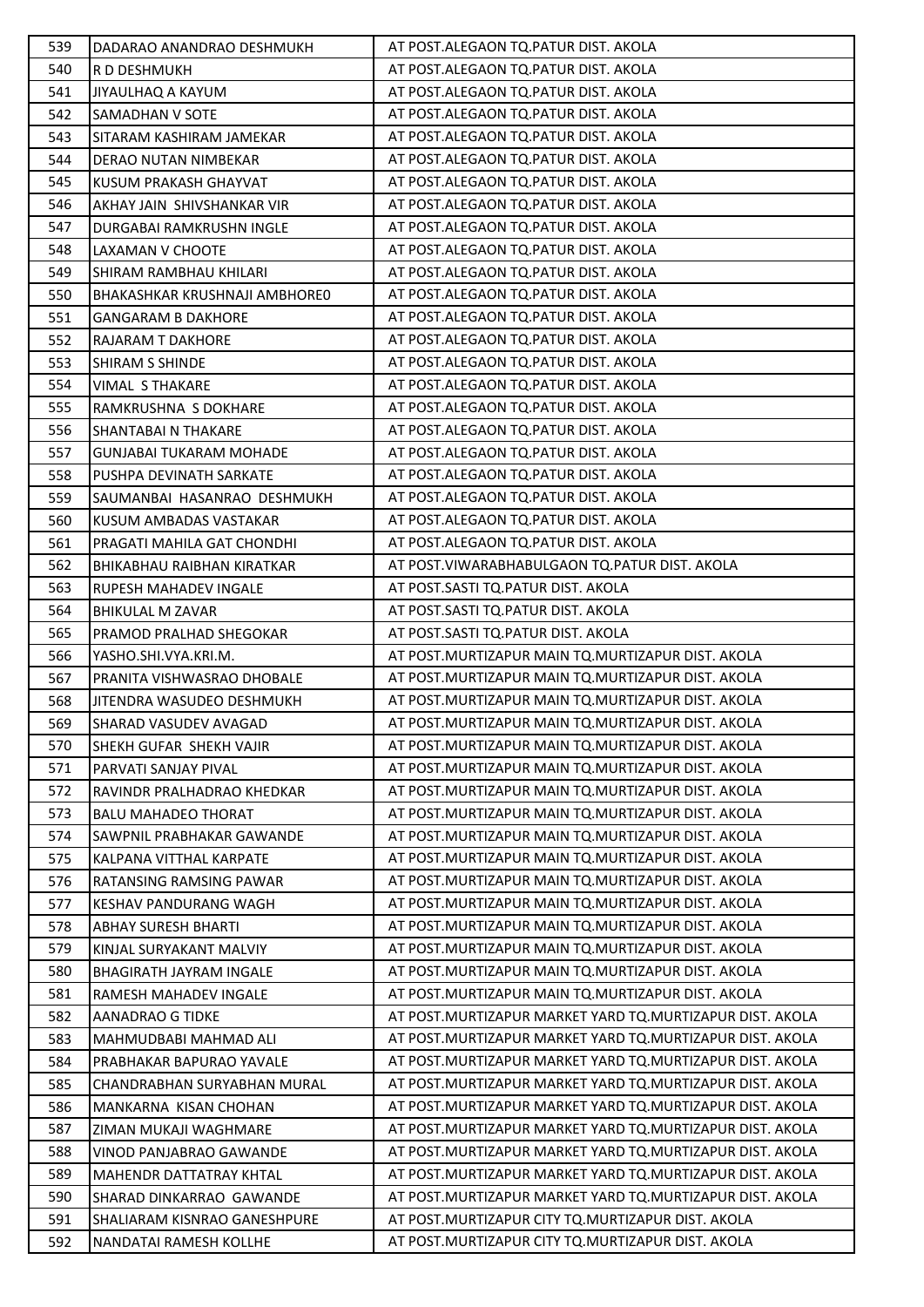| 593        | VIJAYA RAMESH GAWANDE                                     | AT POST. MURTIZAPUR CITY TQ. MURTIZAPUR DIST. AKOLA                                          |
|------------|-----------------------------------------------------------|----------------------------------------------------------------------------------------------|
| 594        | SK ABDUL SK WAHAB                                         | AT POST. MURTIZAPUR CITY TO. MURTIZAPUR DIST. AKOLA                                          |
| 595        | MANGESH MANOHAR UMADE                                     | AT POST. MURTIZAPUR CITY TO. MURTIZAPUR DIST. AKOLA                                          |
| 596        | <b>SAVITA DATTATRAY TAYADE</b>                            | AT POST. MURTIZAPUR CITY TO. MURTIZAPUR DIST. AKOLA                                          |
| 597        | INDARSHINGH SATNAMSHINGH GUJAR                            | AT POST. MURTIZAPUR CITY TO. MURTIZAPUR DIST. AKOLA                                          |
| 598        | AVDUT KISAN BRAHMANKAR                                    | AT POST. MURTIZAPUR CITY TO. MURTIZAPUR DIST. AKOLA                                          |
| 599        | LILABAI NAMDEV SABLE                                      | AT POST.MANA TQ.MURTIZAPUR DIST. AKOLA                                                       |
| 600        | ANITA RAMDAS TAMKHANE                                     | AT POST. MANA TQ. MURTIZAPUR DIST. AKOLA                                                     |
| 601        | RAJU KISAN GUNJAKAR                                       | AT POST.MANA TQ.MURTIZAPUR DIST. AKOLA                                                       |
| 602        | RAMESH CHINDHUJI FUTANE                                   | AT POST. MANA TQ. MURTIZAPUR DIST. AKOLA                                                     |
| 603        | GRAM SH. SAMITI Z.P. CHICHKHED                            | AT POST.MANA TQ.MURTIZAPUR DIST. AKOLA                                                       |
| 604        | VITT.RUKH. SW SAH B G SONORI                              | AT POST.KURUM TQ.MURTIZAPUR DIST. AKOLA                                                      |
| 605        | PURUSHOTAM DEVRAOJI REWASKAR                              | AT POST.KURUM TQ.MURTIZAPUR DIST. AKOLA                                                      |
| 606        | VINOD MANIKRAO THAKARE                                    | AT POST.KURUM TQ.MURTIZAPUR DIST. AKOLA                                                      |
| 607        | MAHENDRA SHRIRAM CHAWARE                                  | AT POST.KURUM TQ.MURTIZAPUR DIST. AKOLA                                                      |
| 608        | SANTOSH SHESHRAO BAJAD                                    | AT POST.KURUM TQ.MURTIZAPUR DIST. AKOLA                                                      |
| 609        | AMURUT CHINTAMAN SOLANKE                                  | AT POST.KURUM TQ.MURTIZAPUR DIST. AKOLA                                                      |
| 610        | <b>BALU MAHADEVRAO SAWALE</b>                             | AT POST.KURUM TQ.MURTIZAPUR DIST. AKOLA                                                      |
| 611        | RAMNARAYAN HIRALAL JAISWAL                                | AT POST.KURUM TQ.MURTIZAPUR DIST. AKOLA                                                      |
| 612        | SACHIV GRAM PANCHYAT BHIVARI                              | AT POST.KARANJA MAIN.TQ.KARANJA DIST. WASHIM                                                 |
| 613        | SHRIPAL KANTAPRASAD MURADE                                | AT POST.KARANJA MAIN.TQ.KARANJA DIST. WASHIM                                                 |
| 614        | UTAM SOMLA RATHOD                                         | AT POST.KARANJA MAIN.TQ.KARANJA DIST. WASHIM                                                 |
| 615        | WENUBAI MUNGSIRAM AGHAM                                   | AT POST.KARANJA MAIN.TQ.KARANJA DIST. WASHIM                                                 |
| 616        | JAGDISH MAHADEV JAWANJAL                                  | AT POST.KARANJA MAIN.TQ.KARANJA DIST. WASHIM                                                 |
| 617        | SHRIKRUSHNA S. LATAK                                      | AT POST.KARANJA MAIN.TQ.KARANJA DIST. WASHIM                                                 |
| 618        | JANRAO SHESHRAO LIGHADE                                   | AT POST.KARANJA MAIN.TQ.KARANJA DIST. WASHIM                                                 |
| 619        | SAKRO HASAN REGHIWALE                                     | AT POST.KARANJA MAIN.TQ.KARANJA DIST. WASHIM                                                 |
| 620        | <b>SONU A PUNEWAR</b>                                     | AT POST.KARANJA MAIN.TQ.KARANJA DIST. WASHIM                                                 |
| 621        | <b>BABANRAO NATTHUJI DULALWAR</b>                         | AT POST.KARANJA MAIN.TQ.KARANJA DIST. WASHIM                                                 |
| 622        | SHOBHA KISANRAO KAMBALE                                   | AT POST.KARANJA MAIN.TQ.KARANJA DIST. WASHIM                                                 |
| 623        | GOVINDRAO MAHADEVRAO DESHMUKH                             | AT POST.KARANJA MAIN.TQ.KARANJA DIST. WASHIM                                                 |
| 624        | R. REHMAN B. MEHEMUDUR RAHEMAN                            | AT POST.KARANJA MAIN.TQ.KARANJA DIST. WASHIM                                                 |
| 625        | UKADABAI BANDUJI PAWAR                                    | AT POST.KARANJA MAIN.TQ.KARANJA DIST. WASHIM                                                 |
| 626        | L N PAWAR                                                 | AT POST.KARANJA MAIN.TQ.KARANJA DIST. WASHIM                                                 |
| 627        | RAJANABAI MANIK VASNIK                                    | AT POST.KARANJA MAIN.TO.KARANJA DIST. WASHIM                                                 |
| 628        | DROPADABAI GOVINDRAO WANKHADE                             | AT POST.KARANJA MAIN.TQ.KARANJA DIST. WASHIM                                                 |
| 629        | HIMMATRAO AANANDRAO GODASE                                | AT POST.KARANJA MAIN.TQ.KARANJA DIST. WASHIM                                                 |
| 630        | KAVITA RAJENDRA KADAM                                     | AT POST.KARANJA MAIN.TQ.KARANJA DIST. WASHIM                                                 |
| 631        | PARLHAD SADASHIV SHELKE                                   | AT POST.KARANJA MAIN.TQ.KARANJA DIST. WASHIM                                                 |
| 632        |                                                           |                                                                                              |
|            | AJABRAO SHESHRAO INGOLE                                   | AT POST.KARANJA MAIN.TQ.KARANJA DIST. WASHIM                                                 |
| 633        | MANGAL BAPURAO PUSANDE                                    | AT POST.KARANJA MAIN.TQ.KARANJA DIST. WASHIM                                                 |
| 634        | SHRIKUSHNA LAXMAN MISAL                                   | AT POST.KARANJA MAIN.TQ.KARANJA DIST. WASHIM                                                 |
| 635        | MANOHAR ANANDARAO DHAMANE                                 | AT POST.KARANJA MAIN.TQ.KARANJA DIST. WASHIM                                                 |
| 636        | KRUSHNA SHANKARRAO THAKARE                                | AT POST.KARANJA MAIN.TQ.KARANJA DIST. WASHIM                                                 |
| 637        | HOSIRAM GOVINDA KHANDARE                                  | AT POST.KARANJA MAIN.TQ.KARANJA DIST. WASHIM                                                 |
| 638        | WASUDEO JYOTIRAM KAMBLE                                   | AT POST.KARANJA MAIN.TQ.KARANJA DIST. WASHIM                                                 |
| 639        | <b>GAJANAN MAROTI SURPAM</b>                              | AT POST.KARANJA MAIN.TQ.KARANJA DIST. WASHIM                                                 |
| 640        | SANJAY PANDURANG SIRSAT                                   | AT POST.KARANJA MAIN.TQ.KARANJA DIST. WASHIM                                                 |
| 641        | SANTOSH MANOHAR LOKHADE                                   | AT POST.KARANJA MAIN.TQ.KARANJA DIST. WASHIM                                                 |
| 642        | SHEVANTA LAXMAN RATHOD                                    | AT POST.KARANJA MAIN.TQ.KARANJA DIST. WASHIM                                                 |
| 643        | KHASHAL WASANT RATHOD                                     | AT POST.KARANJA MAIN.TQ.KARANJA DIST. WASHIM                                                 |
| 644        | NANDU SHRIRAM KHADSE                                      | AT POST.KARANJA MAIN.TQ.KARANJA DIST. WASHIM                                                 |
| 645<br>646 | <b>GANESH GOVINDRAO DEOVLE</b><br>ASHISH MAHADEORAO TURAK | AT POST.KARANJA MAIN.TQ.KARANJA DIST. WASHIM<br>AT POST.KARANJA MAIN.TQ.KARANJA DIST. WASHIM |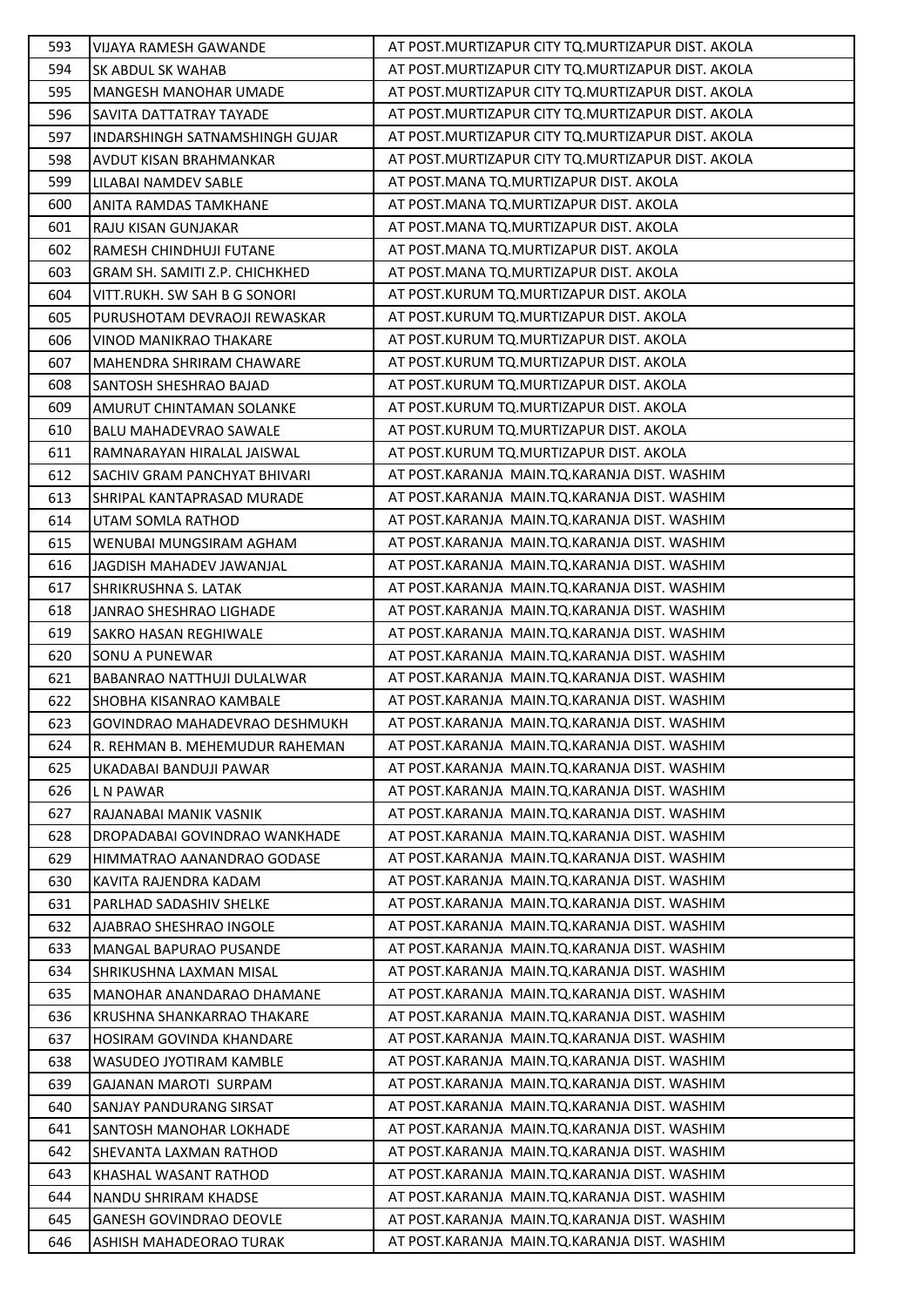| 647 | AAKOSH CHINTAMAN ADHAU             | AT POST.KARANJA MAIN.TQ.KARANJA DIST. WASHIM        |
|-----|------------------------------------|-----------------------------------------------------|
| 648 | RAMABAI AMBEDKAR SW. SH. MAHIL     | AT POST.KARANJA MAIN.TO.KARANJA DIST. WASHIM        |
| 649 | UNIK ALPA. BAHUDDESHIYA SANSTH     | AT POST.KARANJA CITY.TQ.KARANJA DIST. WASHIM        |
| 650 | <b>CHARUSHILA KISHOR KHANDARE</b>  | AT POST.KARANJA CITY.TQ.KARANJA DIST. WASHIM        |
| 651 | ASHWINI VINOD GULHANE              | AT POST.KARANJA CITY.TQ.KARANJA DIST. WASHIM        |
| 652 | MOHAN RAMVILAS KASILAL             | AT POST.KAMARGAON .TQ.KARANJA DIST. WASHIM          |
| 653 | <b>MOTIRAM FAGOJI PANCHBUDDHE</b>  | AT POST.KAMARGAON .TQ.KARANJA DIST. WASHIM          |
| 654 | <b>BANSIRAM DHANSING JADHAV</b>    | AT POST.KAMARGAON .TQ.KARANJA DIST. WASHIM          |
| 655 | <b>KISAN T WANKHADE</b>            | AT POST.KAMARGAON .TQ.KARANJA DIST. WASHIM          |
| 656 | <b>UMESH B MUNDALE</b>             | AT POST.KAMARGAON .TQ.KARANJA DIST. WASHIM          |
| 657 | SK SADUK SK KADIR                  | AT POST.KAMARGAON .TQ.KARANJA DIST. WASHIM          |
| 658 | SANJAY NARAYAN WANKHADE            | AT POST.KAMARGAON .TQ.KARANJA DIST. WASHIM          |
| 659 | SARUBAI NAMDEO TAYADE              | AT POST.KAMARGAON .TQ.KARANJA DIST. WASHIM          |
| 660 | LAXMAN DEWARAO WANKHADE            | AT POST.KAMARGAON .TQ.KARANJA DIST. WASHIM          |
| 661 | KAILAS BAPURAO WANKHADE            | AT POST.KAMARGAON .TQ.KARANJA DIST. WASHIM          |
| 662 | <b>ANIL ZABARAOJI SAWALE</b>       | AT POST.KAMARGAON .TO.KARANJA DIST. WASHIM          |
| 663 | PRATIBHA RAVINDRA RAUT             | AT POST.KAMARGAON .TO.KARANJA DIST. WASHIM          |
| 664 | VIJAY RAMDAS KHANDARE              | AT POST.KAMARGAON .TQ.KARANJA DIST. WASHIM          |
| 665 | SHOBHA GANESH TIRMARE              | AT POST.KAMARGAON .TQ.KARANJA DIST. WASHIM          |
| 666 | <b>GANESH SHANKARRAO CHAUDHARI</b> | AT POST.KAMARGAON .TQ.KARANJA DIST. WASHIM          |
| 667 | A B AGHADATE                       | AT POST.KAMARGAON .TQ.KARANJA DIST. WASHIM          |
| 668 | Z P SCH. URDU KAMARGAON            | AT POST.KAMARGAON .TQ.KARANJA DIST. WASHIM          |
| 669 | MO.RAFIKMO.UMAR                    | AT POST.UMBARDA BAZAR .TQ.KARANJA DIST. WASHIM      |
| 670 | LILABAI NAGORAO AVATADE            | AT POST.UMBARDA BAZAR .TQ.KARANJA DIST. WASHIM      |
| 671 | VANDANABAI RAGHUNATH LALE          | AT POST.UMBARDA BAZAR .TQ.KARANJA DIST. WASHIM      |
| 672 | <b>BALU BANDUJI LAHE</b>           | AT POST.UMBARDA BAZAR .TQ.KARANJA DIST. WASHIM      |
| 673 | SHRIRAMSA GOVINDSA SINHE           | AT POST.UMBARDA BAZAR .TQ.KARANJA DIST. WASHIM      |
| 674 | SARSWATABAI GOMAJI SONONE          | AT POST.UMBARDA BAZAR .TO.KARANJA DIST. WASHIM      |
| 675 | AMBABAI HIRAMAN KHOBRAGADE         | AT POST.UMBARDA BAZAR .TQ.KARANJA DIST. WASHIM      |
| 676 | NIYAJULLKHA SIKANDARKHA KHAN       | AT POST.UMBARDA BAZAR .TQ.KARANJA DIST. WASHIM      |
| 677 | NANDA ARUN KHADE                   | AT POST.UMBARDA BAZAR .TQ.KARANJA DIST. WASHIM      |
| 678 | RAHUL SHRIKRUSHNA TURAK            | AT POST.DHANAJ BU .TO.KARANJA DIST. WASHIM          |
| 679 | VACHALABAI VITTAL TODAKAR          | AT POST.DHANAJ BU .TQ.KARANJA DIST. WASHIM          |
| 680 | SAHAKARI BACHAT GAT                | AT POST.MANBHA .TQ.KARANJA DIST. WASHIM             |
| 681 | A RASHID A HASAN                   | AT POST.MANBHA .TQ.KARANJA DIST. WASHIM             |
| 682 | A WAHAB A SATTAR                   | AT POST.MANBHA .TQ.KARANJA DIST. WASHIM             |
| 683 | <b>IMTIYAZBI A RAJJAK</b>          | AT POST.KAJLESHWAR .TQ.KARANJA DIST. WASHIM         |
| 684 | PANCHAFULABAI NARAYAN MANWAR       | AT POST.KAJLESHWAR .TQ.KARANJA DIST. WASHIM         |
| 685 | SANT GAJANAN MAHARAJ SWA.SAH.      | AT POST.KAJLESHWAR .TQ.KARANJA DIST. WASHIM         |
| 686 | SEVADAS MAHA.BA.SH.&KR.PR.MAN.     | AT POST.MANGRULPIR MAIN .TQ MANGRULPIR DIST. WASHIM |
| 687 | RANNU H GAURAVE                    | AT POST.MANGRULPIR MAIN .TQ MANGRULPIR DIST. WASHIM |
| 688 | NIRAKAR NATHTHUJI CHAUDHARI        | AT POST.MANGRULPIR MAIN .TQ MANGRULPIR DIST. WASHIM |
| 689 | PUNDLIK GOVINDA MORE               | AT POST.MANGRULPIR MAIN .TQ MANGRULPIR DIST. WASHIM |
| 690 | RAMESH JAYRAM BHAGAT               | AT POST.MANGRULPIR MAIN .TQ MANGRULPIR DIST. WASHIM |
| 691 | DRUPDABAI KASHIRAM WANKHADE        | AT POST.MANGRULPIR MAIN .TQ MANGRULPIR DIST. WASHIM |
| 692 | <b>GAJANAN VITTHALRAO BHOYAR</b>   | AT POST.MANGRULPIR MAIN .TQ MANGRULPIR DIST. WASHIM |
| 693 | VILAS SHANKAR DHOGDE               | AT POST.MANGRULPIR MAIN .TQ MANGRULPIR DIST. WASHIM |
| 694 | ALKA GANESH GIRY                   | AT POST.MANGRULPIR MAIN .TQ MANGRULPIR DIST. WASHIM |
| 695 | KESHAV SHIRRAM DUKARE              | AT POST.MANGRULPIR MAIN .TQ MANGRULPIR DIST. WASHIM |
| 696 | SAPHARU PIRU GARWE                 | AT POST.MANGRULPIR MAIN .TQ MANGRULPIR DIST. WASHIM |
| 697 | VASUDEV BAPURAO CHAVHAN            | AT POST.MANGRULPIR MAIN .TQ MANGRULPIR DIST. WASHIM |
| 698 | ANISODDIN SIRAJODDIN               | AT POST.MANGRULPIR MAIN .TQ MANGRULPIR DIST. WASHIM |
| 699 | MANOJ UTTAMRAO MANWAR              | AT POST.MANGRULPIR MAIN .TQ MANGRULPIR DIST. WASHIM |
| 700 | NIWRUTTI SURYABHAN KHADASE         | AT POST.MANGRULPIR MAIN .TQ MANGRULPIR DIST. WASHIM |
|     |                                    |                                                     |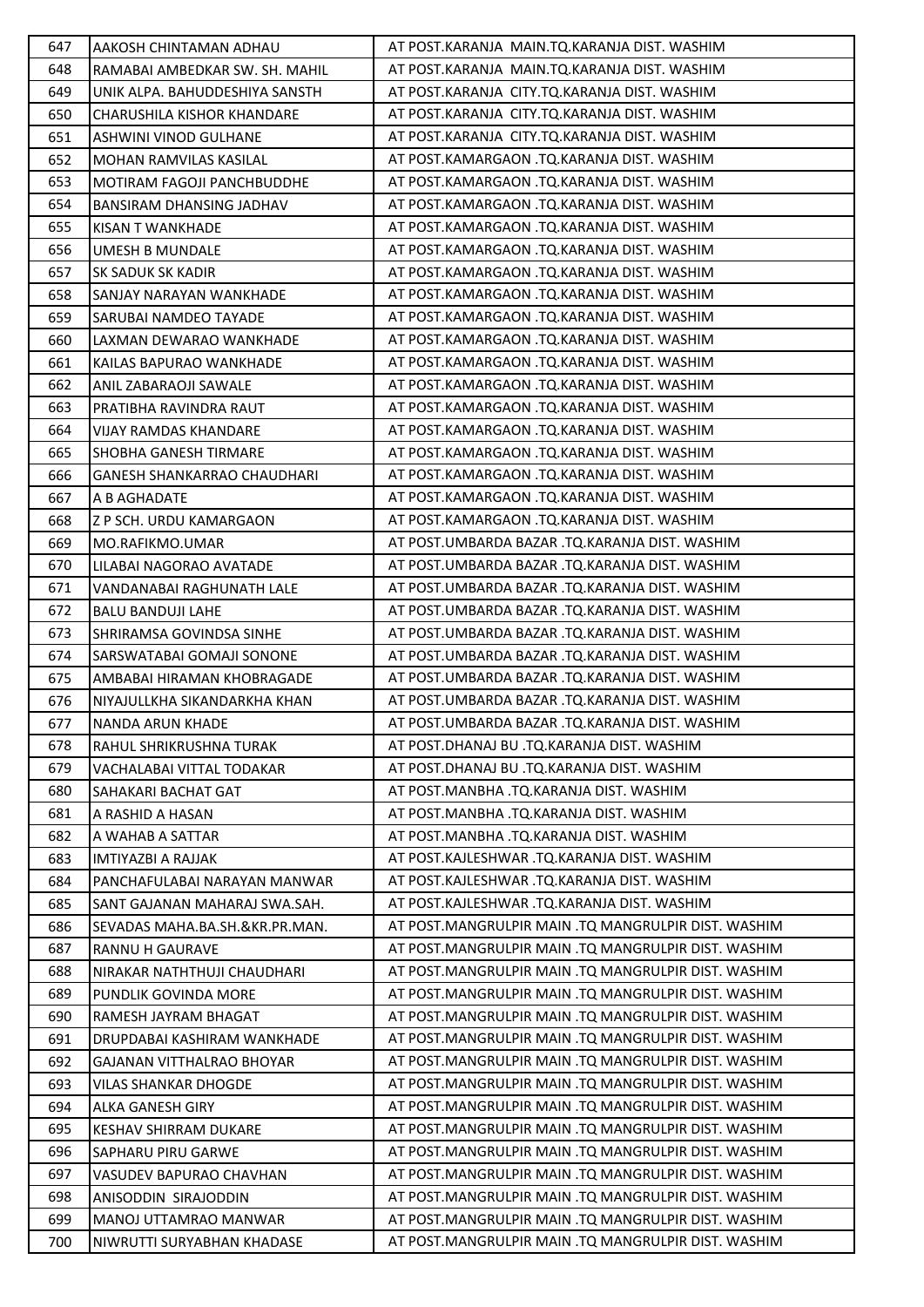| 701 | <b>GANESH BHIKAJI MORE</b>            | AT POST.MANGRULPIR MAIN .TQ MANGRULPIR DIST. WASHIM |
|-----|---------------------------------------|-----------------------------------------------------|
| 702 | PANDURANG RAMJI BHOYER                | AT POST.MANGRULPIR MAIN .TQ MANGRULPIR DIST. WASHIM |
| 703 | KOLABAI DALPAT PAWAR                  | AT POST.MANGRULPIR MAIN .TQ MANGRULPIR DIST. WASHIM |
| 704 | <b>SHUDHDAMATI SURESH SURVE</b>       | AT POST.MANGRULPIR MAIN .TQ MANGRULPIR DIST. WASHIM |
| 705 | <b>FIROJ KHAN MUSTFA KHAN</b>         | AT POST.MANGRULPIR MAIN .TQ MANGRULPIR DIST. WASHIM |
| 706 | AB KALAM AB SALAM                     | AT POST.MANGRULPIR MAIN .TQ MANGRULPIR DIST. WASHIM |
| 707 | VIJAY RAMKRUSHNA BELKHEDE             | AT POST.MANGRULPIR MAIN .TQ MANGRULPIR DIST. WASHIM |
| 708 | MAHADEO NARAYAN GADE                  | AT POST.MANGRULPIR MAIN .TQ MANGRULPIR DIST. WASHIM |
| 709 | SANTOSH MOTIRAM KARWATE               | AT POST.MANGRULPIR MAIN .TQ MANGRULPIR DIST. WASHIM |
| 710 | KISAN GULAB LEKURWALE                 | AT POST.MANGRULPIR MAIN .TQ MANGRULPIR DIST. WASHIM |
| 711 | GAJANAN SINDHUJI LOKHANDE             | AT POST.MANGRULPIR MAIN .TQ MANGRULPIR DIST. WASHIM |
| 712 | ATMARAM SAKHARAM NIKAM                | AT POST.MANGRULPIR MAIN .TQ MANGRULPIR DIST. WASHIM |
| 713 | A KARIM SHE AHEMAD                    | AT POST.MANGRULPIR MAIN .TQ MANGRULPIR DIST. WASHIM |
| 714 | GAUTAM YASHVANTA INGOLE               | AT POST.MANGRULPIR MAIN .TQ MANGRULPIR DIST. WASHIM |
| 715 | AT SHE SHAKIL SHE NAJIR               | AT POST.MANGRULPIR MAIN .TQ MANGRULPIR DIST. WASHIM |
| 716 | MINA J SHRIRAM CHAUDHARI              | AT POST.MANGRULPIR MAIN .TQ MANGRULPIR DIST. WASHIM |
| 717 | ROSHANI SURESH JADHAV                 | AT POST.MANGRULPIR MAIN .TQ MANGRULPIR DIST. WASHIM |
| 718 | SAROJ DINGAMBER THAKRE                | AT POST.MANGRULPIR MAIN .TQ MANGRULPIR DIST. WASHIM |
| 719 | KAVITA ONKAR INGOLE                   | AT POST.MANGRULPIR MAIN .TQ MANGRULPIR DIST. WASHIM |
| 720 | <b>GAON VIKAS SAMITEE MAUJE NIMBI</b> | AT POST.MANGRULPIR MAIN .TQ MANGRULPIR DIST. WASHIM |
| 721 | SANT GADGEBABA SELF PU.SE. G          | AT POST.MANGRULPIR MAIN .TQ MANGRULPIR DIST. WASHIM |
| 722 | RASTRASANT TUKADOJI MAHARAJ SH        | AT POST.MANGRULPIR MAIN .TQ MANGRULPIR DIST. WASHIM |
| 723 | BABA TAJ MAHILA BACHAT GAT KOL        | AT POST.MANGRULPIR MAIN .TQ MANGRULPIR DIST. WASHIM |
| 724 | SHANKAR SAMBHAJI JALMBE               | AT POST.MANGRULPIR CITY .TQ MANGRULPIR DIST. WASHIM |
| 725 | NIRMALA RAM BANCHARE                  | AT POST.MANGRULPIR CITY .TQ MANGRULPIR DIST. WASHIM |
| 726 | A. JAKIR A. KADIR                     | AT POST.MANGRULPIR CITY .TQ MANGRULPIR DIST. WASHIM |
| 727 | <b>BALU RAMBHAU SHEGOKAR</b>          | AT POST.MANGRULPIR CITY .TQ MANGRULPIR DIST. WASHIM |
| 728 | SUBHASH NAMDEO MAHALLE                | AT POST.MANGRULPIR CITY .TQ MANGRULPIR DIST. WASHIM |
| 729 | SK. RAHEMAN SK. ISMAIL                | AT POST.MANGRULPIR CITY .TQ MANGRULPIR DIST. WASHIM |
| 730 | <b>ASHOK BALABHAU MULE</b>            | AT POST.MOHARI .TQ MANGRULPIR DIST. WASHIM          |
| 731 | SHANTABAI TULSIRAM MISAL              | AT POST.MOHARI .TQ MANGRULPIR DIST. WASHIM          |
| 732 | <b>NAGESH VITHAL SHINDE</b>           | AT POST.MOHARI .TQ MANGRULPIR DIST. WASHIM          |
| 733 | RAJSHTRYA PICK VIMA YOGNA 2011        | AT POST.SHELU BAZAR .TQ MANGRULPIR DIST. WASHIM     |
| 734 | LSLCHND MISHEELAL JEEN                | AT POST. SHELU BAZAR .TQ MANGRULPIR DIST. WASHIM    |
| 735 | SALIGRAM YSHVANT INGOLE               | AT POST.SHELU BAZAR .TQ MANGRULPIR DIST. WASHIM     |
| 736 | WAMAN GANAPAT PARADE                  | AT POST. SHELU BAZAR .TQ MANGRULPIR DIST. WASHIM    |
| 737 | <b>MAHADEV S KHARABE</b>              | AT POST. SHELU BAZAR .TQ MANGRULPIR DIST. WASHIM    |
| 738 | DIPLA RAMA CHAVHAN                    | AT POST.SHELU BAZAR .TQ MANGRULPIR DIST. WASHIM     |
| 739 | <b>NARAYAN V RAUT</b>                 | AT POST. SHELU BAZAR .TQ MANGRULPIR DIST. WASHIM    |
| 740 | SHANKAR MOTIRAM ENGOLE                | AT POST. SHELU BAZAR .TQ MANGRULPIR DIST. WASHIM    |
| 741 | JAYRAM P DIVAKAR                      | AT POST. SHELU BAZAR .TQ MANGRULPIR DIST. WASHIM    |
| 742 | MUNIR NAJIRKHA                        | AT POST. SHELU BAZAR .TO MANGRULPIR DIST. WASHIM    |
| 743 | <b>SUBODH PRAKASH WANJARE</b>         | AT POST. SHELU BAZAR .TQ MANGRULPIR DIST. WASHIM    |
| 744 | KISAN A SURVE                         | AT POST.SHELU BAZAR .TQ MANGRULPIR DIST. WASHIM     |
| 745 | AJAY K INGOLE                         | AT POST.SHELU BAZAR .TQ MANGRULPIR DIST. WASHIM     |
| 746 | RANU J CHUNBADE                       | AT POST. SHELU BAZAR .TQ MANGRULPIR DIST. WASHIM    |
| 747 | KALAVANTA R THAKARE                   | AT POST.SHELU BAZAR .TQ MANGRULPIR DIST. WASHIM     |
| 748 | SHAKUNTALA A GIRI                     | AT POST.SHELU BAZAR .TQ MANGRULPIR DIST. WASHIM     |
| 749 | NARAYAN SITARAM MULE                  | AT POST. SHELU BAZAR .TQ MANGRULPIR DIST. WASHIM    |
| 750 | <b>GAJANAN S JAYBHAYE</b>             | AT POST.SHELU BAZAR .TQ MANGRULPIR DIST. WASHIM     |
| 751 | <b>IBRAHIM ISMAILKHA KHA</b>          | AT POST.SHELU BAZAR .TQ MANGRULPIR DIST. WASHIM     |
| 752 | <b>DIPAK N GARAD</b>                  | AT POST.SHELU BAZAR .TQ MANGRULPIR DIST. WASHIM     |
| 753 | KOSALA M CHANGBHARE                   | AT POST. SHELU BAZAR .TO MANGRULPIR DIST. WASHIM    |
| 754 | ONKAR V BELKHADE                      | AT POST. SHELU BAZAR .TQ MANGRULPIR DIST. WASHIM    |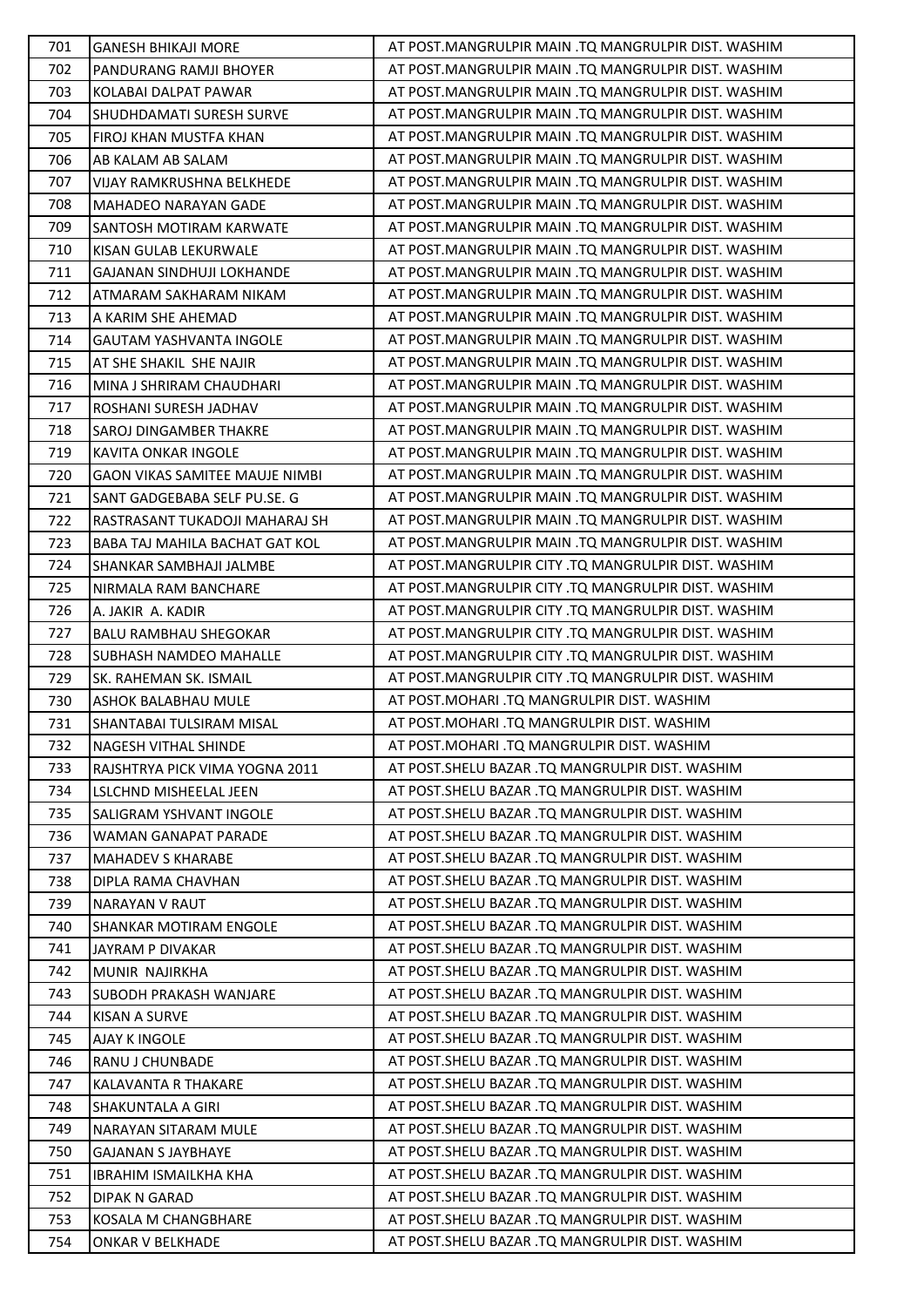| 755 | CHANDRASHEKHAR PANDIT JAYBHAYE   | AT POST. SHELU BAZAR .TQ MANGRULPIR DIST. WASHIM |
|-----|----------------------------------|--------------------------------------------------|
| 756 | <b>MAHADEO SHRIRAM KHULE</b>     | AT POST.SHELU BAZAR .TQ MANGRULPIR DIST. WASHIM  |
| 757 | UMESH BHIKAJI MEHARE             | AT POST. SHELU BAZAR .TQ MANGRULPIR DIST. WASHIM |
| 758 | CHANDRABHAN BABAN DHANGAON       | AT POST. SHELU BAZAR .TQ MANGRULPIR DIST. WASHIM |
| 759 | GAYABAI ADIWASI MAHILA BA GAT    | AT POST. SHELU BAZAR .TQ MANGRULPIR DIST. WASHIM |
| 760 | HEMANT MURLIDHAR PATHRIKAR       | AT POST. WANOJA .TQ MANGRULPIR DIST. WASHIM      |
| 761 | SHILATAI ANIL GAWANDE            | AT POST. WANOJA .TQ MANGRULPIR DIST. WASHIM      |
| 762 | JAYABAI ABHIMAN CHAVHAN          | AT POST. WANOJA .TQ MANGRULPIR DIST. WASHIM      |
| 763 | PUNDLIK RANGLAL CHAVHAN          | AT POST. WANOJA .TQ MANGRULPIR DIST. WASHIM      |
| 764 | BHAGAVAN SHIVRAM CHAVHAN         | AT POST. WANOJA .TQ MANGRULPIR DIST. WASHIM      |
| 765 | SINDHU DAGADU RATHOD             | AT POST.DHANORA .TQ MANGRULPIR DIST. WASHIM      |
| 766 | AMRUTA V BHENDEKAR               | AT POST.DHANORA .TQ MANGRULPIR DIST. WASHIM      |
| 767 | BEDARAM JAYAJI BADAVE            | AT POST.DHANORA .TQ MANGRULPIR DIST. WASHIM      |
| 768 | RAGHO MANGALSING DANGE           | AT POST.DHANORA .TQ MANGRULPIR DIST. WASHIM      |
| 769 | PRADIP UTTAM CHAVHAN             | AT POST.DHANORA .TQ MANGRULPIR DIST. WASHIM      |
| 770 | POOJA ASHOK KAJALE               | AT POST.DHANORA .TQ MANGRULPIR DIST. WASHIM      |
| 771 | <b>SUJATA ARUN SONONE</b>        | AT POST.DHANORA .TQ MANGRULPIR DIST. WASHIM      |
| 772 | BHARATI SHRIRAM JADHAV           | AT POST.DHANORA .TQ MANGRULPIR DIST. WASHIM      |
| 773 | PRIYANKA MULSING CHAVHAN         | AT POST.DHANORA .TQ MANGRULPIR DIST. WASHIM      |
| 774 | SHILPA CHANDRAMANI MANWAR        | AT POST.DHANORA .TQ MANGRULPIR DIST. WASHIM      |
| 775 | JAYRAM K JADHAV                  | AT POST.DHANORA .TQ MANGRULPIR DIST. WASHIM      |
| 776 | SEC.GRA.PAN.MOHGAVHAN            | AT POST.MANORA .TQ MANORA DIST. WASHIM           |
| 777 | VITTHAL BHURA BIDAWAL            | AT POST.MANORA .TQ MANORA DIST. WASHIM           |
| 778 | SUBHASH PUNDLIK TARNOLIKAR       | AT POST.MANORA .TQ MANORA DIST. WASHIM           |
| 779 | SHESHRAO KONDIRAM SAKHARKAR      | AT POST.MANORA .TQ MANORA DIST. WASHIM           |
| 780 | VASANTA JAGULAL RATHOD           | AT POST.MANORA .TQ MANORA DIST. WASHIM           |
| 781 | HARIBAU SURYABHAN RAUT           | AT POST.MANORA .TQ MANORA DIST. WASHIM           |
| 782 | VASUDEV RAGHURAM RAUT            | AT POST.MANORA .TQ MANORA DIST. WASHIM           |
| 783 | SHANTABAI VITTHAL JADHAV         | AT POST.MANORA .TQ MANORA DIST. WASHIM           |
| 784 | MALANBAI WISHVNATH KAMBALE       | AT POST.MANORA .TQ MANORA DIST. WASHIM           |
| 785 | <b>GOPIKISAN NARAYAN PUROHIT</b> | AT POST.MANORA .TQ MANORA DIST. WASHIM           |
| 786 | BATTASIBAI LAXMAN RATHOD         | AT POST.MANORA .TQ MANORA DIST. WASHIM           |
| 787 | TOTIBAI BHIMALA RATHOD           | AT POST.MANORA .TQ MANORA DIST. WASHIM           |
| 788 | PARVATABAI PUNJAJI MORE          | AT POST.MANORA .TQ MANORA DIST. WASHIM           |
| 789 | RUKHAMINABAI GOKUL GIRI          | AT POST.MANORA .TQ MANORA DIST. WASHIM           |
| 790 | <b>SURYBHAN GULAB RATHOD</b>     | AT POST.MANORA .TO MANORA DIST. WASHIM           |
| 791 | RAMRAO MARAYAN JADHAO            | AT POST.MANORA .TQ MANORA DIST. WASHIM           |
| 792 | <b>GULAB BUGA JADHAO</b>         | AT POST.MANORA .TQ MANORA DIST. WASHIM           |
| 793 | DEVKA TUKARAM SHINDE             | AT POST.MANORA .TQ MANORA DIST. WASHIM           |
| 794 | RAMESH GOVIND PAWAR              | AT POST.MANORA .TQ MANORA DIST. WASHIM           |
| 795 | PRALHAD VITHOBA JIJKAR           | AT POST.MANORA .TQ MANORA DIST. WASHIM           |
| 796 | SAKRIBAI RAMU CHAVHAN            | AT POST.MANORA .TQ MANORA DIST. WASHIM           |
| 797 | DEVRAO LAXMANRAO GAWANDE         | AT POST.MANORA .TQ MANORA DIST. WASHIM           |
| 798 | SUBDRABAI SHAMRAO RAUT           | AT POST.MANORA .TQ MANORA DIST. WASHIM           |
| 799 | KUTIK PUNAJI BALI                | AT POST.MANORA .TQ MANORA DIST. WASHIM           |
| 800 | KISAN PARSHRAM GODMALE           | AT POST.MANORA .TQ MANORA DIST. WASHIM           |
| 801 | BABURAO UNDRAJI SHAMSUNDAR       | AT POST.MANORA .TQ MANORA DIST. WASHIM           |
| 802 | <b>GANGABAI NURSHING RATHOD</b>  | AT POST.MANORA .TQ MANORA DIST. WASHIM           |
| 803 | PUSHPA NARAYAN NAGPURE           | AT POST.MANORA .TQ MANORA DIST. WASHIM           |
| 804 | PRAYAGBAI CHANDRBHAN BHAGAT      | AT POST.MANORA .TQ MANORA DIST. WASHIM           |
| 805 | SHALIKRAM RAMKRUSHAN GHADAGE     | AT POST.MANORA .TQ MANORA DIST. WASHIM           |
| 806 | TUKARAM SATWA SHINDE             | AT POST.MANORA .TQ MANORA DIST. WASHIM           |
| 807 | SHRIRAM RAMCHANDRA YERKADE       | AT POST.MANORA .TQ MANORA DIST. WASHIM           |
| 808 | GANGABAI DIGAMBAR DHANSKAR       | AT POST.MANORA .TQ MANORA DIST. WASHIM           |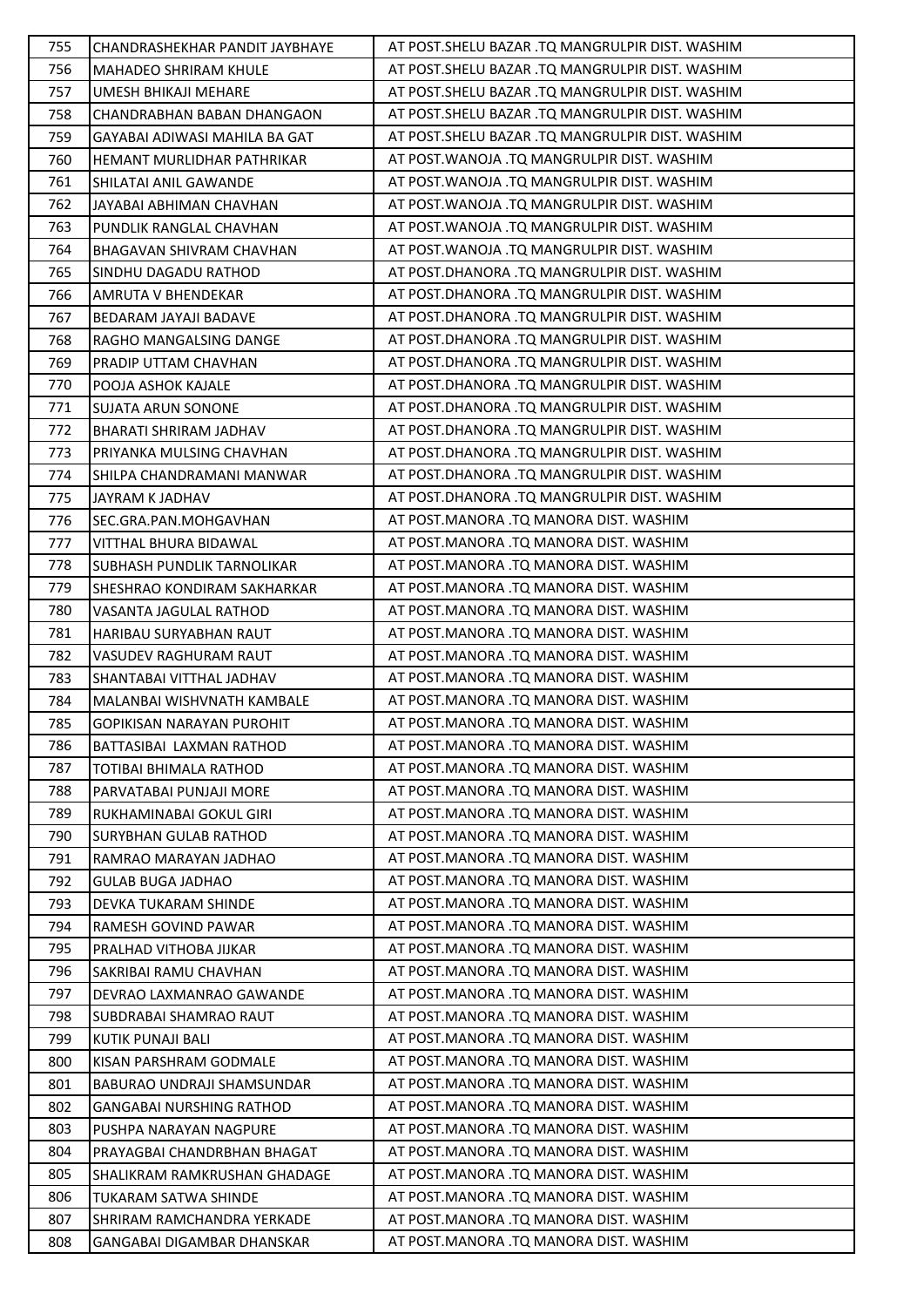| 809 | MAHADEV DHARMAJI AAWARE        | AT POST.MANORA .TQ MANORA DIST. WASHIM       |
|-----|--------------------------------|----------------------------------------------|
| 810 | ANJANABAI G. SONONE            | AT POST.MANORA .TQ MANORA DIST. WASHIM       |
| 811 | MUNGASABAI RAMGJI RATHOD       | AT POST.MANORA .TQ MANORA DIST. WASHIM       |
| 812 | ANANDA SHAMRAO GAVANDE         | AT POST.MANORA .TQ MANORA DIST. WASHIM       |
| 813 | SAU. YAMUNABAI RAMJI KHUPSE    | AT POST.MANORA .TO MANORA DIST. WASHIM       |
| 814 | KAHMRIBAI PRABHU RATHOD        | AT POST.MANORA .TQ MANORA DIST. WASHIM       |
| 815 | MOTIRAM NATHU ARANKAR          | AT POST.MANORA .TQ MANORA DIST. WASHIM       |
| 816 | SHEK NOOR SHEK KALU            | AT POST.MANORA .TQ MANORA DIST. WASHIM       |
| 817 | <b>GANPAT CHINKAJI AMBHORE</b> | AT POST.MANORA .TQ MANORA DIST. WASHIM       |
| 818 | VISHNU TUKARAM MANAWAR         | AT POST.MANORA .TQ MANORA DIST. WASHIM       |
| 819 | ZAMIBAI MANIRAM CHAVHAN        | AT POST.MANORA .TQ MANORA DIST. WASHIM       |
| 820 | PIPLIBAI RAMJI CHAVHAN         | AT POST.MANORA .TQ MANORA DIST. WASHIM       |
| 821 | <b>JANKU DAULAT INGOLE</b>     | AT POST.MANORA .TQ MANORA DIST. WASHIM       |
| 822 | DATTA BHAGWAN KALE             | AT POST.MANORA .TQ MANORA DIST. WASHIM       |
| 823 | RAMJI JAYRAM SONONE            | AT POST.MANORA .TQ MANORA DIST. WASHIM       |
| 824 | TULSABAI PANDURANG ARHADE      | AT POST.MANORA .TQ MANORA DIST. WASHIM       |
| 825 | <b>BIBINURABI SE JAMAL</b>     | AT POST.MANORA .TQ MANORA DIST. WASHIM       |
| 826 | KAUSHALBAI PUNJAJI PAKMODE     | AT POST.MANORA .TQ MANORA DIST. WASHIM       |
| 827 | SHRAVAN UNDRAJI SIRSAT         | AT POST.MANORA .TQ MANORA DIST. WASHIM       |
| 828 | BHIKA SURYABHAN RATHOD         | AT POST.MANORA .TQ MANORA DIST. WASHIM       |
| 829 | <b>GAJANAN RAMRAO SIDGUR</b>   | AT POST.MANORA .TQ MANORA DIST. WASHIM       |
| 830 | GOPAL SHAMRAO JADHAV           | AT POST.MANORA .TQ MANORA DIST. WASHIM       |
| 831 | CHANDRASHEKHAR DEVISHINGH PAWA | AT POST.MANORA .TQ MANORA DIST. WASHIM       |
| 832 | SK KHALI SK HUSSAIN            | AT POST.MANORA .TQ MANORA DIST. WASHIM       |
| 833 | KOKILA MOHAN SOLANKE           | AT POST.MANORA .TQ MANORA DIST. WASHIM       |
| 834 | RESHMA DEVENDRA PACHPOR        | AT POST.SHENDURJANA .TQ MANORA DIST. WASHIM  |
| 835 | <b>BHARAT DEWRAO KALE</b>      | AT POST.SHENDURJANA .TQ MANORA DIST. WASHIM  |
| 836 | HIMMAT KISAN RATHOD            | AT POST.SHENDURJANA .TQ MANORA DIST. WASHIM  |
| 837 | RUPALIBAI PRATAP RATHOD        | AT POST.SHENDURJANA .TQ MANORA DIST. WASHIM  |
| 838 | GOVIND GANGARAM MORE           | AT POST.SHENDURJANA .TQ MANORA DIST. WASHIM  |
| 839 | JAYSING BHIKA RATHOD           | AT POST.SHENDURJANA .TQ MANORA DIST. WASHIM  |
| 840 | <b>ANIL SITARAM RATHOD</b>     | AT POST.SHENDURJANA .TQ MANORA DIST. WASHIM  |
| 841 | SHAMRAO HARJI KALE             | AT POST.SHENDURJANA .TQ MANORA DIST. WASHIM  |
| 842 | MAHADEO BABARAO SASANE         | AT POST.SHENDURJANA .TQ MANORA DIST. WASHIM  |
| 843 | ASHOK ANANDA KHIRADE           | AT POST. SHENDURJANA .TQ MANORA DIST. WASHIM |
| 844 | KISHOR LAXMAN POPHALE          | AT POST. SHENDURJANA .TQ MANORA DIST. WASHIM |
| 845 | <b>GANESH SUKHADEO KATE</b>    | AT POST.SHENDURJANA .TQ MANORA DIST. WASHIM  |
| 846 | ANUSAYA RAMCHANDRA KOTE        | AT POST.SHENDURJANA .TQ MANORA DIST. WASHIM  |
| 847 | VAMAN VAGAJI NANDE             | AT POST.SHENDURJANA .TQ MANORA DIST. WASHIM  |
| 848 | SHESHRAO SHRIRAM MOHITE        | AT POST.SHENDURJANA .TQ MANORA DIST. WASHIM  |
| 849 | SHEKH SADIK SHEKH BANU         | AT POST. SHENDURJANA .TQ MANORA DIST. WASHIM |
| 850 | JAY MUNGSAJI SBSHG DHONI       | AT POST. SHENDURJANA .TQ MANORA DIST. WASHIM |
| 851 | VILAS KESHAORAO BHAGAT         | AT POST.POHARADEVI .TQ MANORA DIST. WASHIM   |
| 852 | DIPAK ANADRAO BALHAL           | AT POST.POHARADEVI .TQ MANORA DIST. WASHIM   |
| 853 | <b>KISAN U DUMARE</b>          | AT POST.POHARADEVI .TQ MANORA DIST. WASHIM   |
| 854 | <b>KEVAL T JADHAV</b>          | AT POST.POHARADEVI .TQ MANORA DIST. WASHIM   |
| 855 | RADHABAI MERCHAND RATHOD       | AT POST.POHARADEVI .TQ MANORA DIST. WASHIM   |
| 856 | RAMCHANDRA KHANDDU TALKUTE     | AT POST.POHARADEVI .TQ MANORA DIST. WASHIM   |
| 857 | KAUSLYA MADAN JADHAV           | AT POST.POHARADEVI .TQ MANORA DIST. WASHIM   |
| 858 | SUNDARABAI D JADHAV            | AT POST.POHARADEVI .TQ MANORA DIST. WASHIM   |
| 859 | <b>NEW GANESH SHENDONA</b>     | AT POST.SAKHARDOH .TQ MANORA DIST. WASHIM    |
| 860 | <b>GITABAI D INGOLE</b>        | AT POST.SAKHARDOH .TQ MANORA DIST. WASHIM    |
| 861 | <b>KISAN C RATHOD</b>          | AT POST.SAKHARDOH .TQ MANORA DIST. WASHIM    |
| 862 | SAJNU U BHAGAT                 | AT POST.SAKHARDOH .TQ MANORA DIST. WASHIM    |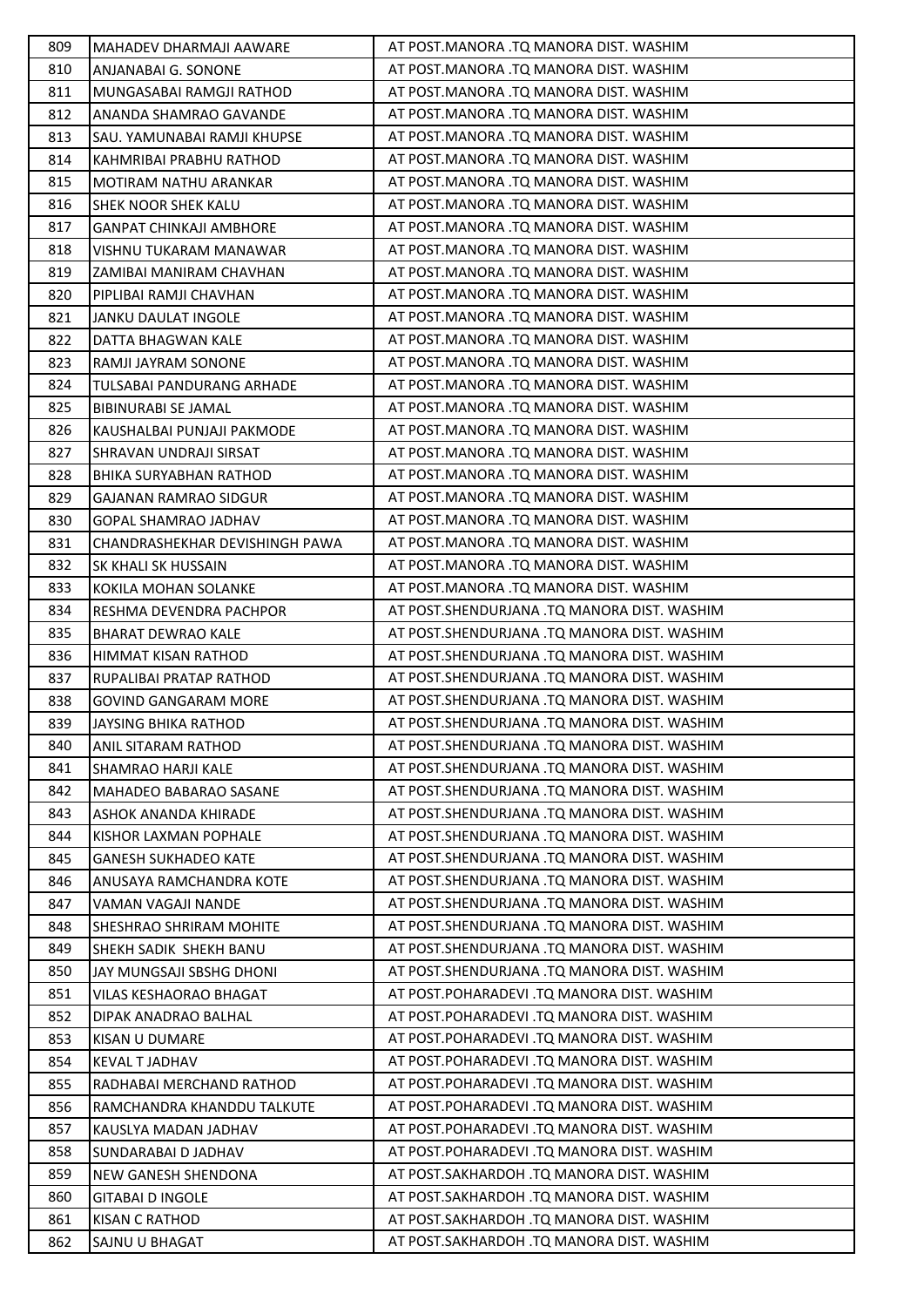| 863 | SHEIKH MEHBOOB SHEIKH FARID    | AT POST.SAKHARDOH .TQ MANORA DIST. WASHIM    |
|-----|--------------------------------|----------------------------------------------|
| 864 | RUKHMABAI V SASANE             | AT POST.SAKHARDOH .TQ MANORA DIST. WASHIM    |
| 865 | KANIRAM G JADHAV               | AT POST.SAKHARDOH .TQ MANORA DIST. WASHIM    |
| 866 | PREMLI L CHAVAN                | AT POST.SAKHARDOH .TQ MANORA DIST. WASHIM    |
| 867 | <b>MANIRAM J RATHOD</b>        | AT POST.SAKHARDOH .TQ MANORA DIST. WASHIM    |
| 868 | VACHALABAI M TAYDE             | AT POST.SAKHARDOH .TQ MANORA DIST. WASHIM    |
| 869 | OMPRAKASH M BAGHAT             | AT POST.SAKHARDOH .TQ MANORA DIST. WASHIM    |
| 870 | ALOKABAI B PAKHALE             | AT POST.SAKHARDOH .TQ MANORA DIST. WASHIM    |
| 871 | <b>JHIPIBAI A PAWAR</b>        | AT POST.SAKHARDOH .TQ MANORA DIST. WASHIM    |
| 872 | SITARAM M BODAKHE              | AT POST.SAKHARDOH .TQ MANORA DIST. WASHIM    |
| 873 | <b>GABAJI Y BAGHAT</b>         | AT POST.SAKHARDOH .TQ MANORA DIST. WASHIM    |
| 874 | AMARSING NANU RATHOD           | AT POST.SAKHARDOH .TQ MANORA DIST. WASHIM    |
| 875 | DASHRAT L INGOLE               | AT POST.SAKHARDOH .TQ MANORA DIST. WASHIM    |
| 876 | PANDURANG K RAUT               | AT POST.SAKHARDOH .TQ MANORA DIST. WASHIM    |
| 877 | <b>BAGHWAN M CHAVHAN</b>       | AT POST.SAKHARDOH .TQ MANORA DIST. WASHIM    |
| 878 | NAJIBAI R RATHOD               | AT POST.SAKHARDOH .TQ MANORA DIST. WASHIM    |
| 879 | DASLIBAI K JADHAV              | AT POST.SAKHARDOH .TQ MANORA DIST. WASHIM    |
| 880 | VISHWANATH U KAMBLE            | AT POST.SAKHARDOH .TQ MANORA DIST. WASHIM    |
| 881 | <b>BAYNABAI P CHAGDAL</b>      | AT POST.SAKHARDOH .TQ MANORA DIST. WASHIM    |
| 882 | LAKHRAM M RATHOD               | AT POST.SAKHARDOH .TQ MANORA DIST. WASHIM    |
| 883 | PANDURANG S KHUDE              | AT POST.SAKHARDOH .TQ MANORA DIST. WASHIM    |
| 884 | YAMUNA H RATHOD                | AT POST.SAKHARDOH .TQ MANORA DIST. WASHIM    |
| 885 | SABALABAI G AADE               | AT POST.SAKHARDOH .TQ MANORA DIST. WASHIM    |
| 886 | SUVALIBAI RAMSING PAWAR        | AT POST.SAKHARDOH .TQ MANORA DIST. WASHIM    |
| 887 | <b>SUMAN S GAIKWAD</b>         | AT POST.SAKHARDOH .TQ MANORA DIST. WASHIM    |
| 888 | DHRUPTABAI RAMRAO SELKAR       | AT POST.SAKHARDOH .TQ MANORA DIST. WASHIM    |
| 889 | SUBHASH RAMKISHAN WAGHMARE     | AT POST.SAKHARDOH .TQ MANORA DIST. WASHIM    |
| 890 | PANCHASIL SBSHG GAT BPL        | AT POST.SAKHARDOH .TQ MANORA DIST. WASHIM    |
| 891 | Z.P.PRIMARY SHALA MALEGAON     | AT POST. WASHIM MAIN TO. WASHIM DIST. WASHIM |
| 892 | KRANTIVIR LAHUJISALVE KRIDA MA | AT POST. WASHIM MAIN TO. WASHIM DIST. WASHIM |
| 893 | DHONDUJI GYANUJI MUTHAL        | AT POST. WASHIM MAIN TO. WASHIM DIST. WASHIM |
| 894 | PANDURANG GYANBA SOLUNKE       | AT POST. WASHIM MAIN TO. WASHIM DIST. WASHIM |
| 895 | PUSHPABAI BALIRAM SAWKE        | AT POST. WASHIM MAIN TQ. WASHIM DIST. WASHIM |
| 896 | PUNJAPPA VISHWANATH NIMBALWAR  | AT POST. WASHIM MAIN TQ. WASHIM DIST. WASHIM |
| 897 | DINKAR BHASKAR SARNAIK         | AT POST. WASHIM MAIN TO. WASHIM DIST. WASHIM |
| 898 | <b>BABITA HARIBHAU KORDE</b>   | AT POST. WASHIM MAIN TO. WASHIM DIST. WASHIM |
| 899 | SUREKHA RAMDAS ROKADE          | AT POST. WASHIM MAIN TQ. WASHIM DIST. WASHIM |
| 900 | <b>BABAN PANDUJI RAUT</b>      | AT POST. WASHIM MAIN TO. WASHIM DIST. WASHIM |
| 901 | RAMBHAU MAHADU DONGARDIVE      | AT POST. WASHIM MAIN TQ. WASHIM DIST. WASHIM |
| 902 | TULSABAI RAMBHAU KHNDARE       | AT POST. WASHIM MAIN TQ. WASHIM DIST. WASHIM |
| 903 | SUDHAKAR BHAGAVAN DESHAMUKH    | AT POST. WASHIM MAIN TO. WASHIM DIST. WASHIM |
| 904 | GAYABAI BHIWAJI HANBARE        | AT POST. WASHIM MAIN TQ. WASHIM DIST. WASHIM |
| 905 | BHOLURAM RAMURAM GUJAR         | AT POST. WASHIM MAIN TO. WASHIM DIST. WASHIM |
| 906 | SAU.SANGITA SANTOSH RASEGAOAKA | AT POST. WASHIM MAIN TO. WASHIM DIST. WASHIM |
| 907 | KU ANGHA ANIL PATHAK           | AT POST. WASHIM MAIN TO. WASHIM DIST. WASHIM |
| 908 | EKNATH TUKARAM BHAGAT          | AT POST. WASHIM MAIN TQ. WASHIM DIST. WASHIM |
| 909 | BHARAT KONDUJI KAMBLE          | AT POST. WASHIM MAIN TQ. WASHIM DIST. WASHIM |
| 910 | CHINKU SAKHARAM KHILLARE       | AT POST. WASHIM MAIN TO. WASHIM DIST. WASHIM |
| 911 | PALLAVI PADMAKAR LONSUNE       | AT POST. WASHIM MAIN TQ. WASHIM DIST. WASHIM |
| 912 | SHUDDHODHAN PUNJAJI RAUT       | AT POST. WASHIM MAIN TO. WASHIM DIST. WASHIM |
| 913 | LAKSHMI SHIVRAM AMBHORE        | AT POST. WASHIM MAIN TO. WASHIM DIST. WASHIM |
| 914 | DNYANDEV DEVARAO MAHALE        | AT POST. WASHIM MAIN TQ. WASHIM DIST. WASHIM |
| 915 | LILABAI VISHANU KALAPAD        | AT POST. WASHIM MAIN TQ. WASHIM DIST. WASHIM |
| 916 | UTTAM GABHIR RATHOD            | AT POST. WASHIM MAIN TQ. WASHIM DIST. WASHIM |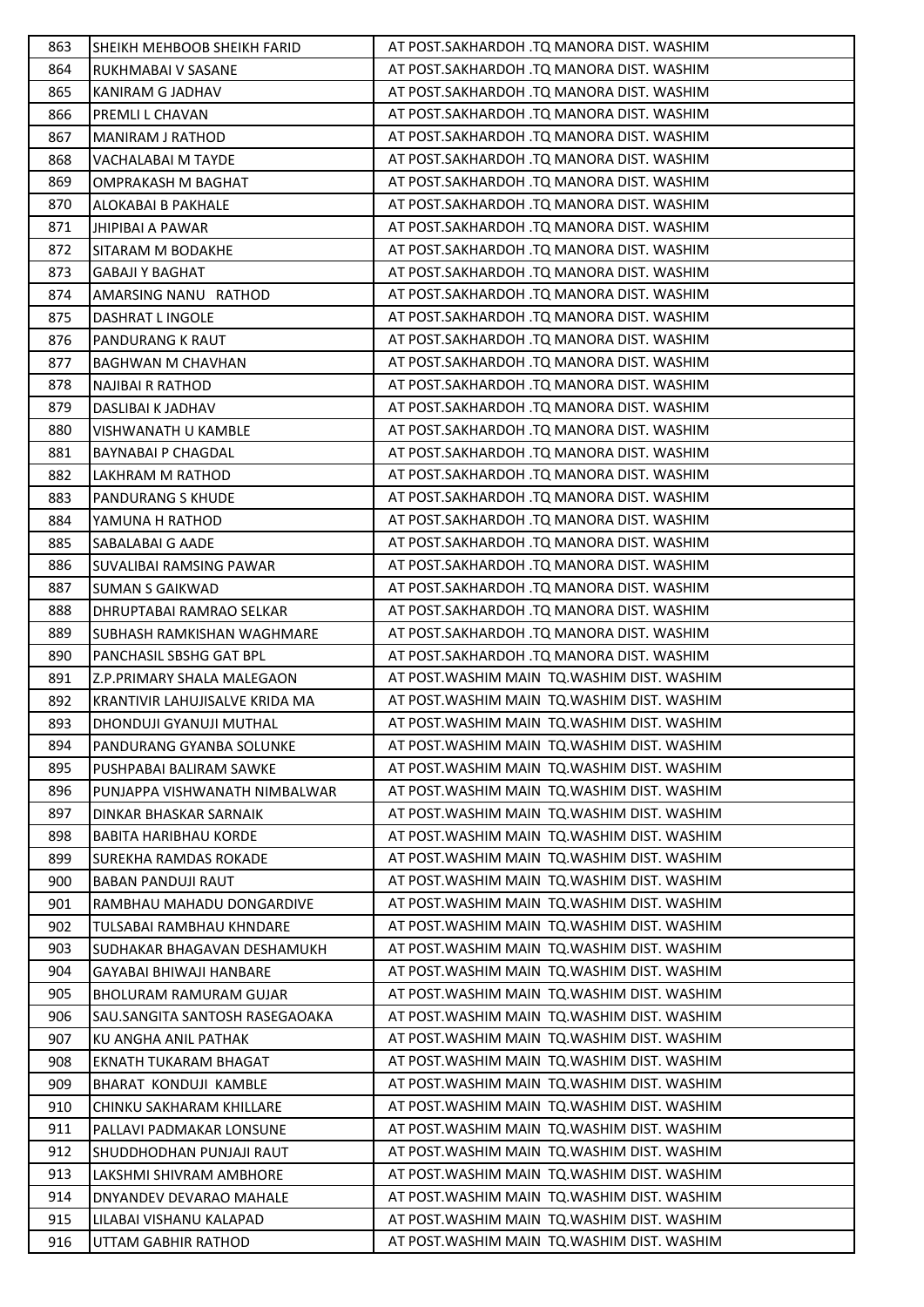| 917 | NARAYAN ASHRUJI RAUT            | AT POST. WASHIM MAIN TO. WASHIM DIST. WASHIM |
|-----|---------------------------------|----------------------------------------------|
| 918 | SHASHIKALA DEVARAO BARDE        | AT POST. WASHIM MAIN TQ. WASHIM DIST. WASHIM |
| 919 | DEVIDAS RODABA GOTE             | AT POST. WASHIM MAIN TO. WASHIM DIST. WASHIM |
| 920 | SHAKUNTALABAI PRALHAD ZAMARE    | AT POST. WASHIM MAIN TO. WASHIM DIST. WASHIM |
| 921 | <b>GULJARSHA GAFURSHA</b>       | AT POST. WASHIM MAIN TO. WASHIM DIST. WASHIM |
| 922 | TAHER KHA AFASAR KHA            | AT POST. WASHIM MAIN TO. WASHIM DIST. WASHIM |
| 923 | SUDHAKAR PANDURAG KALE          | AT POST. WASHIM MAIN TO. WASHIM DIST. WASHIM |
| 924 | <b>MANKARNABAI KISAN INGOLE</b> | AT POST. WASHIM MAIN TO. WASHIM DIST. WASHIM |
| 925 | BHIMAI SAKHI BACHAT GAT, GONDE  | AT POST. WASHIM MAIN TQ. WASHIM DIST. WASHIM |
| 926 | SHARADHA MAHILA BACHAT GAT.     | AT POST. WASHIM MAIN TO. WASHIM DIST. WASHIM |
| 927 | VAISHNAVI. SWA SAHA BACH GAT    | AT POST. WASHIM MAIN TO. WASHIM DIST. WASHIM |
| 928 | <b>BHAGVAN S UGLE</b>           | AT POST. WASHIM CITY TO. WASHIM DIST. WASHIM |
| 929 | ASHOK SAKHARAM KADHANE          | AT POST. WASHIM CITY TO. WASHIM DIST. WASHIM |
| 930 | JANAKA NIVRUTI NAVAGHARE        | AT POST. WASHIM CITY TO. WASHIM DIST. WASHIM |
| 931 | S T KHANDARE                    | AT POST. WASHIM CITY TO. WASHIM DIST. WASHIM |
| 932 | VENU JAGANATH VISHWAKARMA       | AT POST. WASHIM CITY TO. WASHIM DIST. WASHIM |
| 933 | REKHA PRASHANT CHAODHARI        | AT POST. WASHIM CITY TO. WASHIM DIST. WASHIM |
| 934 | JAGAN GOMAJI MAHURE             | AT POST. WASHIM CITY TO. WASHIM DIST. WASHIM |
| 935 | SURESH AMRUTA MAPARI            | AT POST. WASHIM CITY TO. WASHIM DIST. WASHIM |
| 936 | RAMA UKANDI RATHOD              | AT POST. WASHIM CITY TO. WASHIM DIST. WASHIM |
| 937 | NITIN RAMESH JAITADE            | AT POST. WASHIM CITY TO. WASHIM DIST. WASHIM |
| 938 | KISAN SONAJI PATODE             | AT POST. WASHIM CITY TO. WASHIM DIST. WASHIM |
| 939 | DATTA D CHAVAN                  | AT POST. WASHIM CITY TO. WASHIM DIST. WASHIM |
| 940 | <b>RAJESH G GHATOL</b>          | AT POST. WASHIM CITY TO. WASHIM DIST. WASHIM |
| 941 | SHANTABAI SUKHADEV GAYKWAD      | AT POST. WASHIM CITY TO. WASHIM DIST. WASHIM |
| 942 | PRALAD MASAJI GAWAI             | AT POST. WASHIM CITY TO. WASHIM DIST. WASHIM |
| 943 | KAMLABAI VITHOBA PATTEBAHADUR   | AT POST. WASHIM CITY TO. WASHIM DIST. WASHIM |
| 944 | <b>VILAS RAJARAM BAIS</b>       | AT POST. WASHIM CITY TO. WASHIM DIST. WASHIM |
| 945 | SAVITA MADHUKAR MAPARI          | AT POST. WASHIM CITY TO. WASHIM DIST. WASHIM |
| 946 | KHANDUJI GYANUJI KHANDARE       | AT POST. WASHIM CITY TO. WASHIM DIST. WASHIM |
| 947 | GAJANAN JAYAJI JADHAV           | AT POST. WASHIM CITY TO. WASHIM DIST. WASHIM |
| 948 | DASHARATHA SAMBHAJI TUPSANDE    | AT POST. WASHIM CITY TO. WASHIM DIST. WASHIM |
| 949 | SHALIGRAM ZELAJI AMBHORE        | AT POST. WASHIM CITY TO. WASHIM DIST. WASHIM |
| 950 | DEOKABAI JHELAJI AMBHORE        | AT POST. WASHIM CITY TO. WASHIM DIST. WASHIM |
| 951 | CHARANDAS BABA SET BACHAT GAT   | AT POST. WASHIM CITY TO. WASHIM DIST. WASHIM |
| 952 | SRIRAM RAMCHARAN B GAT          | AT POST. WASHIM CITY TO. WASHIM DIST. WASHIM |
| 953 | MAHADU SAMBHAJI LAMBHADE        | AT POST.ANSING TQ.WASHIM DIST. WASHIM        |
| 954 | AJABRAO AATMARAM AADE           | AT POST.ANSING TQ.WASHIM DIST. WASHIM        |
| 955 | SUMANBAI SUBHASRAO CHAVAN       | AT POST.ANSING TO.WASHIM DIST. WASHIM        |
| 956 | SOMNATH SUKHDEV KALE            | AT POST.ANSING TQ.WASHIM DIST. WASHIM        |
| 957 | KU. MAYA BHIMRAO BHAGAT         | AT POST.ANSING TO.WASHIM DIST. WASHIM        |
| 958 | KAPIL SUBHASHRAO CHAVHAN        | AT POST.ANSING TO.WASHIM DIST. WASHIM        |
| 959 | NANDU RADHAN RATHOD             | AT POST. ANSING TO. WASHIM DIST. WASHIM      |
| 960 | NIRAMALA D NAPTE                | AT POST.ANSING TQ.WASHIM DIST. WASHIM        |
| 961 | SANTOSH KADUJI PARADHI          | AT POST.ANSING TO.WASHIM DIST. WASHIM        |
| 962 | DATTARAV NIVAUTI GONGADE        | AT POST.ANSING TQ.WASHIM DIST. WASHIM        |
| 963 | <b>SURESH KUDALIK PARADI</b>    | AT POST.ANSING TQ.WASHIM DIST. WASHIM        |
| 964 | HARIBHAU N INGLE                | AT POST.ANSING TQ.WASHIM DIST. WASHIM        |
| 965 | KAILAS PRALADH INGOLE           | AT POST.ANSING TO.WASHIM DIST. WASHIM        |
| 966 | <b>GOPAL SOPAN BHAGAT</b>       | AT POST. ANSING TO. WASHIM DIST. WASHIM      |
| 967 | MANJULABAI BHAGUJI BHAGAT       | AT POST.ANSING TQ.WASHIM DIST. WASHIM        |
| 968 | MANOHAR VITTHAL BHALERAO        | AT POST.ANSING TQ.WASHIM DIST. WASHIM        |
| 969 | PUJA A P K SARNGADHAR S BHUSAR  | AT POST.ANSING TQ.WASHIM DIST. WASHIM        |
| 970 | VITTHAL LAXMAN WANKHEDE         | AT POST.ANSING TQ.WASHIM DIST. WASHIM        |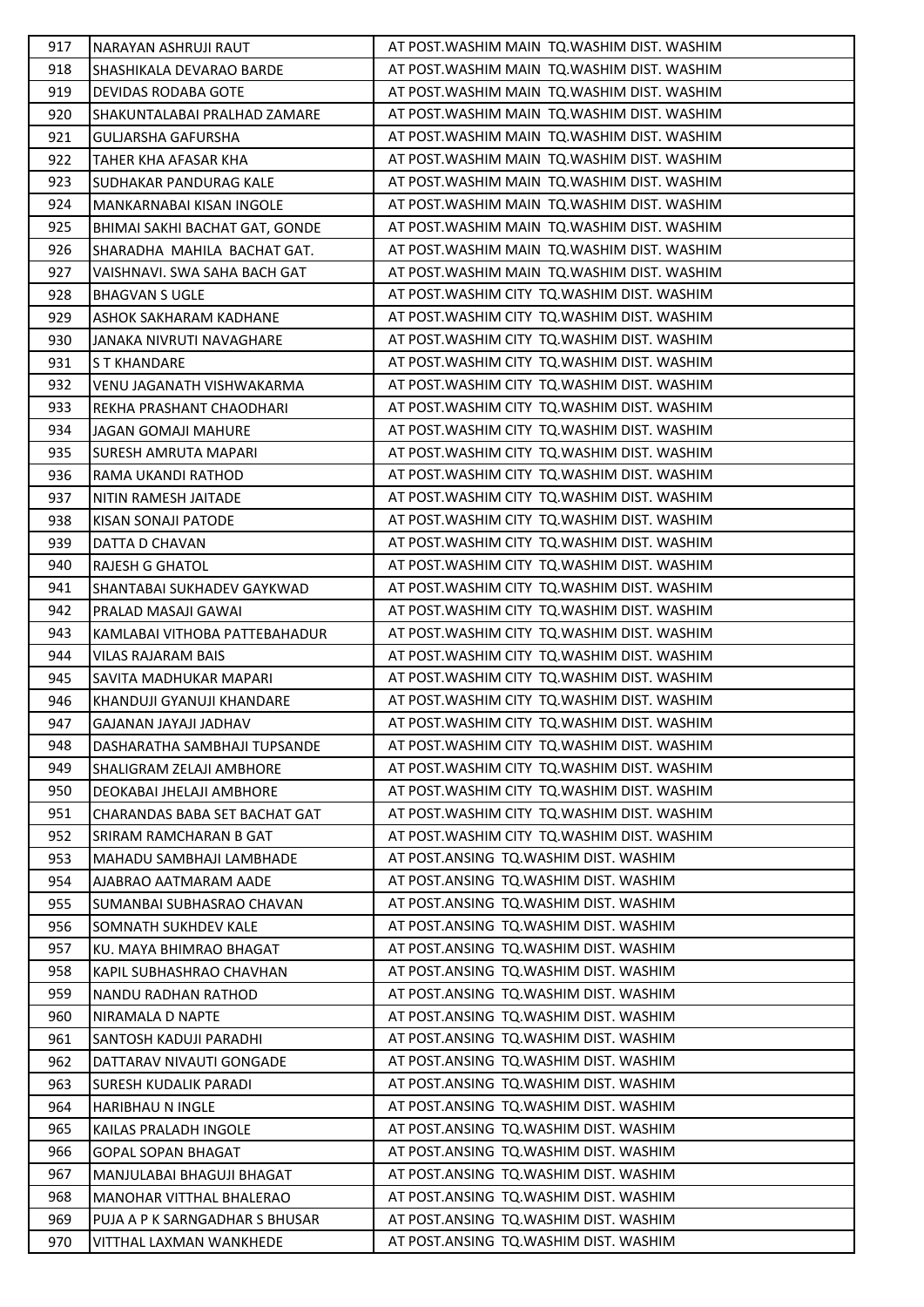| 971  | GRAM PANCHAYAT OTHER YOJANA WA  | AT POST.ANSING TQ.WASHIM DIST. WASHIM       |
|------|---------------------------------|---------------------------------------------|
| 972  | ANANDI CHANDRBHAN JADHAV        | AT POST.TONDGAON TQ.WASHIM DIST. WASHIM     |
| 973  | SHANTA SAJARAM GOTE             | AT POST.TONDGAON TQ.WASHIM DIST. WASHIM     |
| 974  | RAGHOJI S PATTEWAR              | AT POST.TONDGAON TQ.WASHIM DIST. WASHIM     |
| 975  | ANAND SADASHIV LANDAGE          | AT POST.TONDGAON TQ.WASHIM DIST. WASHIM     |
| 976  | SHESHRAO UKANDI BANSOD          | AT POST.TONDGAON TQ.WASHIM DIST. WASHIM     |
| 977  | <b>INDIRAVATI KISAN PAWAR</b>   | AT POST.TONDGAON TQ.WASHIM DIST. WASHIM     |
| 978  | SAID BI SK SARDAR               | AT POST.TONDGAON TQ.WASHIM DIST. WASHIM     |
| 979  | <b>KJ KADU</b>                  | AT POST.TONDGAON TQ.WASHIM DIST. WASHIM     |
| 980  | SHRIRAM BHAGAWAT WATD           | AT POST.TONDGAON TQ.WASHIM DIST. WASHIM     |
| 981  | JANARDHAN NARAYAN CHUDHARI      | AT POST.PARDI TAKMOR TQ.WASHIM DIST. WASHIM |
| 982  | <b>SURESH DASHARATH DEVALE</b>  | AT POST.PARDI TAKMOR TQ.WASHIM DIST. WASHIM |
| 983  | <b>BHADUSING JAIRAM CHAVAN</b>  | AT POST.PARDI TAKMOR TQ.WASHIM DIST. WASHIM |
| 984  | <b>DNYANABA PUNDLIK SHELAKE</b> | AT POST.PARDI TAKMOR TQ.WASHIM DIST. WASHIM |
| 985  | <b>INDU DEVRAO KHANDARE</b>     | AT POST.PARDI TAKMOR TQ.WASHIM DIST. WASHIM |
| 986  | HARICHANDRA KISAN HAMBARE       | AT POST.PARDI TAKMOR TQ.WASHIM DIST. WASHIM |
| 987  | ATMARAM RAGHOJI BHAGAT          | AT POST.MALEGAON TQ.MALEGAON DIST. WASHIM   |
| 988  | ANNAPURNABAI D. THAKRE          | AT POST.MALEGAON TQ.MALEGAON DIST. WASHIM   |
| 989  | DASHRATH LAXMAN CHAUGULE        | AT POST.MALEGAON TQ.MALEGAON DIST. WASHIM   |
| 990  | WAMAN DAMODHAR NAVGHRE          | AT POST.MALEGAON TQ.MALEGAON DIST. WASHIM   |
| 991  | USHA UTTAM DIVEKAR              | AT POST.MALEGAON TQ.MALEGAON DIST. WASHIM   |
| 992  | KAISHLYABASI DEVRAO MUTHAL      | AT POST.MALEGAON TQ.MALEGAON DIST. WASHIM   |
| 993  | DNYVESHVAR ATMARAM AKHAND       | AT POST.MALEGAON TQ.MALEGAON DIST. WASHIM   |
| 994  | SANTOSH BALIRAM CHAVAN          | AT POST.MALEGAON TQ.MALEGAON DIST. WASHIM   |
| 995  | MATHURABAI BABARAO GHUGE        | AT POST.MALEGAON TQ.MALEGAON DIST. WASHIM   |
| 996  | BHARTIBAI MURLIDHAR BHAGAT      | AT POST.MALEGAON TQ.MALEGAON DIST. WASHIM   |
| 997  | YASHWANTA KONDU DHANGAR         | AT POST.MALEGAON TQ.MALEGAON DIST. WASHIM   |
| 998  | PANDURANG VISHRAM GAYKWAD       | AT POST.MALEGAON TQ.MALEGAON DIST. WASHIM   |
| 999  | DAGDU PANDU HOLGE               | AT POST.MALEGAON TQ.MALEGAON DIST. WASHIM   |
| 1000 | SHALIKRAM NARAYAN GID           | AT POST.MALEGAON TQ.MALEGAON DIST. WASHIM   |
| 1001 | NARAYAN SUREBHAN AKHANDA.       | AT POST.MALEGAON TQ.MALEGAON DIST. WASHIM   |
| 1002 | <b>MANOHAR ARJUNA MAINDKAR</b>  | AT POST.MALEGAON TQ.MALEGAON DIST. WASHIM   |
| 1003 | MOTIRAM NARSU SHINDE            | AT POST.MALEGAON TQ.MALEGAON DIST. WASHIM   |
| 1004 | DADARAO RAYBHAN NAVGHARE        | AT POST.MALEGAON TQ.MALEGAON DIST. WASHIM   |
| 1005 | SHIVDAS KISAN THAKARE           | AT POST.MALEGAON TQ.MALEGAON DIST. WASHIM   |
| 1006 | PRAMOD N.HARANE                 | AT POST.MALEGAON TQ.MALEGAON DIST. WASHIM   |
| 1007 | LAXIMIBAI SUDAMA RANBAVALE      | AT POST.MALEGAON TQ.MALEGAON DIST. WASHIM   |
| 1008 | <b>GULAB M. CHATARKAR</b>       | AT POST.MALEGAON TQ.MALEGAON DIST. WASHIM   |
| 1009 | MAPHUJA B V KHAN BEGA           | AT POST.MALEGAON TQ.MALEGAON DIST. WASHIM   |
| 1010 | KISAN DARABAR GUDDADE           | AT POST.MALEGAON TQ.MALEGAON DIST. WASHIM   |
| 1011 | LAXIMI NARAYAN NIKAS            | AT POST.MALEGAON TQ.MALEGAON DIST. WASHIM   |
| 1012 | SANJAY VITHHAL KABALE           | AT POST.MALEGAON TQ.MALEGAON DIST. WASHIM   |
| 1013 | MAGALABAI SHANKAR KAMBALE (A.P  | AT POST.MALEGAON TQ.MALEGAON DIST. WASHIM   |
| 1014 | NANDAKISHOR NAGORAO INGALE      | AT POST.MALEGAON TQ.MALEGAON DIST. WASHIM   |
| 1015 | MADHUKAR HIRAMAN BANSOD         | AT POST.MALEGAON TQ.MALEGAON DIST. WASHIM   |
| 1016 | BHIKAJI PIRAJI KHADASE          | AT POST.MALEGAON TQ.MALEGAON DIST. WASHIM   |
| 1017 | CHANDRABHAGA PANDURANG JAGATAP  | AT POST.MALEGAON TQ.MALEGAON DIST. WASHIM   |
| 1018 | <b>GITABAI HARI GUDADE</b>      | AT POST.MALEGAON TQ.MALEGAON DIST. WASHIM   |
| 1019 | SHAHINA PARVIN ASIF KHAN        | AT POST.MALEGAON TQ.MALEGAON DIST. WASHIM   |
| 1020 | PADMABAI DYANBA KAKADE          | AT POST.MALEGAON TQ.MALEGAON DIST. WASHIM   |
| 1021 | SHANTABAI MOTILAL GUPTA         | AT POST.MALEGAON TQ.MALEGAON DIST. WASHIM   |
| 1022 | SHIVAJI ANANDA NAVGHARE         | AT POST.MALEGAON TQ.MALEGAON DIST. WASHIM   |
| 1023 | <b>BHIKA LINGA MANJRE</b>       | AT POST.MALEGAON TQ.MALEGAON DIST. WASHIM   |
| 1024 | PANCHPHULABAI PANDURANG GUDADH  | AT POST.MALEGAON TQ.MALEGAON DIST. WASHIM   |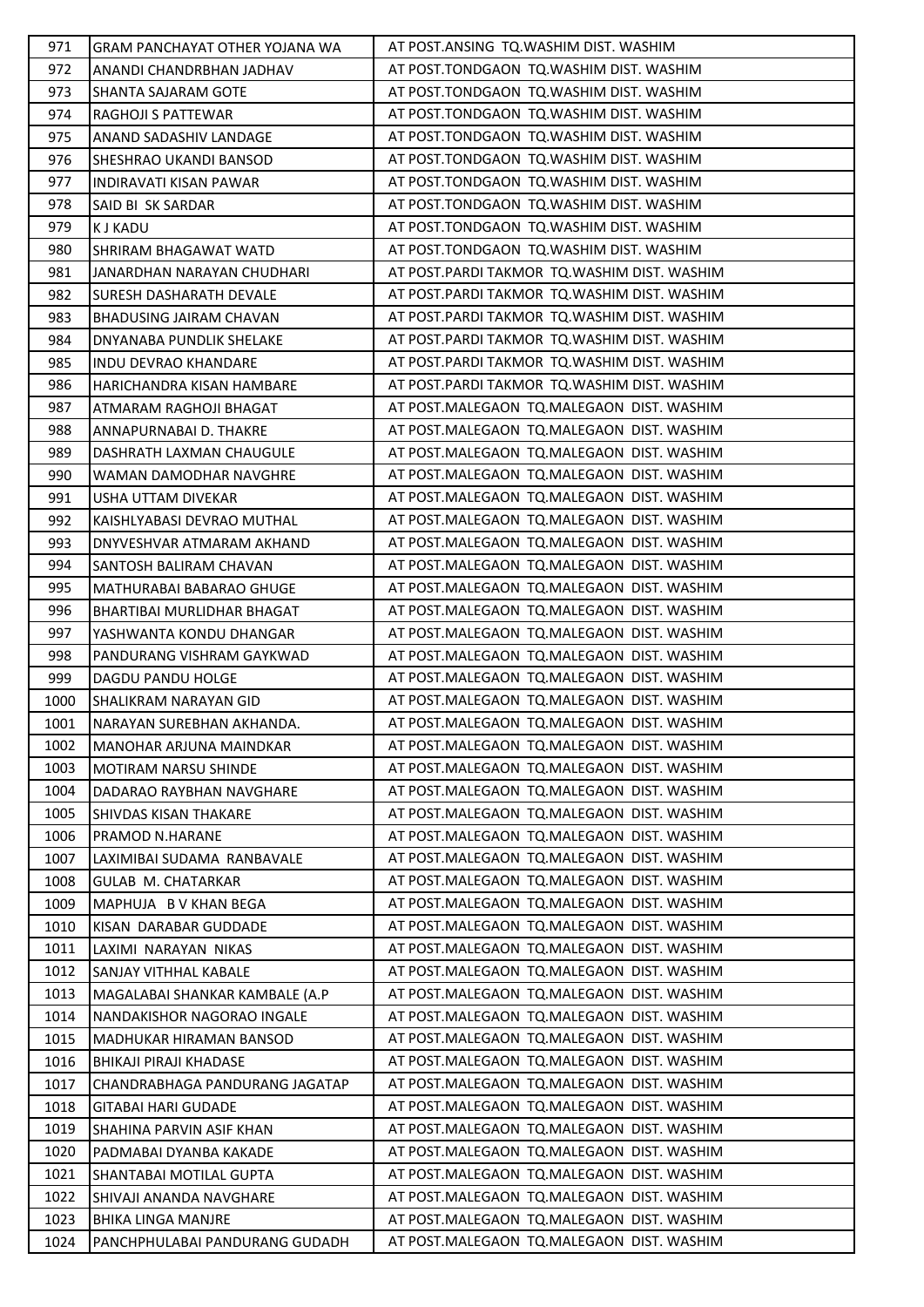| 1025 | MADHUKAR SAKHARAM MATE          | AT POST.MALEGAON TO.MALEGAON DIST. WASHIM      |
|------|---------------------------------|------------------------------------------------|
| 1026 | NARMDABAI BHAGAVANRAO GHUGE     | AT POST.KINHIRAJA TQ.MALEGAO DIST. WASHIM      |
| 1027 | <b>BHOJRAJ RAJERAO GHUGE</b>    | AT POST.KINHIRAJA TQ.MALEGAO DIST. WASHIM      |
| 1028 | <b>BHANUDAS VITHOBA SHEVALE</b> | AT POST.KINHIRAJA TQ.MALEGAO DIST. WASHIM      |
| 1029 | THAVARA KANIRAM RATHOD          | AT POST.KINHIRAJA TQ.MALEGAO DIST. WASHIM      |
| 1030 | <b>GAJANAN UDEBHAN AMATE</b>    | AT POST.KINHIRAJA TQ.MALEGAO DIST. WASHIM      |
| 1031 | KESHAV DEVRAO KUTE              | AT POST.KINHIRAJA TQ.MALEGAO DIST. WASHIM      |
| 1032 | SUKHADEV A SHEVALE              | AT POST.KINHIRAJA TQ.MALEGAO DIST. WASHIM      |
| 1033 | MANKARNA DATTARAO GHUGE         | AT POST.KINHIRAJA TQ.MALEGAO DIST. WASHIM      |
| 1034 | MARUTI NARAYAN GHUGE            | AT POST.KINHIRAJA TQ.MALEGAO DIST. WASHIM      |
| 1035 | PRAKASH M RATHOD                | AT POST.KINHIRAJA TQ.MALEGAO DIST. WASHIM      |
| 1036 | ASHA CHANDRAKANT KATE           | AT POST.KINHIRAJA TQ.MALEGAO DIST. WASHIM      |
| 1037 | PUSHPA LAXMNA KHULE             | AT POST.KINHIRAJA TQ.MALEGAO DIST. WASHIM      |
| 1038 | SANTOSH KASHIRAM MAGADE         | AT POST.KINHIRAJA TQ.MALEGAO DIST. WASHIM      |
| 1039 | <b>GOPAL KUNDLIK KAMBLE</b>     | AT POST.KINHIRAJA TQ.MALEGAO DIST. WASHIM      |
| 1040 | KISAN SAMPAT THAKARE            | AT POST.KINHIRAJA TQ.MALEGAO DIST. WASHIM      |
| 1041 | MALATI PANDIRANG BHENDEKAR      | AT POST.KINHIRAJA TQ.MALEGAO DIST. WASHIM      |
| 1042 | MANASABKHA GULABAKHA            | AT POST.SHIRPUR JAIN TQ.MALEGAO DIST. WASHIM   |
| 1043 | <b>BALIRAM P MORE</b>           | AT POST.SHIRPUR JAIN TQ.MALEGAO DIST. WASHIM   |
| 1044 | NARAYAN U KALVE                 | AT POST. SHIRPUR JAIN TO. MALEGAO DIST. WASHIM |
| 1045 | PRALAD TU UNDAL                 | AT POST.SHIRPUR JAIN TQ.MALEGAO DIST. WASHIM   |
| 1046 | VITTHAL KESHAV WAZULKAR         | AT POST.SHIRPUR JAIN TQ.MALEGAO DIST. WASHIM   |
| 1047 | LAXAMIBAI KISAN GHODE           | AT POST.SHIRPUR JAIN TQ.MALEGAO DIST. WASHIM   |
| 1048 | NIVRUTI YASHWANTA KAMBALE       | AT POST.SHIRPUR JAIN TQ.MALEGAO DIST. WASHIM   |
| 1049 | KEVALABAI SANTOSH SOMATKAR      | AT POST.SHIRPUR JAIN TQ.MALEGAO DIST. WASHIM   |
| 1050 | <b>GANESH PANCHAM DHURAVE</b>   | AT POST.SHIRPUR JAIN TQ.MALEGAO DIST. WASHIM   |
| 1051 | MUKTABAI DEMAJI PAKHARE         | AT POST.SHIRPUR JAIN TQ.MALEGAO DIST. WASHIM   |
| 1052 | SHESHRAO BABURAO SANGALE        | AT POST.MEDASHI TQ.MALEGAO DIST. WASHIM        |
| 1053 | SOPAN NIWRUTI BORCHATE          | AT POST.MEDASHI TQ.MALEGAO DIST. WASHIM        |
| 1054 | NARAYAN BHAGVAN RAJURA          | AT POST.MEDASHI TQ.MALEGAO DIST. WASHIM        |
| 1055 | UTTAM MAHADU MORE               | AT POST.MEDASHI TQ.MALEGAO DIST. WASHIM        |
| 1056 | <b>JAYRAM BIRAJI BHOKRE</b>     | AT POST.MEDASHI TQ.MALEGAO DIST. WASHIM        |
| 1057 | MADHUKAR GULABRAO DESHMUKH      | AT POST.MEDASHI TQ.MALEGAO DIST. WASHIM        |
| 1058 | EIDIRA BABAN BHURKADE           | AT POST.MEDASHI TQ.MALEGAO DIST. WASHIM        |
| 1059 | H.M. Z.P.SHALA SUDI             | AT POST.MEDASHI TQ.MALEGAO DIST. WASHIM        |
| 1060 | <b>BABN KASHIRAM GALAT</b>      | AT POST.MEDASHI TQ.MALEGAO DIST. WASHIM        |
| 1061 | VITTHAL MAHADEV KHULE           | AT POST.MEDASHI TQ.MALEGAO DIST. WASHIM        |
| 1062 | PRAMOD TRAMBAK MAIGHANE         | AT POST.MEDASHI TQ.MALEGAO DIST. WASHIM        |
| 1063 | ANITA DEVRAO SHINDE             | AT POST.MEDASHI TQ.MALEGAO DIST. WASHIM        |
| 1064 | JANKIRAM TUKARAM DEWAKAR        | AT POST.PANGRI KUTE TQ.MALEGAO DIST. WASHIM    |
| 1065 | SAVITA VASANTA TAYADE           | AT POST.PANGRI KUTE TQ.MALEGAO DIST. WASHIM    |
| 1066 | PRALHAD BHIKAJI GAWAI           | AT POST.PANGRI KUTE TQ.MALEGAO DIST. WASHIM    |
| 1067 | VANDANA VIJAT BAVISAKAR         | AT POST.PANGRI KUTE TQ.MALEGAO DIST. WASHIM    |
| 1068 | RAJU ASHOK LOKHANDE             | AT POST.PANGRI KUTE TQ.MALEGAO DIST. WASHIM    |
| 1069 | RAMDAS TUKARAM KADAM            | AT POST.JAULKARAILWAY TO.MALEGAO DIST. WASHIM  |
| 1070 | KASHIRAM SHIVAJI PANDIT         | AT POST.JAULKARAILWAY TQ.MALEGAO DIST. WASHIM  |
| 1071 | SHRIRAM TUKARAM KADAM           | AT POST.JAULKARAILWAY TQ.MALEGAO DIST. WASHIM  |
| 1072 | BANARAS GAJANAN VAGHMARE        | AT POST.JAULKARAILWAY TQ.MALEGAO DIST. WASHIM  |
| 1073 | RAMDAS BANDU TIWALE             | AT POST.JAULKARAILWAY TQ.MALEGAO DIST. WASHIM  |
| 1074 | PANDURANG LAKSHMAN KHUE         | AT POST.JAULKARAILWAY TQ.MALEGAO DIST. WASHIM  |
| 1075 | PARASRAM LONDAJI DHONGADE       | AT POST.JAULKARAILWAY TQ.MALEGAO DIST. WASHIM  |
| 1076 | NARSU VITHOBA DEVTHE            | AT POST.JAULKARAILWAY TQ.MALEGAO DIST. WASHIM  |
| 1077 | PURUSHOTAM PRALHAD HIVARKAR     | AT POST.JAULKARAILWAY TQ.MALEGAO DIST. WASHIM  |
| 1078 | KONDU SHANKAR LADHAU            | AT POST.JAULKARAILWAY TQ.MALEGAO DIST. WASHIM  |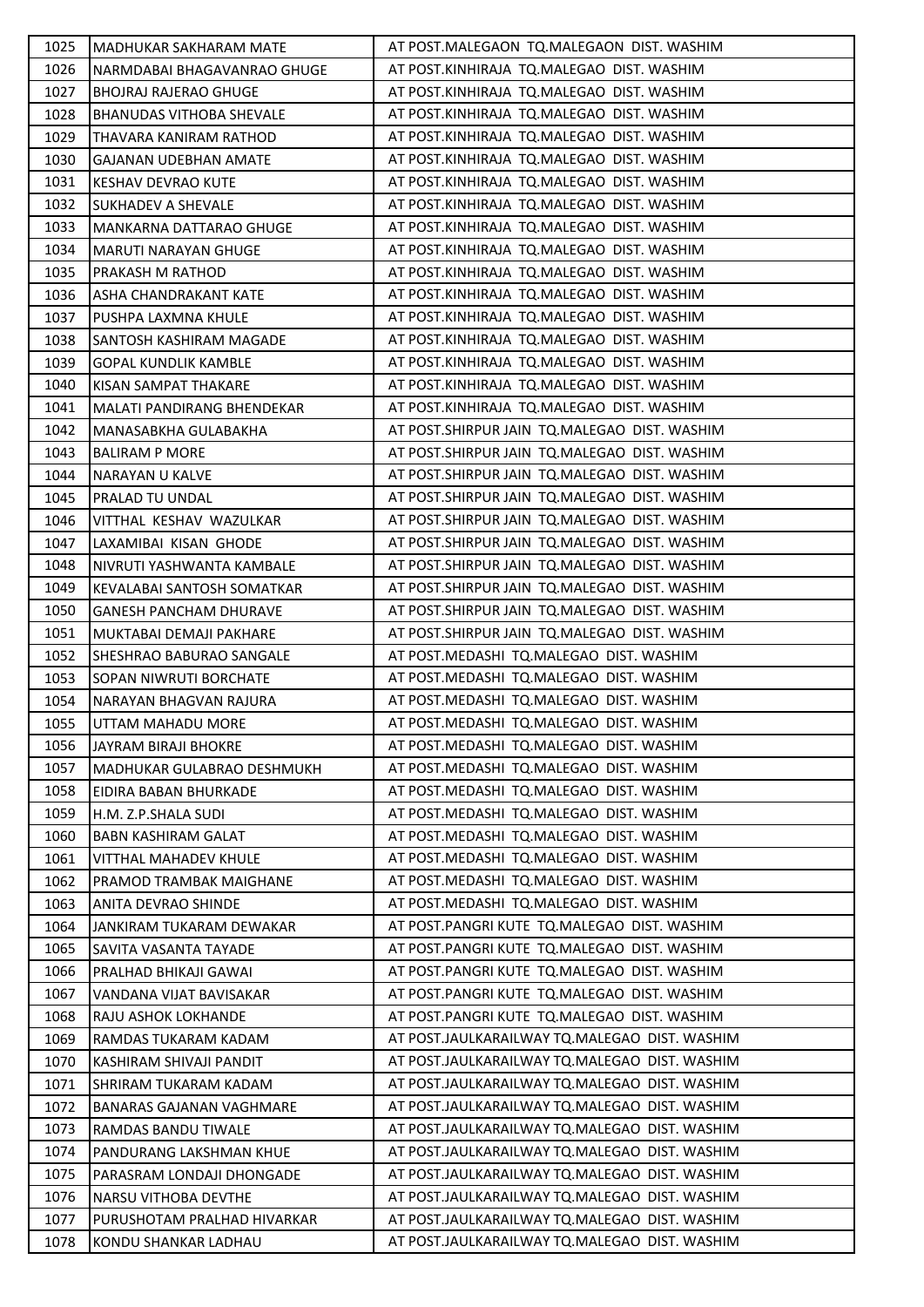| 1079 | RUKHMA BALU BHOKRE             | AT POST.JAULKARAILWAY TQ.MALEGAO DIST. WASHIM |
|------|--------------------------------|-----------------------------------------------|
| 1080 | ANUSAYA NAMDEV BHURKADE        | AT POST.JAULKARAILWAY TQ.MALEGAO DIST. WASHIM |
| 1081 | <b>BABY KAILAS KHULE</b>       | AT POST.JAULKARAILWAY TQ.MALEGAO DIST. WASHIM |
| 1082 | RAMKRUSHNA WAMAN PANDE         | AT POST.JAULKARAILWAY TO.MALEGAO DIST. WASHIM |
| 1083 | RAMDAS JANKIRAM VAIDHYA        | AT POST JAULKARAILWAY TO MALEGAO DIST. WASHIM |
| 1084 | MUKHAPRAVERTAK MO HUSEN KUKUTP | AT POST.RISOD MAIN TQ.RISOD DIST. WASHIM      |
| 1085 | MU PRA NIYO JAI DURGA KUKUTPAL | AT POST.RISOD MAIN TQ.RISOD DIST. WASHIM      |
| 1086 | SATYABHAN MAHADU DHANDE        | AT POST.RISOD MAIN TQ.RISOD DIST. WASHIM      |
| 1087 | SITARAM MURARI BORKAR          | AT POST.RISOD MAIN TQ.RISOD DIST. WASHIM      |
| 1088 | <b>VITTHAL KODUJI GHUGE</b>    | AT POST.RISOD MAIN TQ.RISOD DIST. WASHIM      |
| 1089 | NIRUTI BHIRAO HUNBADE          | AT POST.RISOD MAIN TQ.RISOD DIST. WASHIM      |
| 1090 | DEVENDRA BALABHAU DESHMUKH     | AT POST.RISOD MAIN TQ.RISOD DIST. WASHIM      |
| 1091 | VILAS JAYANTREAO PARHAD        | AT POST.RISOD MAIN TQ.RISOD DIST. WASHIM      |
| 1092 | PARAWATI NIWARUTI HUMBAD       | AT POST.RISOD MAIN TQ.RISOD DIST. WASHIM      |
| 1093 | DATTA N UGALE                  | AT POST.RISOD MAIN TO.RISOD DIST. WASHIM      |
| 1094 | RAM VAMAN MAGAR                | AT POST.RISOD MAIN TQ.RISOD DIST. WASHIM      |
| 1095 | PALIRAM TRAMBAK KILLARI        | AT POST.RISOD MAIN TQ.RISOD DIST. WASHIM      |
| 1096 | SHRAWAN P. DHANDE              | AT POST.RISOD MAIN TQ.RISOD DIST. WASHIM      |
| 1097 | KUDALIK MALOJI DHAKORE         | AT POST.RISOD MAIN TO.RISOD DIST. WASHIM      |
| 1098 | SK.SHOKAT SK.SULATAN           | AT POST.RISOD MAIN TQ.RISOD DIST. WASHIM      |
| 1099 | RAMDAS DASHRAT DHOGARE         | AT POST.RISOD MAIN TQ.RISOD DIST. WASHIM      |
| 1100 | SAKHATAI BHAGWAN NAGRE         | AT POST.RISOD MAIN TQ.RISOD DIST. WASHIM      |
| 1101 | RAMKISAN SAKARAM PARADHI       | AT POST.RISOD MAIN TO.RISOD DIST. WASHIM      |
| 1102 | JANABAI PANDHARI LANDE         | AT POST.RISOD MAIN TO.RISOD DIST. WASHIM      |
| 1103 | RAMCHANDRA ASHRU PAIGHAN       | AT POST.RISOD MAIN TQ.RISOD DIST. WASHIM      |
| 1104 | KAMLABAI ATMARAM MORE          | AT POST.RISOD MAIN TQ.RISOD DIST. WASHIM      |
| 1105 | GANESH PANDIT DESHAMUK         | AT POST.RISOD MAIN TQ.RISOD DIST. WASHIM      |
| 1106 | KISAN SAKHARAM KOKATE          | AT POST.RISOD MAIN TQ.RISOD DIST. WASHIM      |
| 1107 | DHANRAJ SUKHLAL BIJORE         | AT POST.RISOD MAIN TQ.RISOD DIST. WASHIM      |
| 1108 | VITTL PANDEETRAO DESHMUKH      | AT POST.RISOD MAIN TQ.RISOD DIST. WASHIM      |
| 1109 | <b>KESHAV GAYANBA AMBHORE</b>  | AT POST.RISOD MAIN TQ.RISOD DIST. WASHIM      |
| 1110 | <b>INDUBAI VASANTA PANDIT</b>  | AT POST.RISOD MAIN TO.RISOD DIST. WASHIM      |
| 1111 | <b>SUBHAS TUKARAM WATHORE</b>  | AT POST.RISOD MAIN TQ.RISOD DIST. WASHIM      |
| 1112 | EKNATH GANGADHAR CHIBHADE      | AT POST.RISOD MAIN TQ.RISOD DIST. WASHIM      |
| 1113 | VISHAVNATH KUNDALIK GHUKASE    | AT POST.RISOD MAIN TO.RISOD DIST. WASHIM      |
| 1114 | DNYANABA SATWAJI BONDE         | AT POST.RISOD MAIN TO.RISOD DIST. WASHIM      |
| 1115 | SAYYAD SALIM SAYAD DULEMIYA    | AT POST.RISOD MAIN TQ.RISOD DIST. WASHIM      |
| 1116 | GANGARAM LAXMAN GHATE          | AT POST.RISOD MAIN TO.RISOD DIST. WASHIM      |
| 1117 | SUMANBAI J DATTA SABALE        | AT POST.RISOD MAIN TQ.RISOD DIST. WASHIM      |
| 1118 | MANIKRAO DEVRAO SANAP          | AT POST.RISOD MAIN TQ.RISOD DIST. WASHIM      |
| 1119 | TEJRAO NATHU MAPARI            | AT POST.RISOD MAIN TO.RISOD DIST. WASHIM      |
| 1120 | <b>SAPNA PHAKIRRAO RAJE</b>    | AT POST.RISOD MAIN TO.RISOD DIST. WASHIM      |
| 1121 | SHAKUNTALA JANARDHAN BHUTEKAR  | AT POST.RISOD MAIN TO.RISOD DIST. WASHIM      |
| 1122 | NANDABAI DIGAMBAR JADHAO       | AT POST.RISOD MAIN TQ.RISOD DIST. WASHIM      |
| 1123 | SUNITA RAJENDRA DESHMUKH       | AT POST.RISOD MAIN TO.RISOD DIST. WASHIM      |
| 1124 | MOTIRAM GAJEBA GIRHE           | AT POST.RISOD MAIN TO.RISOD DIST. WASHIM      |
| 1125 | PUNJAJI VIKRAMA PADGHAN        | AT POST.RISOD MAIN TQ.RISOD DIST. WASHIM      |
| 1126 | URMILA RAMESH KADAM            | AT POST.RISOD MAIN TQ.RISOD DIST. WASHIM      |
| 1127 | DYANESHWAR SAKHARAM PARDHI     | AT POST.RISOD MAIN TO.RISOD DIST. WASHIM      |
| 1128 | <b>NYU FUND CLAN</b>           | AT POST.RISOD MAIN TO.RISOD DIST. WASHIM      |
| 1129 | JAY DURGA MAHILA BACHAT GAT    | AT POST.RISOD MAIN TQ.RISOD DIST. WASHIM      |
| 1130 | R K BUTTE                      | AT POST.RISOD CITY TQ.RISOD DIST. WASHIM      |
| 1131 | RAVINDRA W WANKHADE            | AT POST.RISOD CITY TQ.RISOD DIST. WASHIM      |
| 1132 | DNYANABA N SADAR               | AT POST.RISOD CITY TQ.RISOD DIST. WASHIM      |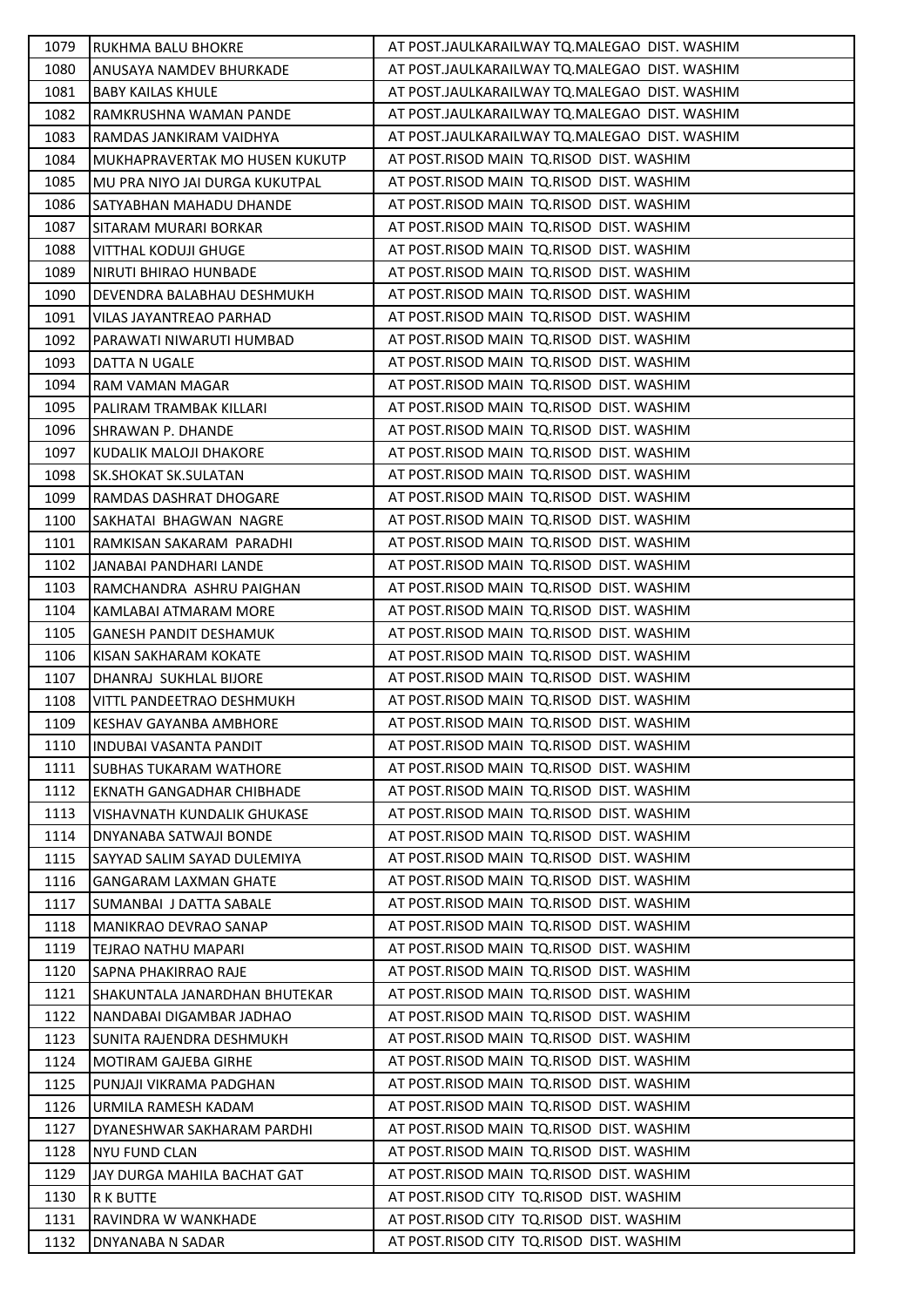| 1133 | RAMACHNDR S TOSHNIVAL          | AT POST.RISOD CITY TO.RISOD DIST. WASHIM    |
|------|--------------------------------|---------------------------------------------|
| 1134 | DIGAMBAR AANANDA TONCHAR       | AT POST.RISOD CITY TQ.RISOD DIST. WASHIM    |
| 1135 | MATHURABAI LAKSHMANRAO DESHMUK | AT POST.RISOD CITY TQ.RISOD DIST. WASHIM    |
| 1136 | DNYNESHWAR BHIKAJI WALKE APK B | AT POST.RITHAD TQ.RISOD DIST. WASHIM        |
| 1137 | GRAM PANI PURVATHA HIVRAPEN    | AT POST.RITHAD TQ.RISOD DIST. WASHIM        |
| 1138 | DNYANADEV JAYARAM SHIRASAT     | AT POST.RITHAD TQ.RISOD DIST. WASHIM        |
| 1139 | RAMBHAU R ARU                  | AT POST.RITHAD TQ.RISOD DIST. WASHIM        |
| 1140 | TRAMBAK G REKHE                | AT POST.RITHAD TQ.RISOD DIST. WASHIM        |
| 1141 | <b>GOVINDA BAVJI PINJARKAR</b> | AT POST.RITHAD TQ.RISOD DIST. WASHIM        |
| 1142 | KACHRU M POULKAR               | AT POST.RITHAD TQ.RISOD DIST. WASHIM        |
| 1143 | DVARAKABAI K WADHE             | AT POST.RITHAD TQ.RISOD DIST. WASHIM        |
| 1144 | PRAKASH SHRIRAM SARNAIK        | AT POST.RITHAD TQ.RISOD DIST. WASHIM        |
| 1145 | JAGNNATH TULSHIRAM CHAVHAN     | AT POST.RITHAD TQ.RISOD DIST. WASHIM        |
| 1146 | <b>VIJAY SOPAN SAWALE</b>      | AT POST.KENWAD TQ.RISOD DIST. WASHIM        |
| 1147 | SITARAM NATHUJI BORKAR         | AT POST.KENWAD TQ.RISOD DIST. WASHIM        |
| 1148 | MADHAV SITARAM WAGH            | AT POST.KENWAD TQ.RISOD DIST. WASHIM        |
| 1149 | SHRINIWAS GANPAT GADE          | AT POST.KENWAD TQ.RISOD DIST. WASHIM        |
| 1150 | REKHA VITHAL WAGH              | AT POST.KENWAD TQ.RISOD DIST. WASHIM        |
| 1151 | PRALHAD YOGAJI WAGH            | AT POST.KENWAD TQ.RISOD DIST. WASHIM        |
| 1152 | BHIVSAN CHANDRABHAN TAYADE     | AT POST.KENWAD TQ.RISOD DIST. WASHIM        |
| 1153 | SHIVRAM NAMDEV GABHANE         | AT POST.KENWAD TQ.RISOD DIST. WASHIM        |
| 1154 | TANHAJI ARAMCHANDRA GOLE       | AT POST.KENWAD TQ.RISOD DIST. WASHIM        |
| 1155 | RAMKISAN SADASHIV JADHAV       | AT POST.KENWAD TQ.RISOD DIST. WASHIM        |
| 1156 | REKHA SUBHASH GAVVE            | AT POST.KENWAD TQ.RISOD DIST. WASHIM        |
| 1157 | VACHALABAI VITHAL DANDDE       | AT POST.KENWAD TQ.RISOD DIST. WASHIM        |
| 1158 | SHIVAJI SAMPAT NAIKWADI        | AT POST.KENWAD TQ.RISOD DIST. WASHIM        |
| 1159 | LAXMAN VITHOBA HAJARE          | AT POST.KENWAD TQ.RISOD DIST. WASHIM        |
| 1160 | SHESHARAO VISHVNATH RAUT       | AT POST.KENWAD TQ.RISOD DIST. WASHIM        |
| 1161 | <b>SUBHASH DHARU GAVAI</b>     | AT POST.KENWAD TQ.RISOD DIST. WASHIM        |
| 1162 | SAHEBRAO NARAYAN TAYDE         | AT POST.KENWAD TQ.RISOD DIST. WASHIM        |
| 1163 | ISUDARSHAN PRAKASH BODAKHE     | AT POST.MANGHUL ZANAK TQ.RISOD DIST. WASHIM |
| 1164 | BABURAO NIVRUTTI MORE          | AT POST.MANGHUL ZANAK TO.RISOD DIST. WASHIM |
| 1165 | DATTARAO SHAMARAO MORE         | AT POST.MANGHUL ZANAK TQ.RISOD DIST. WASHIM |
| 1166 | DINKAR GANPAT SHINDE           | AT POST.MANGHUL ZANAK TQ.RISOD DIST. WASHIM |
| 1167 | BABAN SADASHIV SHINDE          | AT POST.MANGHUL ZANAK TQ.RISOD DIST. WASHIM |
| 1168 | KESHO CHAHATRAGUN INGALE       | AT POST.MANGHUL ZANAK TQ.RISOD DIST. WASHIM |
| 1169 | DHRUPATABAI LODAJI MORE        | AT POST.MANGHUL ZANAK TO.RISOD DIST. WASHIM |
| 1170 | VISHAL MAHADA APK SATYABHAMA   | AT POST.MANGHUL ZANAK TQ.RISOD DIST. WASHIM |
| 1171 | SHILABAI RAMKISAN APK RAMKI    | AT POST.MANGHUL ZANAK TQ.RISOD DIST. WASHIM |
| 1172 | VITTHAL LODU APK LODU SUBH     | AT POST.MANGHUL ZANAK TQ.RISOD DIST. WASHIM |
| 1173 | RADHA SANJAY APK SANJAY MANIK  | AT POST.MANGHUL ZANAK TO.RISOD DIST. WASHIM |
| 1174 | SHARDABAI GAJANAN APK GAJANAN  | AT POST.MANGHUL ZANAK TO.RISOD DIST. WASHIM |
| 1175 | AMOL PANDHARI APK PANDHARI     | AT POST.MANGHUL ZANAK TQ.RISOD DIST. WASHIM |
| 1176 | MAROTI NARSINGRAO MORE         | AT POST.MANGHUL ZANAK TQ.RISOD DIST. WASHIM |
| 1177 | DURGABAI MADAN APK MADAN SHIV  | AT POST.MANGHUL ZANAK TO.RISOD DIST. WASHIM |
| 1178 | SHRI GAJANAN MAHARAJ SHETAKARI | AT POST.MANGHUL ZANAK TQ.RISOD DIST. WASHIM |
| 1179 | VITHAL RUKHAMAI SHETKARI MANDA | AT POST.MANGHUL ZANAK TQ.RISOD DIST. WASHIM |
| 1180 | JAIRAM KISAN TONDE             | AT POST.HARAL TQ.RISOD DIST. WASHIM         |
| 1181 | DAGDA K BHALERAO               | AT POST.HARAL TQ.RISOD DIST. WASHIM         |
| 1182 | MANKARNA SHANKAR GHUGE         | AT POST.HARAL TQ.RISOD DIST. WASHIM         |
| 1183 | ABUBAI NIMBAJI SONUNE          | AT POST.HARAL TQ.RISOD DIST. WASHIM         |
| 1184 | SAMINDRA PUNDLIK DANGE         | AT POST.HARAL TQ.RISOD DIST. WASHIM         |
| 1185 | SANTOSH SAW MILL               | AT POST.HARAL TQ.RISOD DIST. WASHIM         |
| 1186 | PRAYAG JANARDAN UNDARKAR       | AT POST.HARAL TQ.RISOD DIST. WASHIM         |